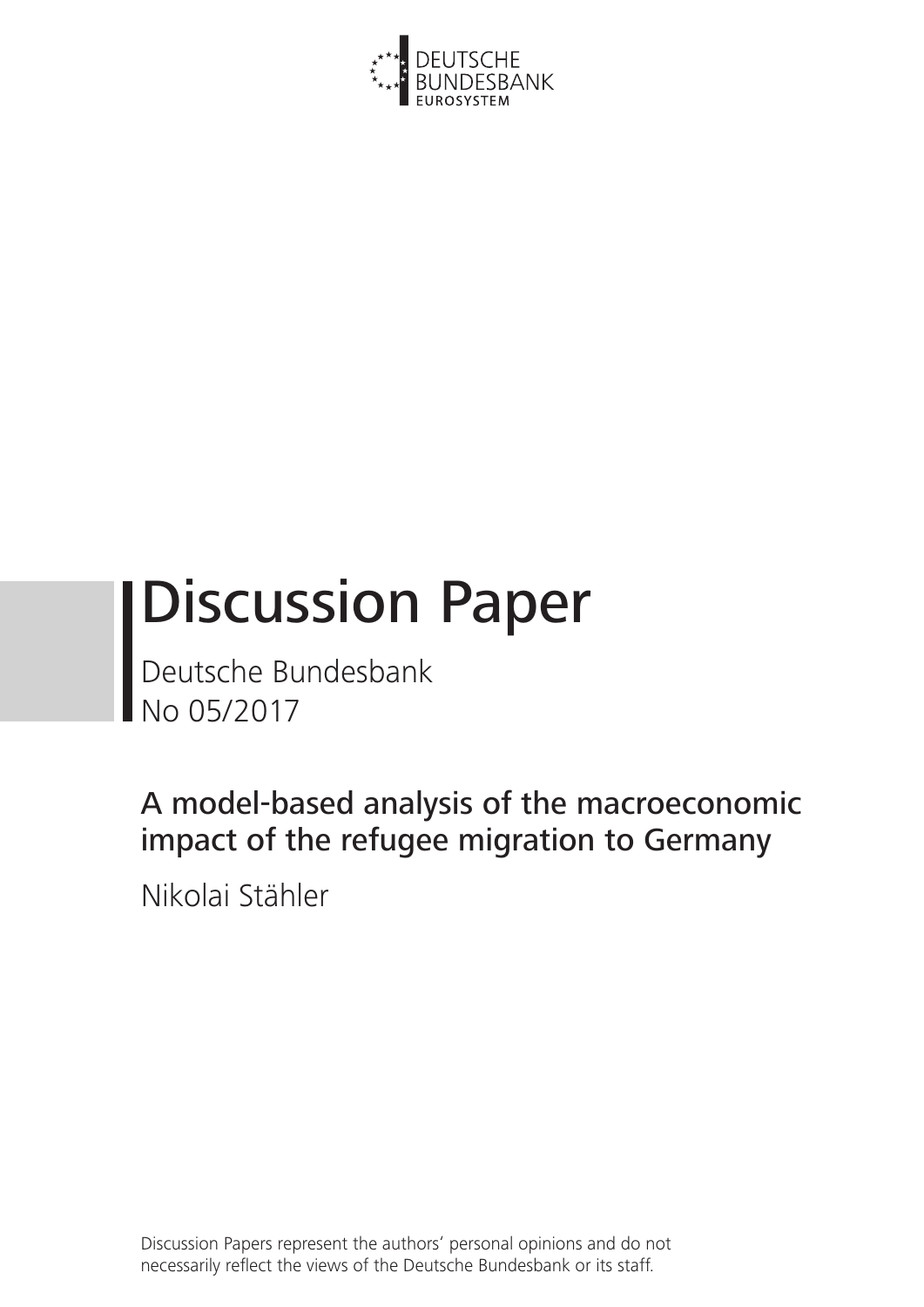**Editorial Board:**

 Daniel Foos Thomas Kick Malte Knüppel Jochen Mankart Christoph Memmel Panagiota Tzamourani

Deutsche Bundesbank, Wilhelm-Epstein-Straße 14, 60431 Frankfurt am Main, Postfach 10 06 02, 60006 Frankfurt am Main

Tel +49 69 9566-0

Please address all orders in writing to: Deutsche Bundesbank, Press and Public Relations Division, at the above address or via fax +49 69 9566-3077

Internet http://www.bundesbank.de

Reproduction permitted only if source is stated.

ISBN 978–3–95729–346–6 (Printversion) ISBN 978–3–95729–347–3 (Internetversion)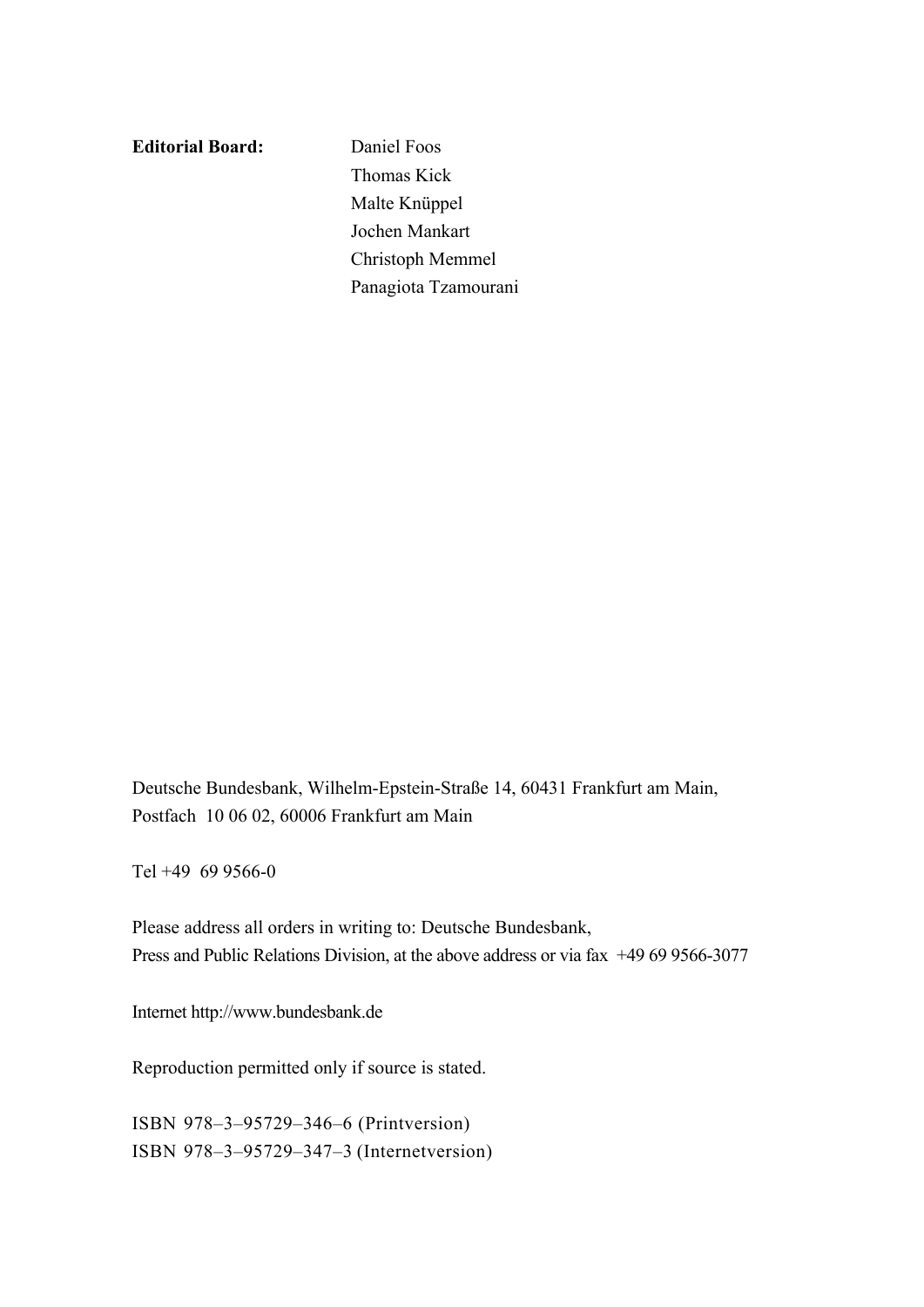## Non-technical summary

#### Research Question

Refugee migration, its repercussions, and the manner in which these two issues are being addressed remain at the forefront of political discourse in Germany to this day. This paper assesses the potential economic consequences and transmission mechanisms associated with refugee migration.

#### Contribution

This paper quantifies the effects of refugee migration on the German economy by simulating various scenarios with the aid of a state-of-the-art macroeconomic simulation model, the New Keynesian DSGE model GEAR, which is estimated for Germany, and thereby adds to the literature on the economic effects of migration by highlighting important transmission mechanisms.

#### Results

In summary, this paper finds that measures that cause the migrant qualification structure to closely match that of the native population over the long term do not lead to GDP and consumption losses, which seems to be a useful reference point, while a partial or total failure to close the skills gap can very well have negative economic consequences in terms of wage and consumption losses as well as higher unemployment. A failure to integrate about 800,000 migrants (equivalent to 1% of initial German population) could reduce per capita output and consumption by 0.43% and 0.48%, respectively, while integration measures that improve the qualification structure in Germany could even yield per capita output and consumption gains of 0.34% and 0.38%, respectively.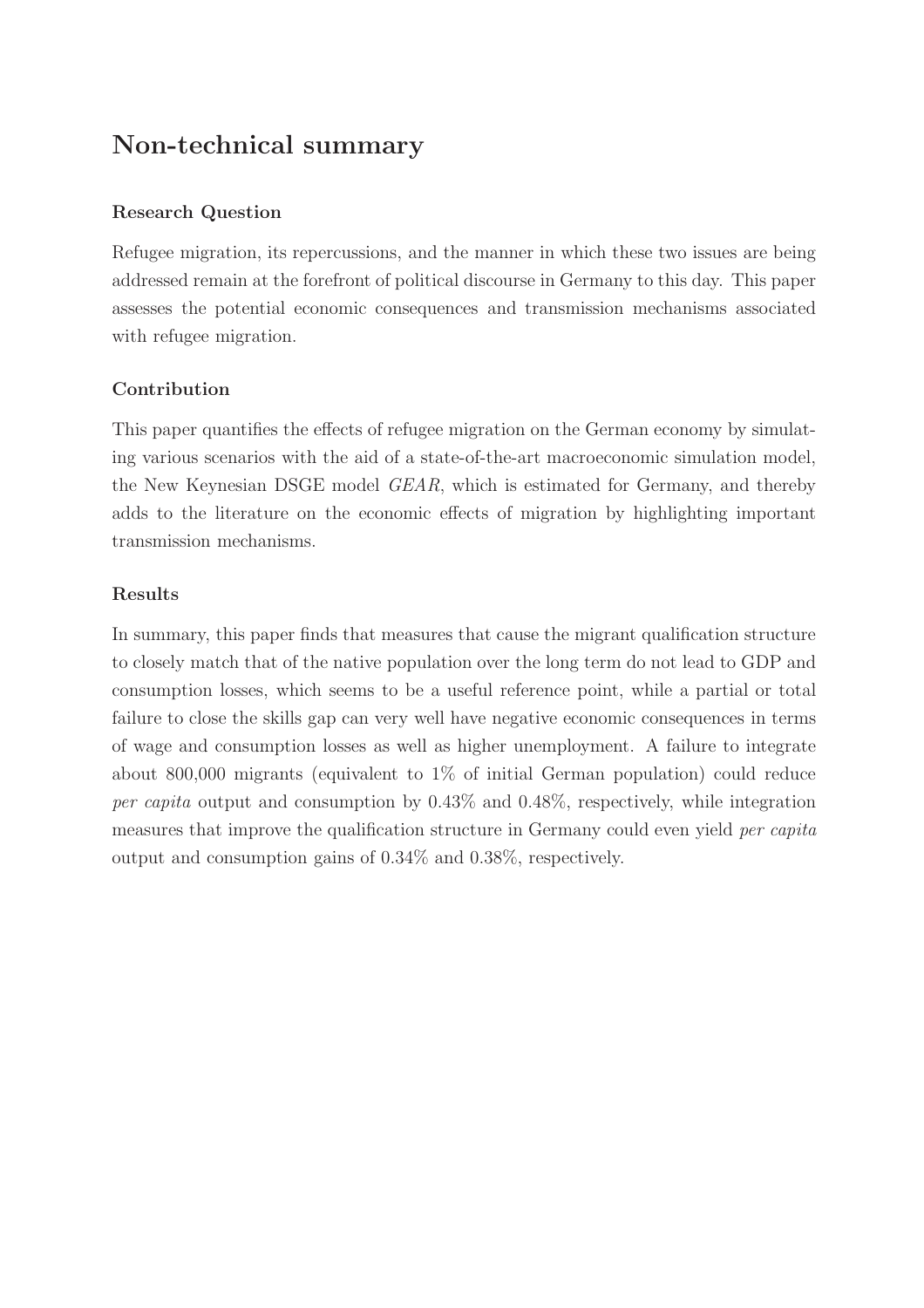## Nichttechnische Zusammenfassung

#### Fragestellung

Die Flüchtlingszuwanderung, ihre Konsequenzen und der Umgang mit beiden prägen noch immer die politische Diskussion in Deutschland. Dieses Papier untersucht die potenziellen wirtschaftlichen Konsequenzen und Wirkungsketten der Flüchtlingszuwanderung.

#### Beitrag

Das vorliegende Papier quantifiziert die Auswirkungen der Fluchtlingsmigration in Deutsch- ¨ land mit Hilfe eines modernen makroökonomischen Simulationsmodells, des neukeynesianischen DSGE-Modells GEAR, welches für Deutschland geschätzt ist. Durch das Aufzeigen wichtiger Transmissionskanäle leistet es damit einen Beitrag zur Literatur über die ¨okonomische Effekte von Migration.

#### Ergebnisse

Zusammenfassend kann festgehalten werden, dass Maßnahmen, die dazu führen, dass die Qualifikationsstruktur der Zuwanderer langfristig annähernd der der ursprünglich einheimischen Bevölkerung entspricht, was wir als Referenzpunkt definieren, zu keinen BIPund Konsumeinbußen führen. Ein unterbleibender oder unvollständiger Aufholprozess kann durchaus mit negativen wirtschaftlichen Konsequenzen verbunden sein, bei dem auch die deutsche Bevölkerung mit Lohn- und Konsumeinbußen sowie höherer Arbeitslosigkeit konfrontiert ist. Bei unterbleibender Integration von ca. 800.000 Flüchtlingen (was  $1\%$  der ursprünglich deutschen Bevölkerung entspricht) könnten Pro-Kopf-Output und Konsum um 0, 43 bzw. 0, 48 Prozent fallen. Integrationsmaßnahmen, die die Qualifikationsstruktur in Deutschland verbessert, könnten hingegen mit Pro-Kopf-Output- und Konsumgewinnen in Höhe von 0,34 bzw. 0,38 Prozent einhergehen.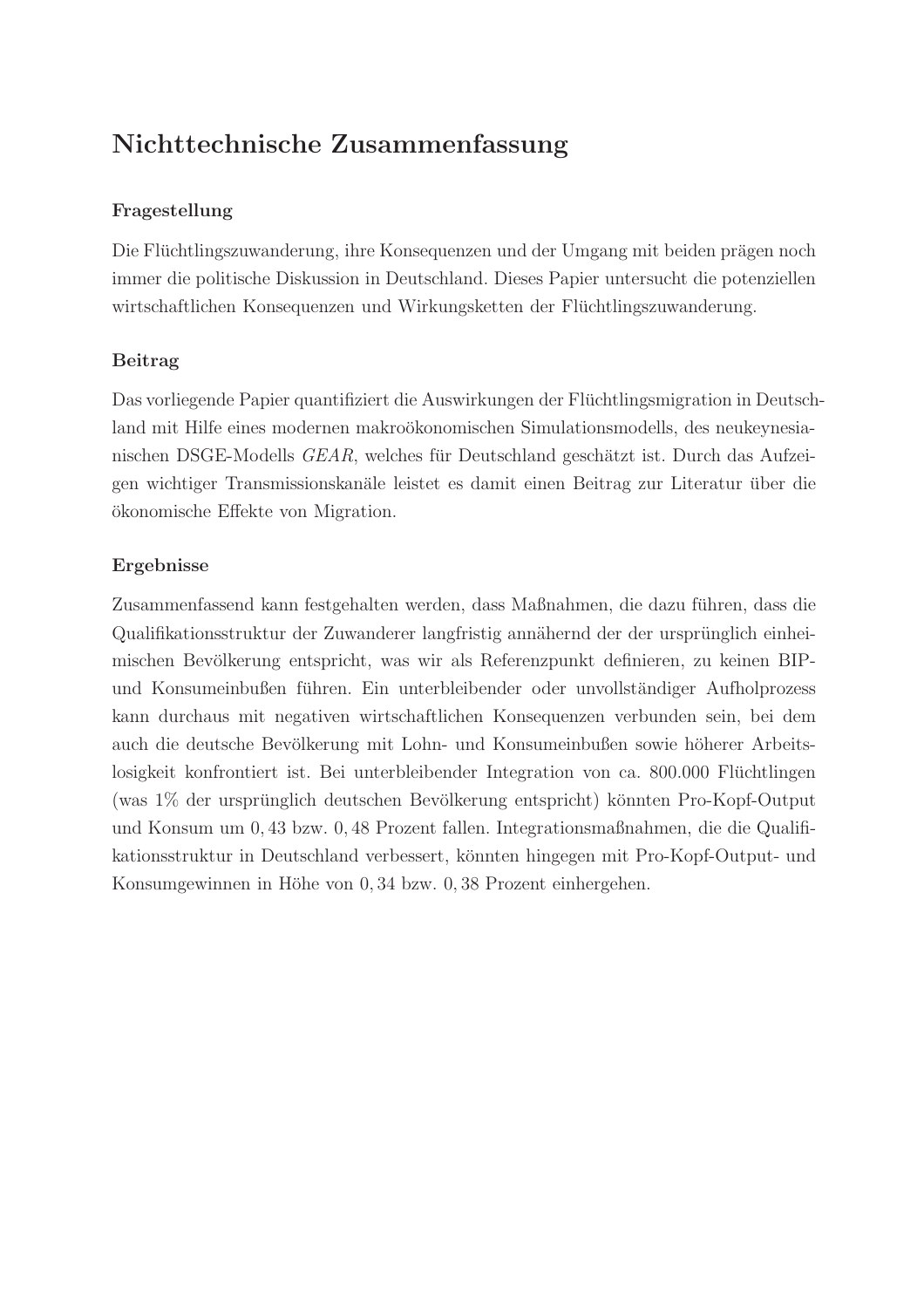# A Model-Based Analysis of the Macroeconomic Impact of the Refugee Migration to Germany<sup>∗</sup>

Nikolai Stähler Deutsche Bundesbank

#### Abstract

By simulating various (labour market) integration scenarios with the aid of a New Keynesian DSGE model, this paper explores the potential economic consequences and transmission mechanisms resulting from the recent refugee migration to Germany. We find that the long-run costs and benefits for domestic agents depend critically on the skill levels migrants will obtain in the long run. A failure to integrate the about  $800,000$  migrants (equivalent to  $1\%$  of initial German population) could reduce per capita output and consumption by 0.43% and 0.48%, respectively, while integration measures that improve their qualification structure could even yield per capita output and consumption gains of 0.34% and 0.38%, respectively. Measures that cause the migrant qualification structure to closely match that of the native population over the long term do not lead to significant changes in GDP and consumption. Overall, our model simulations suggest that the macroeconomic impact of refugee migration is small.

Keywords: Refugee Migration, Labour Market Integration, Macroeconomics

JEL classification: F22, J61, J31, E24

<sup>∗</sup>Contact address: Wilhelm-Epstein-Straße 14, 60431 Frankfurt am Main, Germany. E-mail: nikolai.staehler@bundesbank.de. The author thanks Niklas Gadatsch, Jürgen Hamker, Klemens Hauzenberger, Josef Hollmayr, Stephan Kohns, Benjamin Lacey, Bernhard Manzke, Wolfram Kempe, Jana Kremer, Jochen Mankart, Emanuel Mönch, Matthias Schön, Henning Weber and Karsten Wendorff for their useful comments and extensive discussions on this topic. Deutsche Bundesbank Discussion Papers represent the authors' personal opinions and do not necessarily reflect the views of the Deutsche Bundesbank or its staff.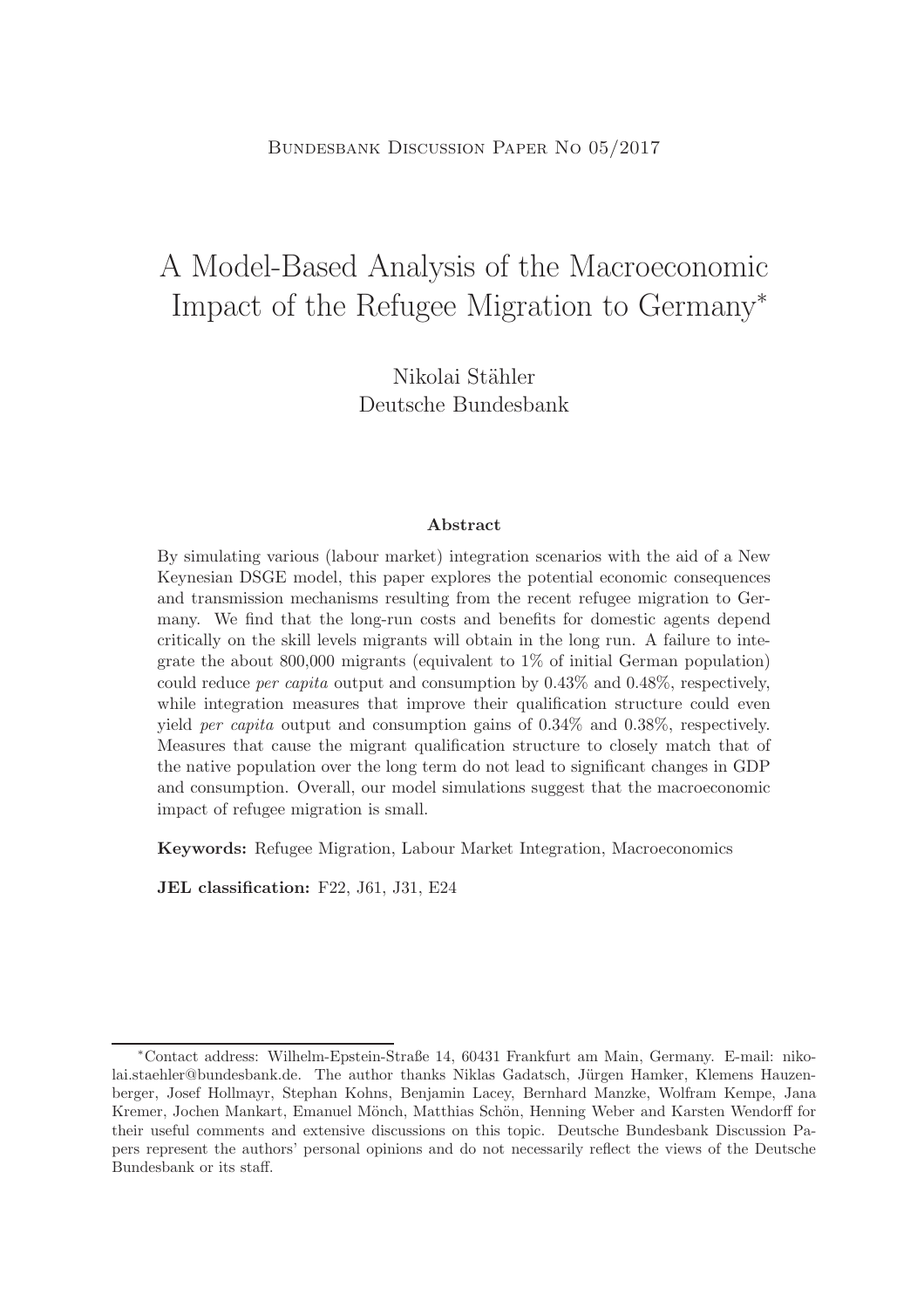## 1 Introduction

Refugee migration, its repercussions, and the manner in which these two issues are being addressed remain at the forefront of political discourse in Germany to this day. While some aspects of this topic are not related to economics, it is important to assess the potential macroeconomic consequences and, thus, the potential costs and benefits for domestic agents. The present paper contributes to this topic by simulating various scenarios and their economic effects.<sup>1</sup> Specifically, it uses a New Keynesian three-region DSGE model (the three regions being Germany, the euro area and the rest of the world) to explore which macroeconomic effects could be triggered by refugee migration to Germany. The model simulations assume population growth of 1% of the native population. Refugees are initially solely transfer recipients for the period of one year, but are then gradually absorbed by the labour market over time.

The simulations show that the demand stimulus triggered by the migration of transfer recipients is the predominant economic impact initially, but that as time progresses, the change in supply-side conditions in the labour market comes to the fore. The population growth briefly increases aggregate output by less than 0.1% (demand stimulus). Over the longer term, the impact depends on the qualification structure which the migrants achieve in the long run. Per capita output and consumption increase/decline when migration improves/worsens the workforce qualification structure over the long term because the strength of the aggregate increase in output and consumption is then more than/less than proportional. If, over the long run, the refugees achieve the same qualification structure as natives, there are no long-term changes in output and consumption. Assuming they improve the qualification structure in the long term, per capita output and consumption might even climb by 0.34% and 0.38%, respectively, whereas per capita output and consumption are projected to decline by 0.43% and 0.48%, respectively, if all the refugees migrating to Germany (are in a position to) only perform low-skilled tasks over the long-term horizon as well.

Despite the overall increase in the labour supply, the aggregate unemployment rate will remain static over the long term if the migrant qualification structure is brought into line with that of natives. Even in the worst-case scenario – in which all the migrants remain no better than low-skilled over the long run – there is just a 0.14 percentage point increase in the aggregate unemployment rate because labour demand is raised by supplydriven cuts in real wages as well as shifts in demand towards employees with different qualifications. In this worst-case scenario, the average costs do not rise above 0.5% in terms of individual gross wage and income losses. Generally speaking, though, the more directly native employees compete with migrants, the more likely it is that they will face wage losses (including over the long term), while other groups look set to benefit. The fiscal impact of refugee migration is small.

All in all, it can be concluded that (integration) measures that cause the migrant qualification structure to closely match that of the native population over the long term do not lead to any noteworthy GDP and consumption losses while a partial or total failure

<sup>&</sup>lt;sup>1</sup>The author takes the view that humanitarian considerations should, as a rule, trump economic factors, at least in a strong economy like Germany, and that is especially the case for refugee migration, a development which is mostly set in motion by catastrophic events. That notwithstanding, this paper will focus exclusively on economic effects.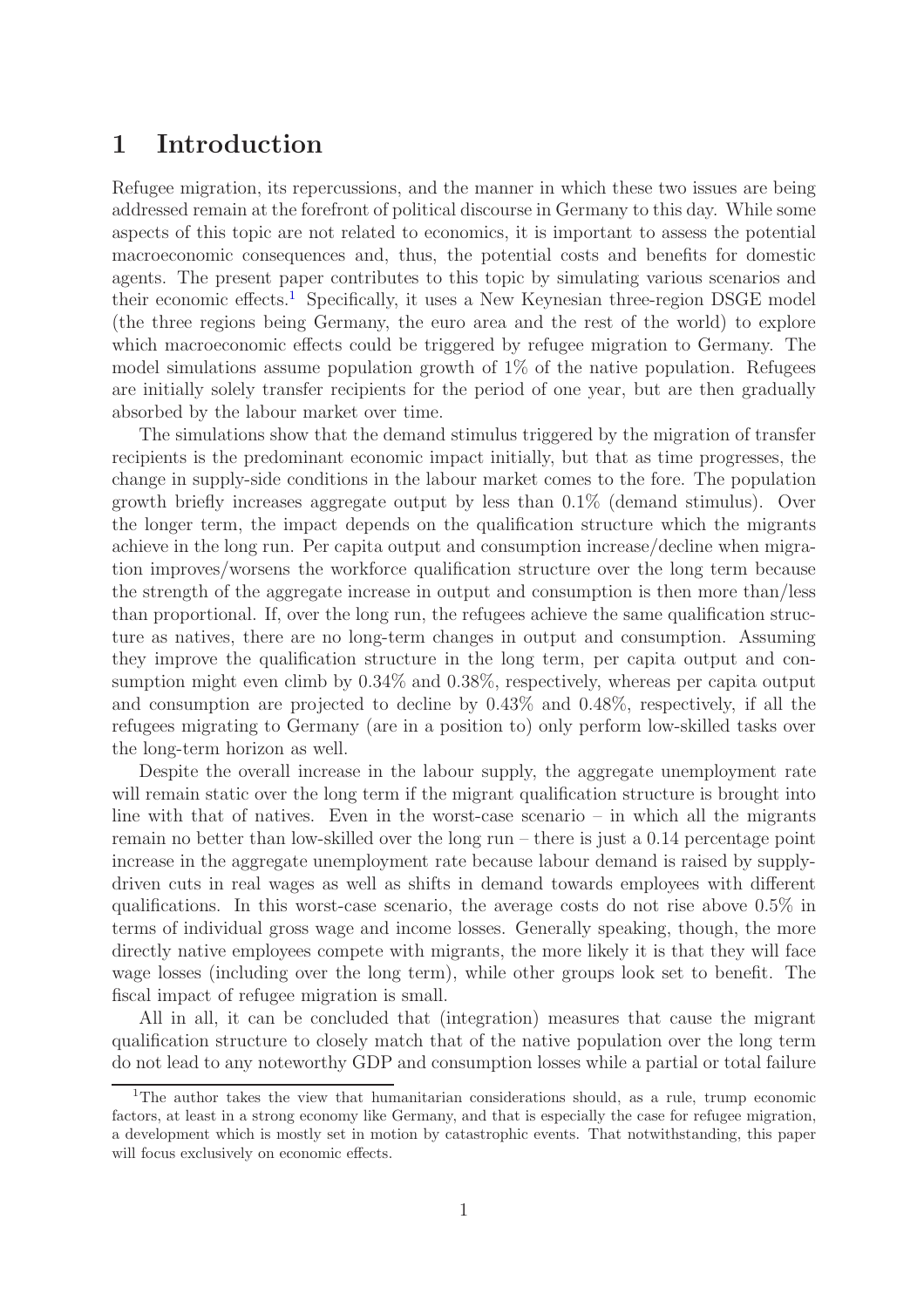to close the skills gap can very well have negative economic consequences. Of course, our model simulation has some caveats. First, when assuming a different labour market structure (such as, for example, a labour market with search frictions), the labour market transmission may be different. Second, changes in the skill composition of immigrants are assumed to happen exogenously as we do not model incentives for attaining higher education. And, third, in our model simulations, we analyse the effects of an exogenously given immigration flows ignoring the incentives of successful integration measures for those who could potentially decide to migrate to Germany. While these issues are important to be addressed in future research, our results seem to be backed by analyses which, at least partly, address the caveats mentioned above. Adda et al (2016) use a life cycle model to demonstrate that policy decisions that obstruct the integration of refugees can lead to significant welfare losses not only for the refugees themselves but also for natives, while successful integration can even yield welfare gains (see also Dustmann et al, 2016). This is also confirmed by Busch et al (2016).

The present paper adds to the debate by explicitly taking into account short, medium and long-term demand and population effects and demonstrates what should be interpreted in the debate as "stimulus" and as a structural effect of refugee migration, besides showing how short and long-term factors interact with one another. What this paper does not do, however, is provide concrete guidance on how good integration can be a success. That is a topic that should certainly be addressed by future research. For an overview of how this could be achieved, see EP (2016) and the literature discussed therein.

Other institutions, too, have sought to gauge the economic effects of the refugee migration. Many papers exploring this topic focus on the (fiscal) demand stimulus triggered by the migration of refugees, and illustrate that refugees are largely reliant on government transfers and thus trigger a corresponding government-funded demand stimulus. That stimulus is often amplified by direct increases in government consumption, since transfers are not the only items that are increased – non-financial benefits or public assistance are, too. Most papers put the resulting impulse from refugee migration for GDP growth at an annual rate of between 0.1 percentage point and 0.2 percentage point for the next three years (RWI, 2015, OECD, 2015, IfW, 2015, DIW, 2015, and Deutsche Bundesbank, 2015). The study that most closely resembles this paper in terms of the demand stimulus triggered by an increase in government expenditure was prepared by the German Council of Economic Experts (SVR, 2015). Like this paper, they, too, use a DSGE model to analyse the fiscal stimulus. The transmission mechanisms and dimensions in the present model, which a corresponding stimulus would trigger, are comparable.

One factor which has so far received less attention in the current simulations is that, besides providing somewhat short-lived stimulus for demand, refugee migration also unleashes long-term effects. That is because at least some of the migrants will probably stay in their host country, and the medium to long-term effects of migration, especially, cannot necessarily be equated with the impulse that higher fiscal expenditure can provide – particularly since the medium to long-term effects exert a much stronger impact on the labour market which simply do not exist in the case of fiscal-only stimulus. The European Commission uses its DSGE model QUEST to analyse a temporary population increase (EC, 2015, 2016). The population effect assumed in that model (equal to 0.4% of the native population) triggers, all other things being equal, similar short to medium-term effects to those modelled in the present simulation of the paper with regard to population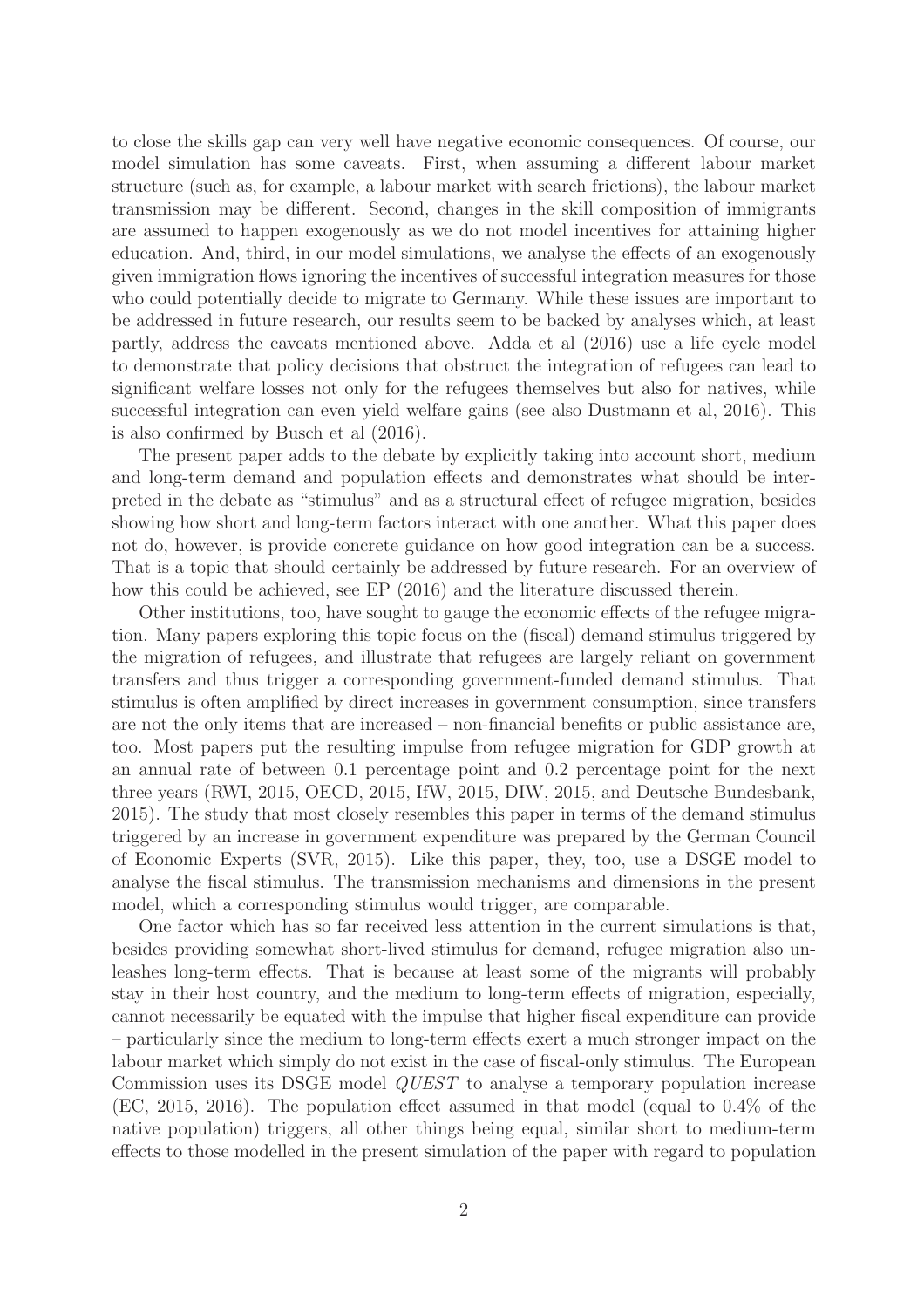growth – that is, an increase in aggregate output and a simultaneous decline in per capita output. In the labour market, a rise in employment as well as a reduction in wages can be identified. The Commission does not, however, differentiate between the effects on different groups of the population, which might not be the same. The International Monetary Fund likewise analyses the effects of refugee migration using the EUROMOD microsimulation model by simulating two shocks, one to the size of the population, the other to government expenditure (Aiyar et al, 2016). The study finds that a small stimulus is generated at first (slightly smaller than in the DSGE analyses), but that the medium to long-term effects are extremely sensitive to the assumptions made regarding labour market integration.

Lessons learnt in this regard from earlier periods of migration are also discussed. Beyer (2016) discusses past experience of labour market integration in Germany, while Battisti et al (2015) analyse specific policy proposals in the field of integration. They find that the minimum wage in particular as well as an increase in the standard Hartz IV rates are not conducive to promoting integration. Ruist (2015) discusses the lessons learnt in Sweden, and Braun and Weber (2016) outline the situation in post-war Germany. The fact that refugee migration can influence the surge of rather more conservative to right-wing political parties, and the manner in which this occurs, are demonstrated by Dustmann et al (2016), who use Denmark as a case study. Ottaviano and Peri (2012) identify slightly positive effects on the wages of the native US population in the period from 1990 to 2006 because, first, migrants and natives constitute imperfect substitutes and, second, migrants trigger a demand stimulus. Mandelman and Zlate (2012) detect similar effects in their analysis of migration flows across the US/Mexican border. Earlier work on immigration in a DSGE context can be found in, among others, Acosta et al (2009), Barwell (2007), Chami et al (2006) and Durdu and Sayan (2010).

The remainder of this paper is structured as follows. Section [2](#page-7-0) provides an overview of the simulation model used and describes how the simulation is designed. Section [3](#page-13-0) presents the possible long-term effects triggered by the different scenario assumptions, while section [4](#page-18-0) looks at the short to medium-term effects. Section [5](#page-23-0) summarises and concludes this paper.

## <span id="page-7-0"></span>2 The influx of refugees to Germany: model implementation

This section begins by outlining the simulation model used before moving on to discuss the specific assumptions and model implementation.

#### <span id="page-7-1"></span>2.1 Simulation model

We use the *GEAR* model for the following simulations, which is a standard New Keynesian DSGE model of a monetary union that consists of two regions and is embedded in the rest of the world. The baseline model is estimated for Germany, the rest of the euro area and the rest of the world with the aid of Bayesian techniques. Compared with other models in this class, the GEAR model comprises a complex labour market structure that is also capable of modelling involuntary unemployment, a disaggregated fiscal sector as well as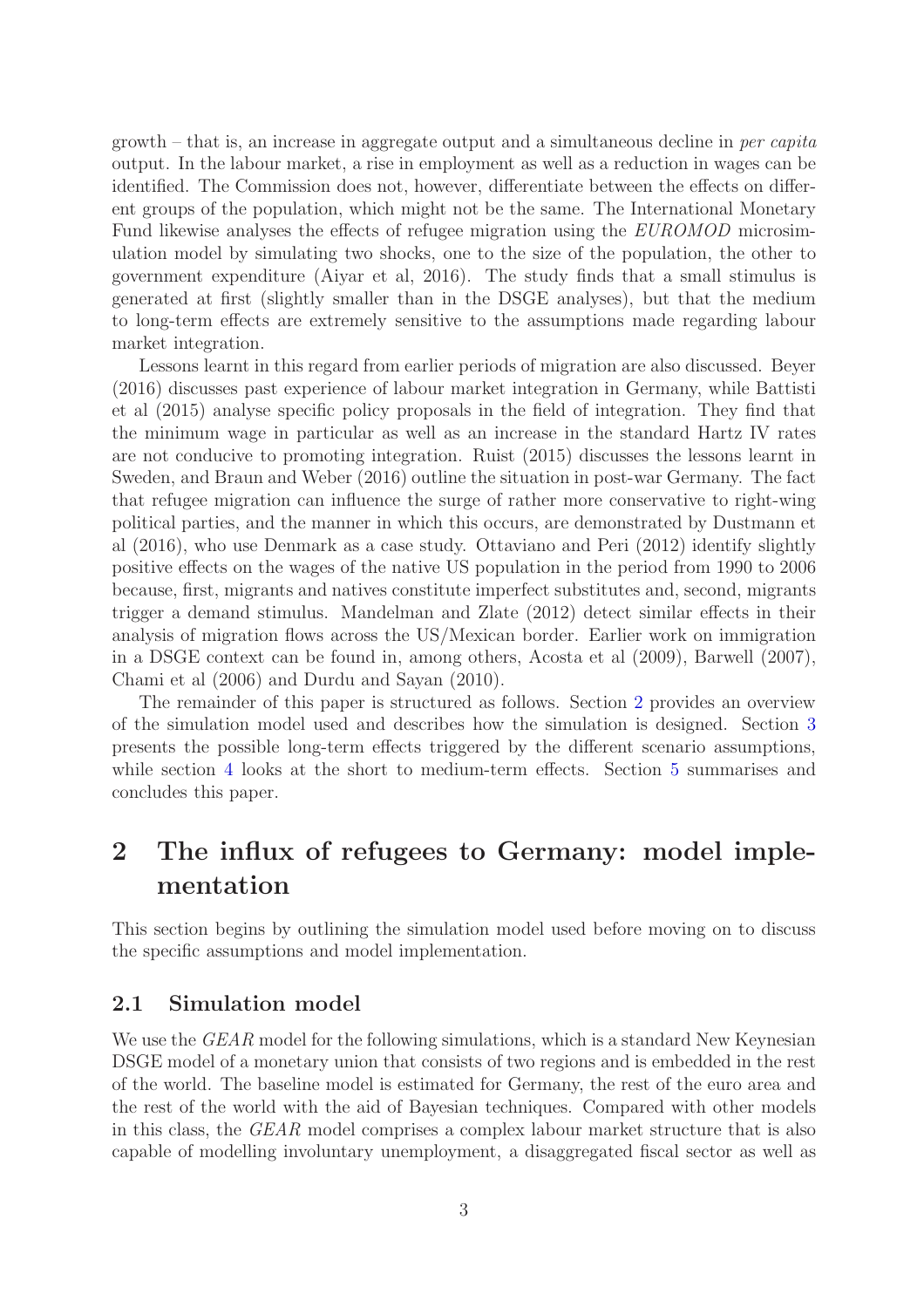a robust representation of trade flows. More precisely, in the model, households make optimal choices regarding savings in physical capital as well as national and international assets and purchases of consumption and investment goods.<sup>2</sup> The latter add to the privatesector capital stock which is rented out to private firms. Household members also decide whether or not to participate in the labour market. Those who participate may find a job in the private or in the public sector or stay unemployed. Unemployment is modelled in line with Galí (2010) and Galí et al. (2011). Hence, households receive interest and wage payments, unemployment benefits and other fiscal transfers, and they pay taxes. In line with Galí et al.  $(2007)$ , it is also assumed that a fraction of households does not participate in asset markets and consumes the entire income each period. Those households have become known in the literature as "rule-of-thumb" (RoT) households; we call the other type of households optimisers.

Furthermore, households enjoy some monopoly power on the labour market because different types of labor are needed in production, and these are not perfectly substitutable. Wage setting is associated with Rotemberg adjustment costs in the sense that changing nominal wages is costly for firms and for workers. This prevents wages from "perfectly" adjusting to the current economic situation which, in the end, induces potentially inefficient wage and employment fluctuations (see Ascari et al., 2011, and Ascari and Rossi, 2011, for a discussion).

On the production side, monopolistic competitors in each region produce a variety of differentiated products and sell these to the home and foreign market. We assume that there is no price discrimination between markets. Firms use labour and private capital as production inputs. Public employment and the public capital stock can be productivity-enhancing. However, the provision of these inputs is outside the control of firms and conducted by the fiscal authority. Cost minimisation determines the amount of labor and capital input demanded by each firm. Because firms enjoy monopolistic power, they are able to set their nominal price. Price setting is also associated with Rotemberg adjustment costs.

The fiscal authority purchases consumption and investment goods produced in the private sector. The latter increases the public capital stock which may, in turn, improve private-sector productivity (for example, because of better infrastructure). The government also employs public-sector workers for whom it has to pay wages. Services provided by these public-sector workers may also affect private-sector productivity positively (for example, because of better governance). Introducing immediate positive spillovers from the public to the private sector follows the idea of Baxter and King (1993), Pappa (2009), Leeper et al  $(2009, 2010)$  or D'Auria  $(2015)$ . Furthermore, the fiscal authority pays unemployment benefits and other transfers to private households. It also has to pay interest on outstanding debt. Fiscal authorities finance themselves with distortionary taxes on private consumption, on labor income and on capital returns, lump-sum taxes as well as social security contributions paid by firms. They can also issue new debt. The monetary authority sets the nominal reference interest rates. In the euro area, it sets a common

<sup>&</sup>lt;sup>2</sup>As we will see below, we assume that, when refugees enter Germany, they are wholly reliant on government transfers and non-financial benefits and do not have asset holdings for the period of one year. Once they enter the group of asset holding households, we assume that they enter the big household family and thus share the household's wealth in equal amounts. However, the first immigrant entering this household type needs about 8 years to do so. Before this, no immigrant will be an asset holder.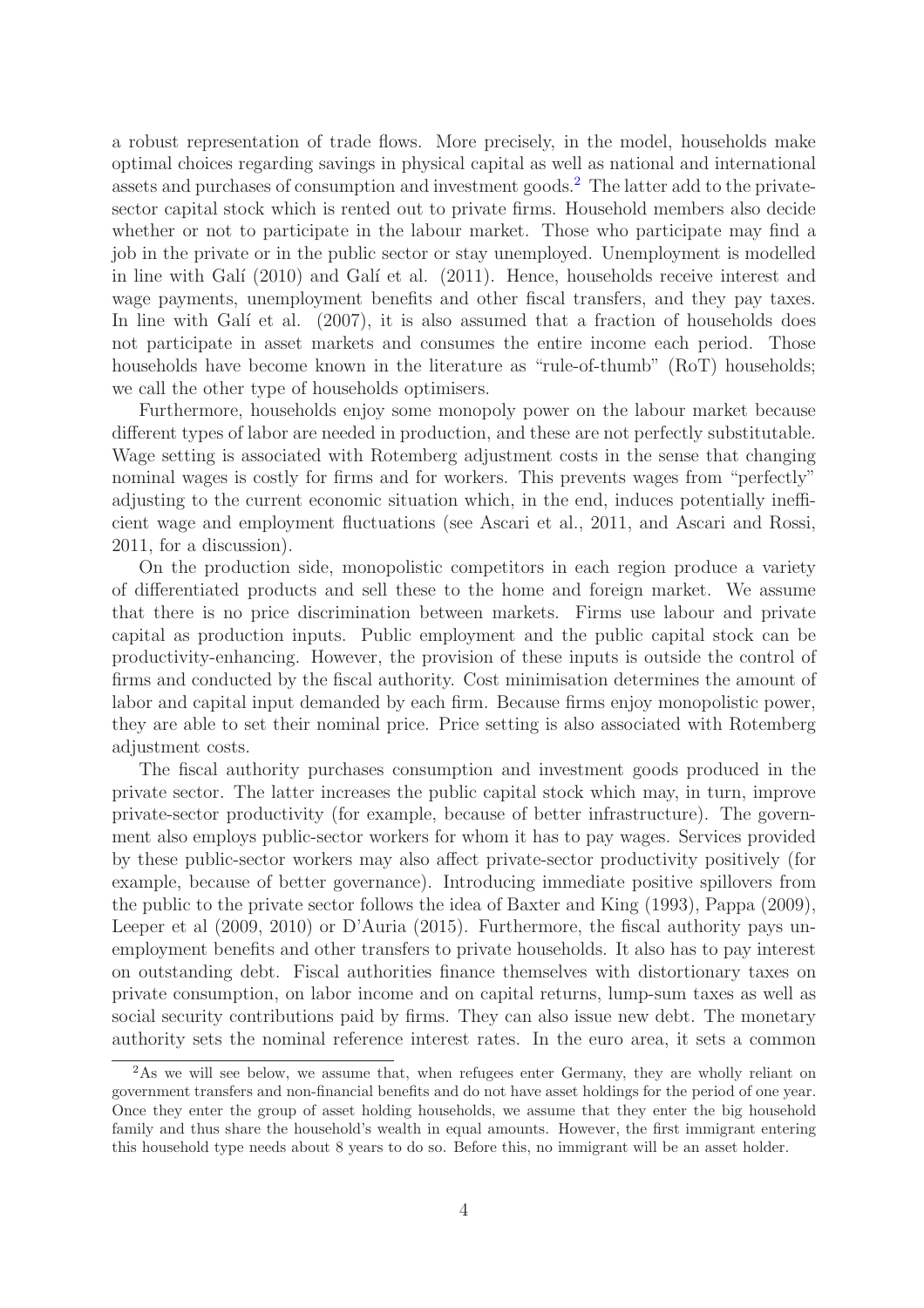rate according to a Taylor-type rule that responds to area-wide inflation and output gap. The rest of the world is reduced to a three-equation VAR process (output, inflation and interest rate) as in Christiano et al. (2011).

In order to make this paper self-contained, we provide a detailed model description in the appendix. Besides the model modifications explained in the main text, this is basically a repetition of the model description already provided by Gadatsch et al (2016).

Since the qualification/productivity (hereinafter used synonymously) of the working population has a major bearing on the question discussed here, we extend the basic model so as to incorporate a suitably heterogeneous productivity structure in Germany – both in the original equilibrium but notably following the influx of refugees. It is assumed that the German native population can be broken down into three groups: highproductivity, medium-productivity and low-productivity employees. They account for 30%, 60% and 10% of the population, respectively, and their relative productivity is determined on the basis of the gross (hourly) wage differences in steady state. The gross hourly wage received by high-productivity households is assumed to be twice as large as that of medium-productivity households and three times larger than that of low-productivity households (see Destatis, 2016a). Unemployment within the groups, in the original long-term equilibrium, stands at 3%, 6% and 24%, respectively (see IAB, 2016a). A fourth group is added to the basic model consisting of households that do not participate in the labour market and subsist entirely on transfer payments. It is assumed, in the initial steady state, that the population share of this latter group is zero, ie that this group does not exist. The share can rise temporarily or even permanently following the influx of refugees and simply increases aggregate consumption demand.

Employees from the groups participating in the labour market constitute imperfect substitutes in the production function of firms (formally captured by a CES aggregator), with the result that firms will generally continue to have a demand for labour from those groups as long as the marginal utility of the corresponding labour input equals or exceeds the marginal production costs (ultimately real wages plus social security contributions). Imperfect substitutability between natives and immigrants may even be higher than postulated here given that immigrant workers face, among other things, language barriers (see, for example, Card, 2007, and D'Amuri et al, 2010). If we were to introduce this within-skill-group heterogeneity of natives and immigrants, the transition results presented below would be more in favour of the native population because, at least at the beginning, they would not directly compete with the immigrants. Still, the long-run results would remain the same as long as we assume that immigrant workers fully assimilate in the long run. Compared to the baseline model of Gadatsch et al (2016), the aggregate production function of the representative firm in Germany is extended to:

<span id="page-9-0"></span>
$$
y_t^a = A_a y_t^{G,a} \left[ K_{t-1}^a \right]^{\alpha_a} \left[ \tilde{N}_t^{P,a} \right]^{1-\alpha_a} - \Omega_a, \tag{1}
$$

where  $\tilde{N}_t^{P,a}$  denotes a CES aggregate of different types of labour similar to Perri (2006) and Ottaviano and Peri (2012),  $y_t^{G,a}$  $t_t^{\mathcal{G},a}$  captures the effect of public employment and capital on private-sector productivity,  $A_a$  is total factor productivity and  $\Omega_a$  is a fixed cost yielding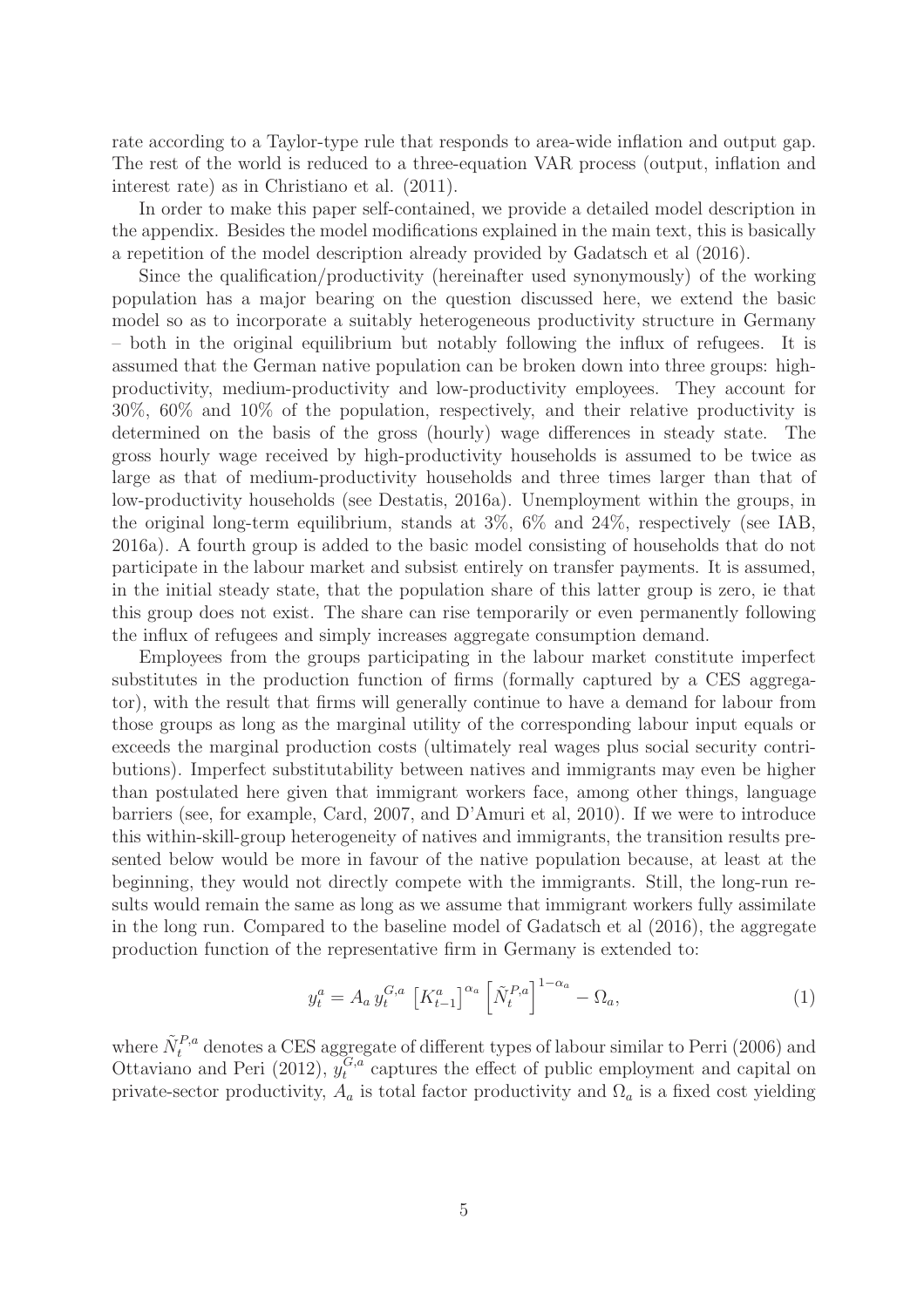steady-state profits to be zero.<sup>3</sup> The parameter  $0 < \alpha_a < 1$  gives the share of private capital,  $K_t^a$ , in production. In order to simplify matters, we assume that there are only three types of employees: highly, medium- and low-skilled workers such that the CES aggregate is given by

<span id="page-10-2"></span>
$$
\tilde{N}_t^{P,a} = \zeta^a \left( \left( \alpha_N^h \mu_t^{a,h} n_t^{P,h,a} \right)^{(1-\rho_N)} + \left( \alpha_N^m \mu_t^{a,m} n_t^{P,m,a} \right)^{(1-\rho_N)} + \left( \alpha_N^l \mu_t^{a,l} n_t^{P,l,a} \right)^{(1-\rho_N)} \right)^{1/(1-\rho_N)},\tag{2}
$$

where  $\mu_t^{a,x} = \mathcal{P}_t^{a,x}/\mathcal{P}_t^a$  is the share of German highly, medium and low-productive workers,  $\mathcal{P}^{a,x}_*$  $t^{a,x}$ , with  $x = h, m, l$ , over total German population,  $\mathcal{P}_t^a$ .  $n_t^{P,x,a}$  $t^{r,x,a}$  is the corresponding perhousehold employment level and  $\rho_N = 1/v_N$ , with  $v_N$  being the substitution elasticity between these worker types.  $\zeta^a$  is a scaling parameter determining aggregate labour productivity, while  $\alpha_N^i$  determines (relative) productivity between worker types.

With  $r_{k,t}^a$  being the consumer price index (CPI)-deflated rental rate of capital and  $(1+\tau_t^{sc,a})$  $t^{s,c,a}$ ,  $w^{a,x}_t$  being real gross labour costs when employing a worker of type  $x = l, m, h$ , including CPI-deflated private-sector real wages,  $w_t^{a,x}$  $t^{a,x}$ , and the firms' social security contributions at rate  $\tau_t^{sc,a}$  $t^{sc,a}$ , each firm's cost minimization problem yields

$$
(1 + \tau_t^{sc,a}) w_t^{a,x} = mc_t^a A_a (1 - \alpha_a) \left(\frac{K_{t-1}^a}{\tilde{N}_t^{P,a}}\right)^{\alpha_a} y_t^{G,a} \zeta^a \alpha_N^x \left(\frac{\tilde{N}_t^{P,a}(z)}{\alpha_N^x \mu_t^{a,x} n_t^{P,x,a}}\right)^{\rho_N}
$$
(3)

<span id="page-10-1"></span>and

<span id="page-10-0"></span>
$$
r_{k,t}^a = mc_t^a A_a \alpha_a \left(\frac{K_{t-1}^a}{\tilde{N}_t^{P,a}}\right)^{\alpha_a - 1} y_t^{G,a},\tag{4}
$$

where  $mc_t^a$  are real marginal costs. Note that, in these equations, we already made use of the fact that marginal costs and, hence, the capital-to-labour ratio are common to all firms in equilibrium.

The household sector is analogous to the one presented in Gadatsch et al (2016) and, therefore, its presentation is relegated to the appendix. However, given that we now have three different household types participating in the labour market in Germany, whereas Gadatsch et al (2016) assume only two, we need to extend the household sector by an additional group. As in Gadatsch et al (2016), we assume that only highly-skilled households behave Ricardian (ie they save and borrow), while all other household types are assumed to be RoT households. Given an analogous household sector, labour supply decisions are also analogous. However, we no longer assume that there is a union that sets one economy-wide average wage but allow for type-specific wages as indicated in equation [\(3\)](#page-10-0). This implies that, while the general modelling of the wage setting is analogous, it is now undertaken at the household level (see appendix for details). Total population in Germany is defined as

<span id="page-10-3"></span>
$$
\mathcal{P}_t^a = \mathcal{P}_t^{a,h} + \mathcal{P}_t^{a,m} + \mathcal{P}_t^{a,l},\tag{5}
$$

<sup>3</sup>Note that  $y_t^{G,a} = \zeta_a \left( K_t^{G,a} \right)^{\eta^{K^G,a}} \left( N_t^{G,a} \right)^{\eta^{N^G,a}}$ denotes the impact of public-sector employees and the public capital stock on private production, where  $\eta^{K^G,a}$  determines the relevance of public capital in the private-sector productivity function and  $\eta^{N^G,a}$  the relevance of public employment, while  $\zeta_a > 0$  is a scaling parameter; see also Gadatsch et al (2016) for a more in-depth discussion.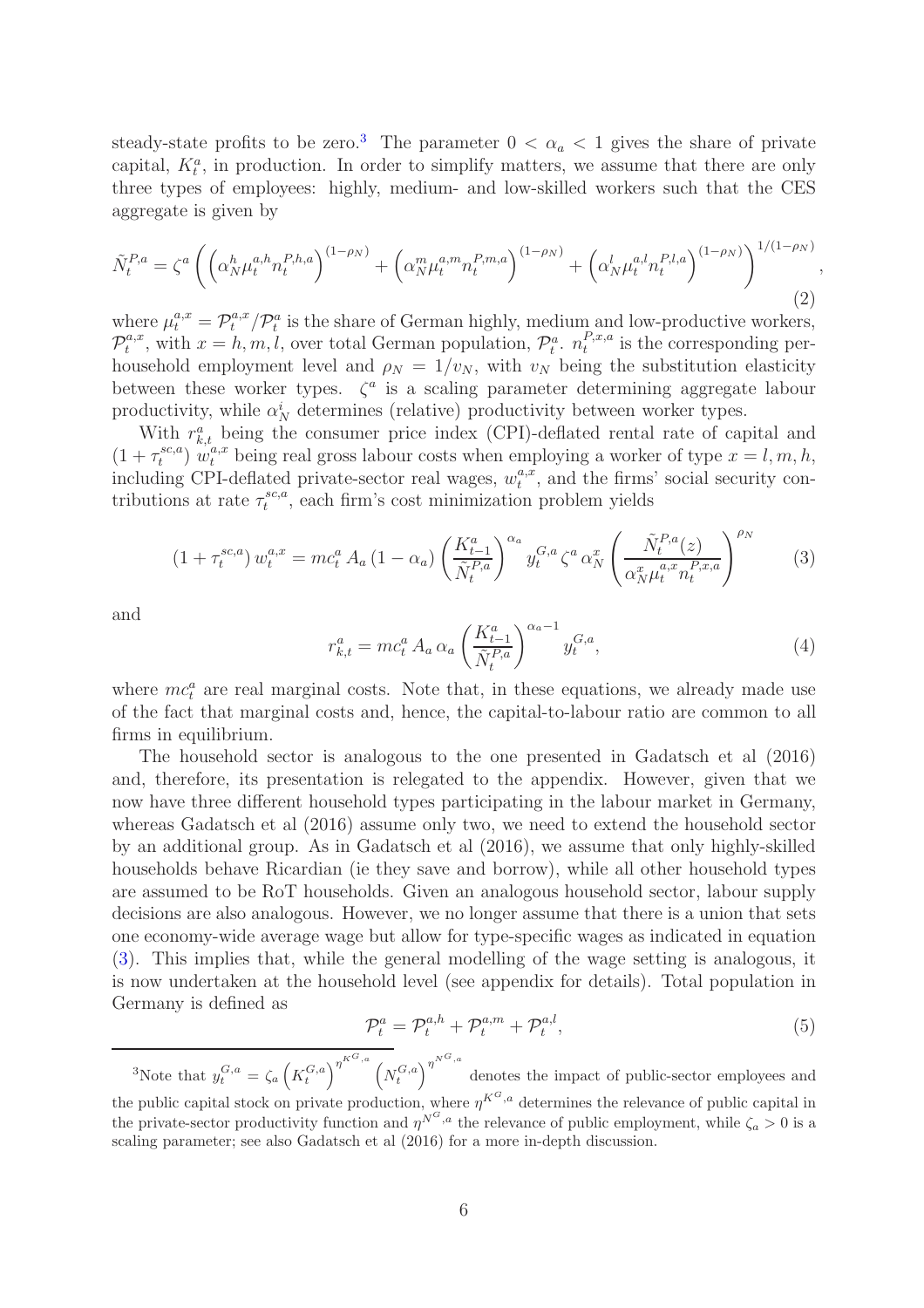where  $\mathcal{P}_t^{a,x} = \bar{\mathcal{P}}_{t}^{a,x} + \epsilon_t^{pop,x}$  $t^{pop,x}$ , the bar indicating steady-state (ie long-run equilibrium) levels, and  $\epsilon_t^{pop,x}$  $t_t^{pop,x}$  is a population shock specified in the following section.

#### <span id="page-11-0"></span>2.2 Simulation design

When simulating refugee migration, a distinction must be made between short, medium and long-term migration. Specifically, this means that assumptions first need be made as to the number of refugees currently migrating to Germany who will stay there permanently. To capture the immigrant influx, the simulation makes the stylised assumption that the population in the model grows by  $1\%$  (ie that around 800,000 people) at date  $t = 0$ . Assumptions also need to be made concerning the migrants' qualification levels (ie which productivity group they should be assigned to). The baseline scenario assumes that the migrants' average labour productivity will not differ in the long run from that of the native average workforce of the German population: the 1% population growth is thus split into high-, medium- and low-productivity employees to match the composition of the native workforce. We do, however, test the robustness of our assumptions to demonstrate the differences that occur if all the migrants become/remain (i) high-productivity, (ii) medium-productivity or (iii) low-productivity employees. In terms of our model simulations, this implies that, for the *long run*, we assume  $\bar{\mathcal{P}}_{new}^{a,x} = 1.01 \cdot \bar{\mathcal{P}}_{old}^{a,x}$  in the baseline scenario, whereas  $\bar{\mathcal{P}}_{new}^{a,x}$  increases in line with the numbers presented in Table [1](#page-46-0) in the other scenarios.

While the assumptions presented above reflect the long-term situation used to calculated the new long-term equilibrium, we also need to make assumptions regarding the short to medium-term developments. Specifically, this means defining scenarios for the timescale of refugee migration, for the incidence of refugees who initially migrate to Germany and then leave the country again (either voluntarily or due to deportation) and for the pace of integration.

For simplicity's sake, we assume that, at a certain point in time, refugees equal in number to 1% of the native German population migrate to Germany and also stay there for the long term. This assumption allows us to analyse the economic transmission mechanisms in isolation, free from the distorting impact of additional migration and emigration flows. We assume, for the purpose of our simulation, that migrant refugees are wholly reliant on government transfers and non-financial benefits for the period of one year and that they do not participate in the labour market, in an effort to model the average time of just under one year that it takes to process an asylum request. Once the refugees have been granted asylum (all migrants in the baseline scenario), they can be integrated into the labour market in principle. However, we assume that not all migrants immediately begin looking for work, but that they do so at an annual rate of 0.125 and that they first join the group of low-productivity employees. It is assumed that, following a period of four years following immigration, employment (through "learning by doing") and vocational training will have caused a certain percentage of the refugees to become as productive each quarter as the average native medium-productivity employee (again at an annual rate of 0.125). Later on, a further percentage of individuals from this pool is assumed to become as productive as the average native high-productivity employee, with the result that the ratio of high and medium-productivity employees to low-productivity employees in the steady state does not shift in the baseline scenario. These assumptions presume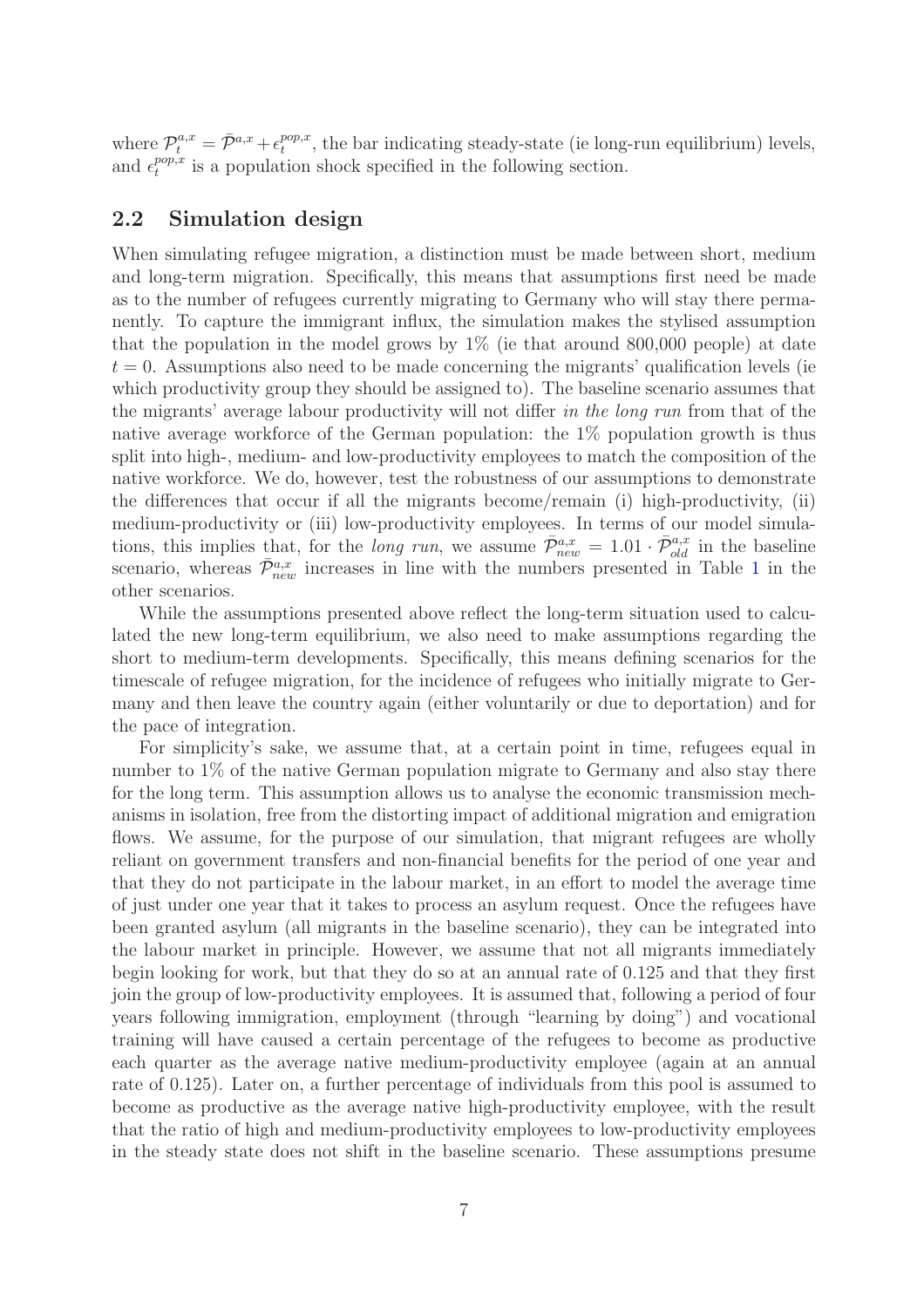that the adjustment process in the population structure will last 60 years in total (ie that the qualification structure of the 1% population growth will need 60 years to match that originally found in the native population; Figures [1](#page-19-0) and [A.1](#page-24-0) in section [4](#page-18-0) and the appendix, respectively, plot the implied population developments). The assumed transition rates imply that a refugee who manages to reach the highest qualification group spends an average of eight years in each group and that  $\epsilon_t^{pop,x}$  $t_t^{pop,x}$  is chosen accordingly.<sup>4</sup> Owing to the inherent ridigities in the model, adjustment of other macro aggregates will take longer.

In addition to the assumptions made regarding refugee migration itself, we also need to make assumptions regarding the resulting fiscal implications. All in all, we initially assume that annual fiscal expenditure comes to 0.6% of GDP for migration at a rate equal to 1% of the native population (see German Federal Statistical Office, Destatis, 2016, for the cost assumptions used and their composition; the increase in staff costs is assumed to be caused by a corresponding increase in staffing levels). This expenditure includes direct transfers to asylum seekers  $(20\%)$ , an increase in social security and other nonfinancial benefits  $(70\%)$  as well as a rise in refugee support staff costs  $(10\%)$ . As a next step, these data can be used to calculate transfers, government consumption and staff costs per refugee, which come in at around 1,250 Euro per month (the latest estimates put this figure at 1,000 Euro, but that does not detract from the general thrust of the analysis). The gradual absorption of refugees by the labour market reduces the aggregate expenditure, since it is paid only per capita as long as refugees have not joined the labour market and is discontinued altogether once they have. The individuals concerned then receive transfers equal to the "standard" transfers for their respective qualification group. In other words, if it is assumed that further expenditure on integration measures remains necessary even after refugees have joined Germany's labour market, which may not be unlikely, the present simulation would understate the corresponding costs and should be regarded as a lower bound.

It is assumed that these costs are not immediately financed but that over the long term, they will have funding that comes into play after four years in the form of a nondistortionary lump-sum tax that is payable (only) by non-liquidity-constrained – forwardlooking and well-qualified – households, this funding acting to bring the debt ratio back to the starting level in the long run and then keeping it at a constant level. Although no such tax exists in the real world, it is a useful tool for modelling consolidation in model simulations (see also Attinasi et al, 2016 for a more detailed discussion). In effect, this assumption can prevent the emergence of additional distortions that are not triggered

<sup>&</sup>lt;sup>4</sup>The transition rates are indeed chosen ad hoc due to the lack of reliable data. Recent findings of the German Institute for Employment Research however suggests that, while indeed being lower qualified than the average native German on average, refugees coming to Germany may not be too different from native German population in terms of their ideals and educational prospects (IAB, 2016b). Bönke and Neidhöfer (2016) show that, at least in the second generation, past (Italian) immigrants who came to Germany did not face worse educational prospects than their German counterparts, whereas Hatton (2013) provides evidence that refugees integrate more slowly than other immigrants. On the other hand, Aslund and Rooth (2007) suggest that good labour market conditions and low unemployment rates – as we currently observe in Germany – should speed up labour market integration. Hence, assuming 60 years for the refugee generation(s) to adjust to the German one does not seem to be overly implausible. Nevertheless, in an appendix, we will also show the transition dynamics if all the migrants become/remain (i) highproductivity, (ii) medium-productivity or (iii) low-productivity employees as a robustness analysis. In these cases,  $\epsilon_t^{pop,x}$  is chosen such that the corresponding long-run equilibrium is reached. We concentrate only on the baseline scenario in the main text.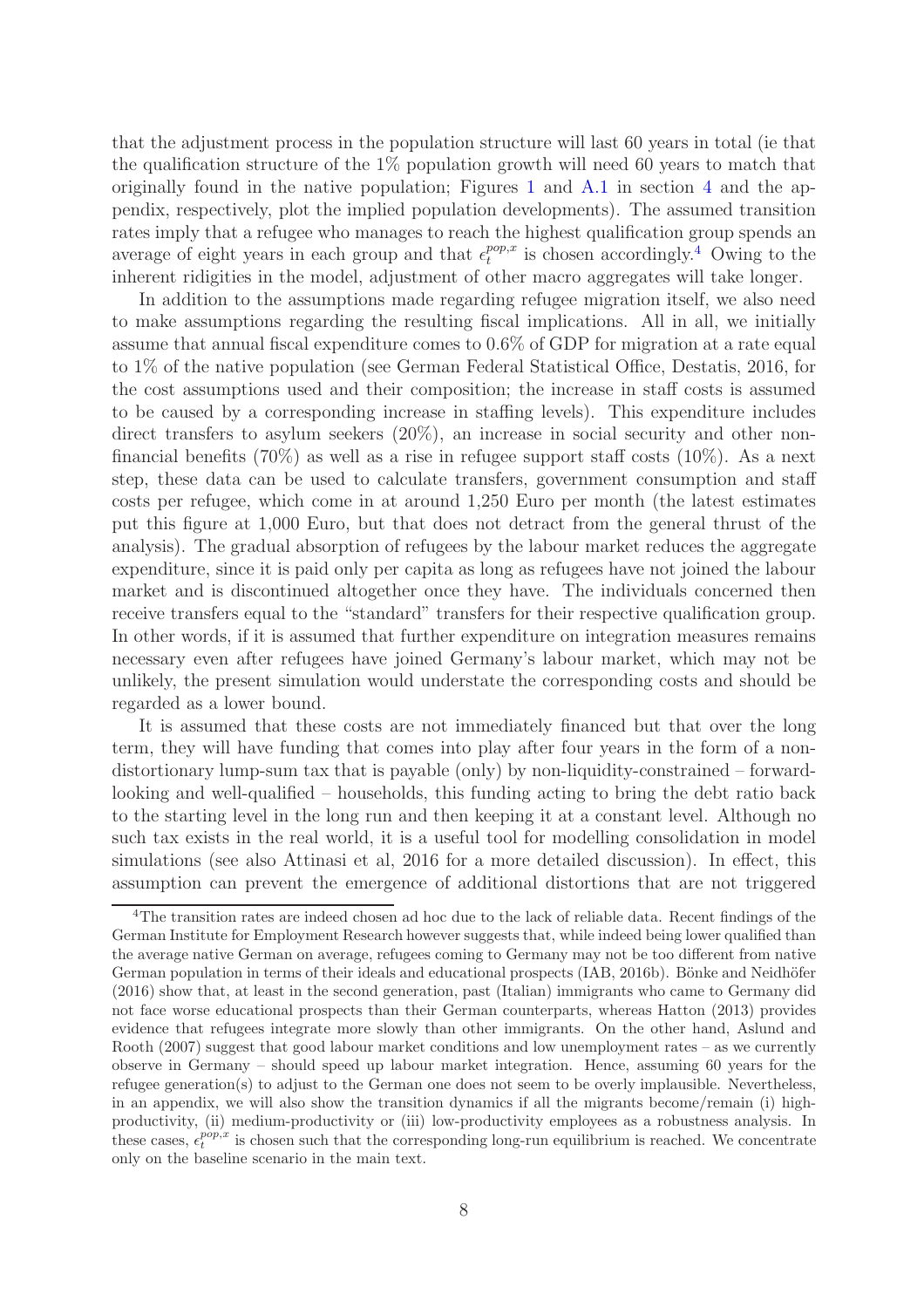by migration itself. Thus, using this tax as a fiscal instrument would allow the effects shown to be attributed solely to the assumed population growth and government spending increase. The simulation results presented later in this paper show the long-term change in the lump-sum tax needed to stabilise the debt level. A positive value denotes a fiscal burden, while a negative value stands for relief. In principle, it can be said that in the case of a fiscal burden and the use of a distortionary fiscal instrument – distortionary labour income taxes, for example – the effects on macro aggregates outlined below will be more negative depending on the increase in the degree of distortion triggered by the instrument used. The opposite holds true in the case of relief. In the long run, aggregate government consumption and investment expenditure expands in line with the 1% population growth, thereby leaving the respective government per capita expenditure at a constant level.

## <span id="page-13-0"></span>3 Refugee migration in Germany: the possible longterm effects

Table [1](#page-46-0) gives an overview of the above-described long-term population growth in Germany as well as its assumed distribution among the various categories. It also shows the population percentage of highly-skilled, medium-skilled and unskilled households resulting from the above-described assumptions in the new steady state. It is obvious that, in the baseline scenario, this does not differ from the original steady state. In all the other scenarios, the percentage share of those into which the immigrants are classified increases in line with the assumptions, while the other percentage shares decline.

| <i>Scenario:</i>     | <b>Baseline</b> | Highly-skilled | Medium-skilled | Unskilled |
|----------------------|-----------------|----------------|----------------|-----------|
|                      |                 |                |                |           |
| Increase of          |                 |                |                |           |
| total population     | 1.00            | 1.00           | 1.00           | 1.00      |
| highly-skilled       | 1.00            | 3.33           | 0.00           | 0.00      |
| medium-skilled       | 1.00            | 0.00           | 1.67           | 0.00      |
| …unskilled           | 1.00            | 0.00           | 0.00           | 10.00     |
| Population shares of |                 |                |                |           |
| highly-skilled       | 30.00           | 30.69          | 29.70          | 29.70     |
| medium-skilled       | 60.00           | 59.41          | 60.40          | 59.41     |
| …unskilled           | 10.00           | 9.90           | 9.90           | 10.89     |
|                      |                 |                |                |           |
|                      |                 |                |                |           |

Table 1: Long-term increase of the various population categories

Note: Table shows long-term population growth in Germany by scenario and skill group as percentage growth rate and the new long-run population shares by skill groups after the assumed immigration inflow in per cent.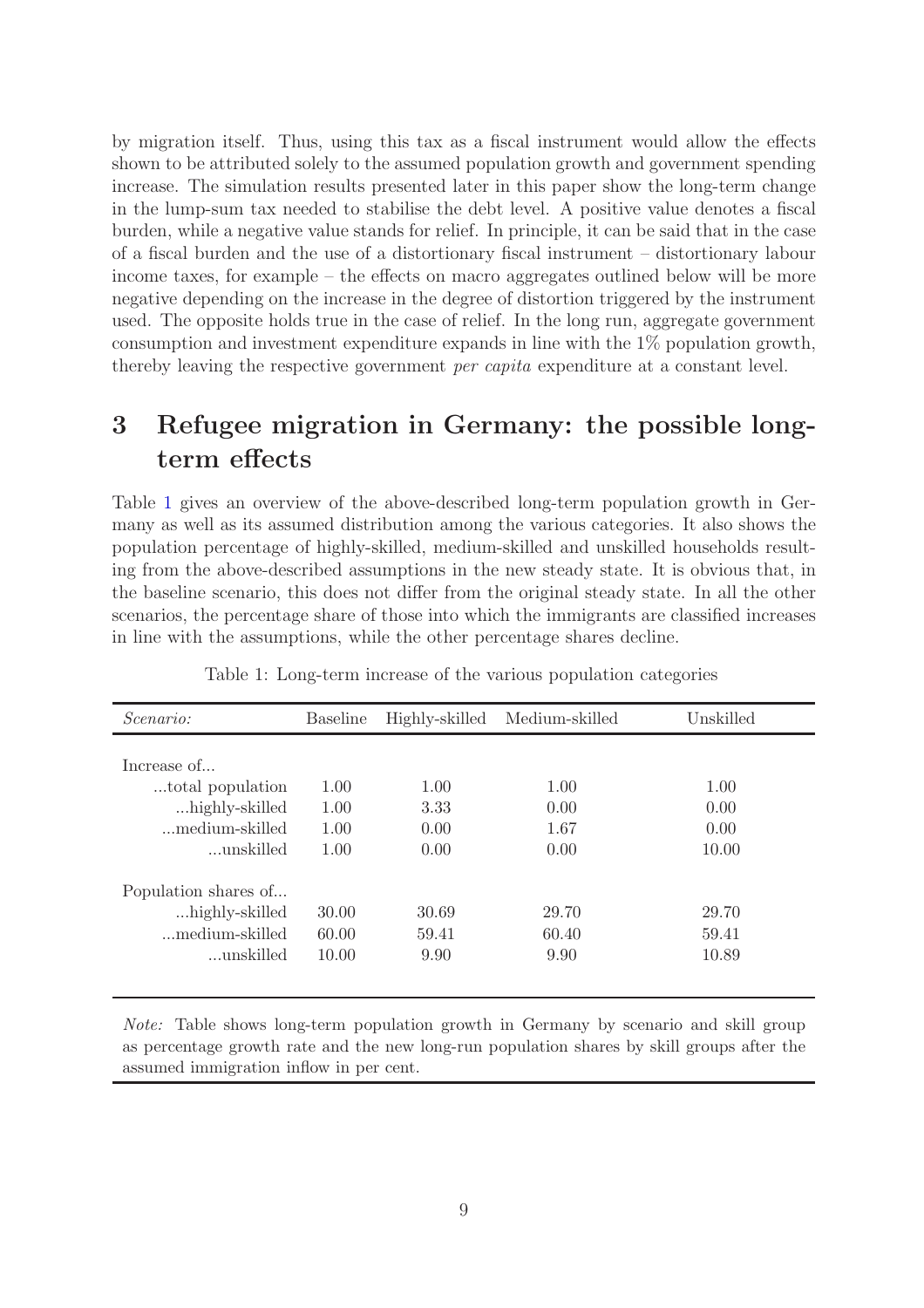| Scenario:                              | <b>Baseline</b> | Highly-skilled | Medium-skilled | Unskilled |
|----------------------------------------|-----------------|----------------|----------------|-----------|
|                                        |                 |                |                |           |
| Macro aggregates                       |                 |                |                |           |
| Aggregate GDP                          | 0.94            | 1.34           | 0.79           | 0.57      |
| Aggregate consumption                  | 0.93            | 1.39           | 0.76           | 0.51      |
| of highly-skilled                      | 0.93            | 1.49           | 0.71           | 0.48      |
| medium-skilled                         | 0.92            | 0.59           | 1.19           | 0.27      |
| unskilled                              | 0.92            | 0.59           | 0.36           | 5.16      |
| Aggregate investment                   | 0.92            | 1.42           | 0.74           | 0.47      |
| Primary deficit ratio                  | 0.01            | $-0.06$        | 0.03           | 0.07      |
| Aggregate profits                      | 0.95            | 1.27           | 0.83           | 0.65      |
| Per capita macro aggregates            |                 |                |                |           |
| Per capita output                      | $-0.06$         | 0.34           | $-0.21$        | $-0.43$   |
| Per capita consumption                 | $-0.07$         | 0.38           | $-0.24$        | $-0.48$   |
| of highly-skilled                      | $-0.07$         | $-1.78$        | 0.71           | 0.48      |
| medium-skilled                         | $-0.08$         | 0.59           | $-0.47$        | 0.27      |
| unskilled                              | $-0.08$         | 0.59           | 0.36           | $-4.40$   |
| Per capita investment (per optimiser)  | $-0.08$         | $-1.85$        | 0.74           | 0.47      |
| Per capita investment (per total pop.) | $-0.08$         | 0.41           | $-0.26$        | $-0.52$   |
| Per capita net lump-sum tax            | 0.20            | $-0.04$        | 0.30           | 0.43      |
| Per capita profits (per optimiser)     | $-0.05$         | $-1.99$        | 0.83           | 0.65      |

#### Table 2: Long-term effects for selected macrovariables

Note: Table shows percentage (point) changes of new long-run steady-state values of selected macrovariables relative to initial steady state. The primary deficit ratio is expressed in percentage point deviations excluding changes in lump-sum taxes as described in the main text.

Table [2](#page-48-0) shows the long-term effects of refugee migration on selected macroeconomic variables. Overall, it should be noted that the population growth of 1% of the original domestic population boosts gross domestic product (GDP). GDP growth is smaller (larger) than 1% if the immigrant refugees' level of productivity lies below (above) the average level of productivity of the original domestic population. In the baseline scenario, GDP growth is slightly below the growth in population, which is explained by the relative increase in the German population's percentage share of the world's total population. As a result, GDP per capita falls slightly in the baseline scenario, although we feel that this is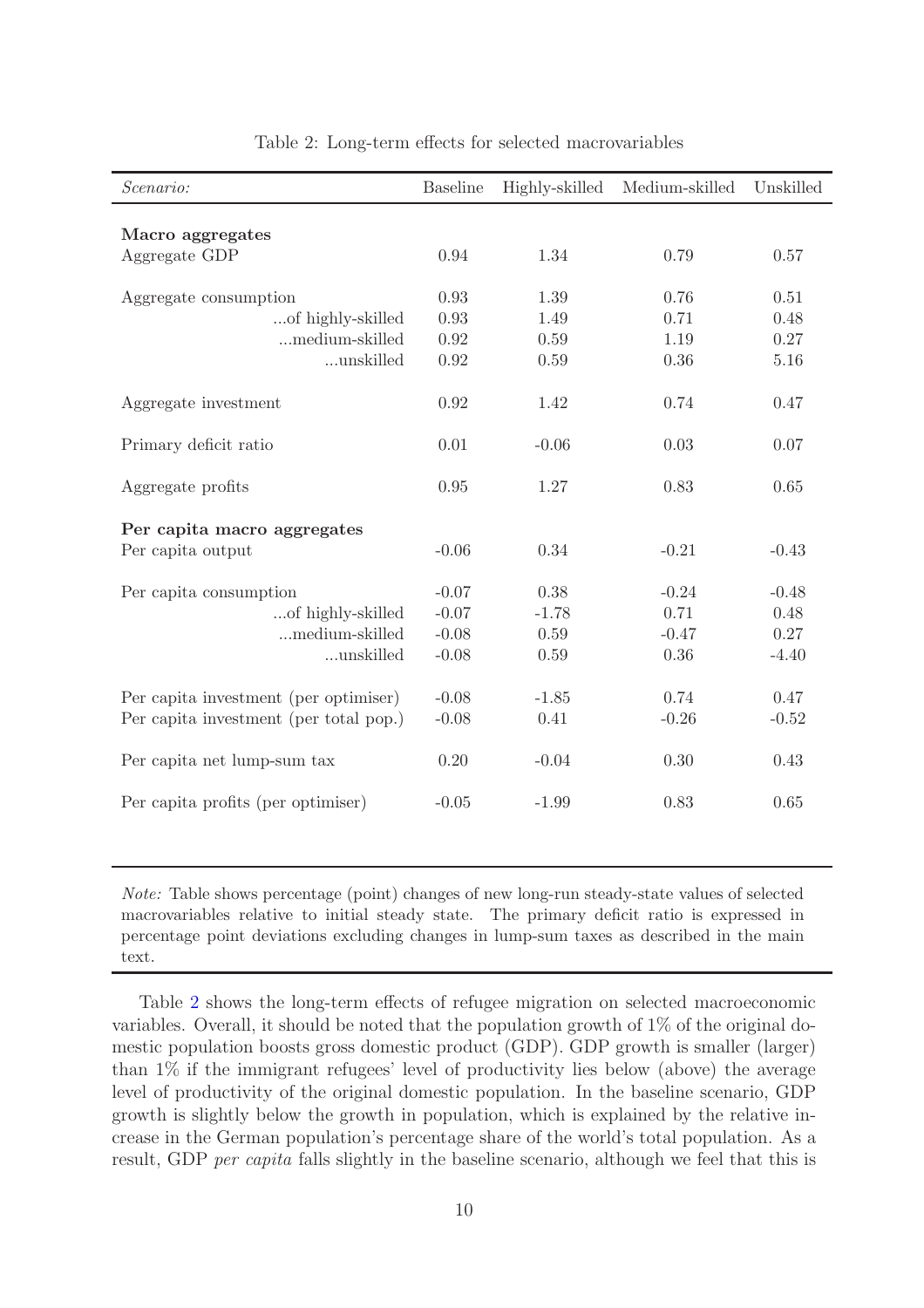more in the area of uncertainty and not the central outcome of the simulation and should therefore not be overinterpreted.

From the point of view of the model, this latter effect can be explained as follows. The increase in population in Germany means that, with a given export demand for German goods, per capita export demand falls ceteris paribus. This can be interpreted as an "exogenous" demand shock (especially with regard to demand from the rest of the world, since demand *per capita* there is given exogenously). To partly compensate for this, German firms lower their prices, resulting in a fall in the relative price of German goods. In the long run, however, this increases the relative costs of capital for German firms, as households in the old and new steady state demand a given (in the end, parameter-fixed) real rate of interest in order to invest in capital. Relatively speaking, a given long-term real rate of interest measured by the price of the bundle of goods thus increases businesses' capital costs.<sup>5</sup> This leads to firms reducing their capital input, which (in relative terms) results in slight losses of output. Ultimately, this is due to the fact that Germany's population weight in the world has been increased exogenously. In a closed economy (or given corresponding population growth at home and abroad) this effect would be nonexistent, resulting in the *per capita* variables remaining unchanged. How momentous this price effect is in reality and whether it can be compensated for by alternative modelling of firm entries and exits (as in, for example, Alessandria and Choi, 2007, or Ghironi and Melitz, 2005) or possibly changes in product market regulation (as in, for example, Cavallari, 2010) is something that cannot be examined in the present analysis. This could, however, be a component of future research on the macroeconomic effects of refugee migration.

It is intuitively obvious that the GDP effect is all the greater, the more skilled the immigrants are. If all the refugees are/remain low-skilled workers, GDP increases by no more than just under 0.6%, whereas the increase is all the higher, the more skills they acquire. The negative effects on GDP per capita are then also commensurately smaller (or more positive) depending on how much better the long-term skills level of the refugees is/becomes.

In all cases, there is an increase in aggregate private consumption in Germany after the refugee migration in the long term. However, the increase in consumption mostly slightly lags the increase in GDP, resulting in aggregate consumption per capita being somewhat reduced as a rule – with the exception of the scenario in which it is assumed that refugee migration has a positive impact on the structure of productivity in Germany in the long term. Differing reactions of individual private consumption occur, however, within the various categories (of highly-skilled, medium-skilled and unskilled households). If all the immigrants become highly skilled over the long term, the per capita consumption of the highly-skilled category decreases, while the medium-skilled and unskilled households increase their per capita consumption. The converse applies if all the refugees become medium-skilled or remain unskilled over the long term. In the baseline scenario, all households are faced with slight falls in per capita consumption. This can be explained

<sup>5</sup> In order to not consume today but to invest in capital (or assets), households want to be compensated for this consumption-utility loss by higher expected consumption-utility tomorrow. The latter is, in the end, given by their discount factor  $\beta \in (0,1)$ , which is a fixed parameter, and which determines the real interest rate to be  $1/\beta-1$  in steady state. Lower selling prices in the new steady state, however, relatively increase capital costs of firms as  $\beta$  is fixed.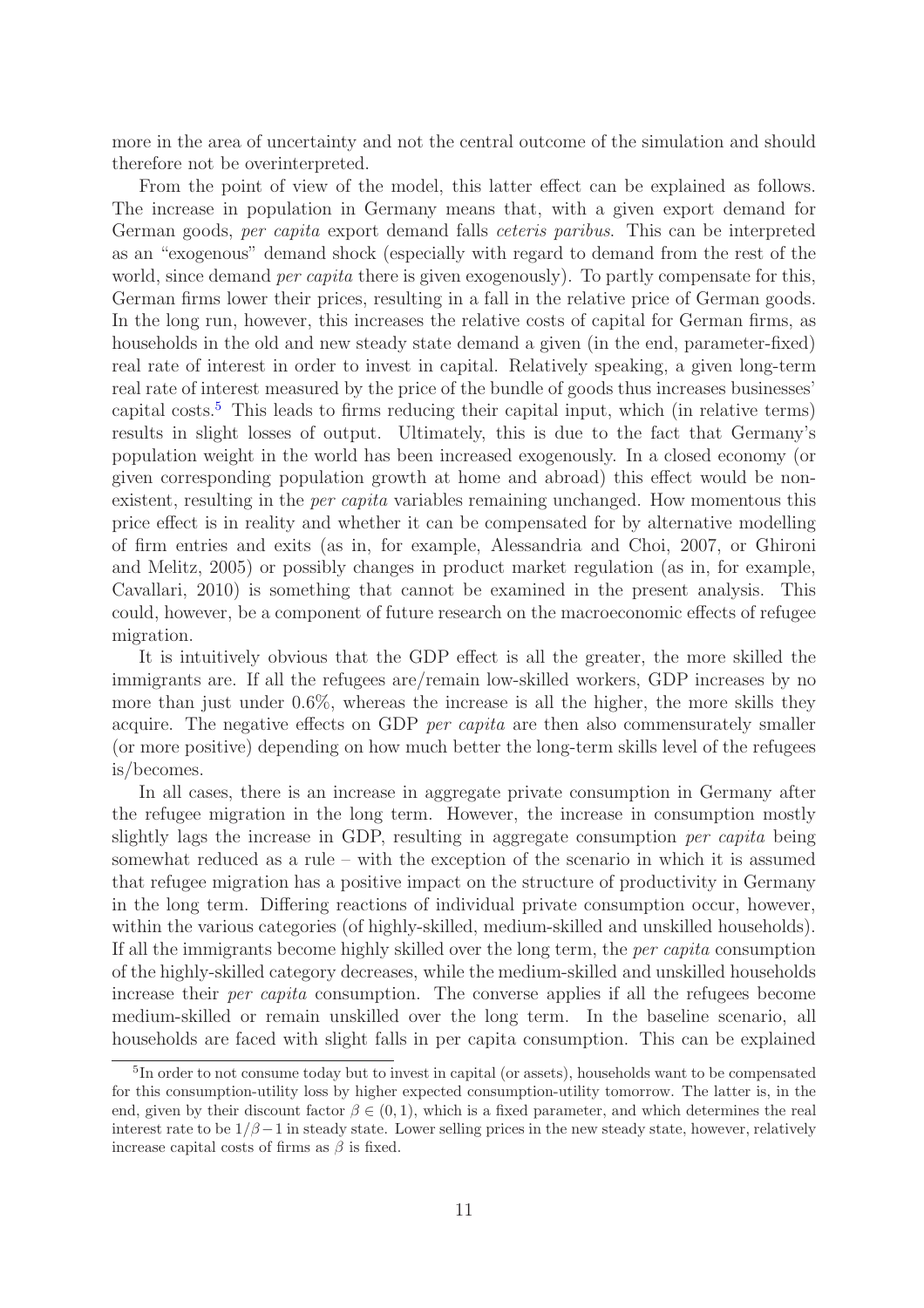primarily by the restrained growth in total per capita gross wages and salaries (which runs roughly in parallel with per capita GDP) as well as the above-described slightly reduced input of capital (see also Table [3\)](#page-17-0).

Thus, households' consumption adjustments are primarily determined by the labour market developments described in detail below (see also Table [3\)](#page-17-0). Generally, it is possible to state at this stage already that the individual labour income of each of the types of household falls (rises) if the category turns out to be larger (smaller) once the immigrants have become fully integrated.

Besides labour income, a part for highly-skilled/optimising households is also played by the earnings performance as well as the tax burden (as described in section [2.2,](#page-11-0) expressed as a change in the lump-sum tax only levied on this type of household). The aggregate corporate profits distributed only to these households grow roughly in line with GDP. This means that the average per capita profit distribution falls (increases) if the percentage population growth in this segment is above (below) the increase in aggregate profits. If all the refugees become highly skilled, this percentage share of the population grows substantially more strongly than the profits (see also Table [1\)](#page-46-0), and the relevant per capita earnings of the highly-skilled households decline. In the baseline scenario, there are no significant gains/losses in earnings, whereas the per capita profits show an increase in the last two scenarios.

The state of public finances (ie the primary deficit ratio - calculated excluding the lump-sum tax) deteriorates slightly, especially in the scenarios with lower-skilled immigration because there is a decline in per capita income tax, consumption tax and capital gains tax revenues in real terms, while real spending per capita (deflated by domestic prices) remain largely constant.<sup>6</sup> The fiscal situation improves only in the scenario in which the immigrants are all highly skilled in the long term; this can be attributed to the increase in the tax assessment bases in real terms – which more than offsets the rise in spending – and, to a lesser extent, to the denominator effect (rising GDP per capita). A slightly higher primary deficit can be translated into a hike in the per capita lumpsum tax that is levied only on the highly-skilled households. This per capita increase is ceteris paribus all the smaller, the larger the number of people among whom it can be spread; this is especially relevant in those scenarios in which refugees also become highly-skilled/optimising households over the long term (see Table [2\)](#page-48-0).

In summary, the *per capita* consumption of highly-skilled households increases in those scenarios in which these households benefit from the increases in profits as well as gross wages and salaries that more than offset the hike in tax, ie the scenarios in which the immigrant refugees become only medium or low-skilled even in the long term. If all refugees become highly-skilled households in the long term, both the lower per capita

<sup>&</sup>lt;sup>6</sup>In the baseline scenarios, the deficit ratio, the interest expenditure ratio and the primary deficit ratio are (approximately) unchanged in the long term, since it is assumed that the debt ratio is stabilised and unchanged compared with the situation taken as a starting point and the long-term interest and growth conditions are (almost) unchanged. The change in the primary deficit ratios shown in Table [2](#page-48-0) is calculated excluding the change in lump-sum tax. The table shows how the primary deficit ratio changes without a policy change due to the assumed population growth. To compensate for this, a corresponding cut or hike in the lump-sum tax is required, since the deficit ratio – as mentioned – ultimately remains unchanged. A negative value in Table [2](#page-48-0) means that the primary deficit ratio has fallen (fiscal growth is more positive) and, to that extent, the per capita taxes can be lowered taking into account the real tax payments on government debt. The opposite holds for a positive value.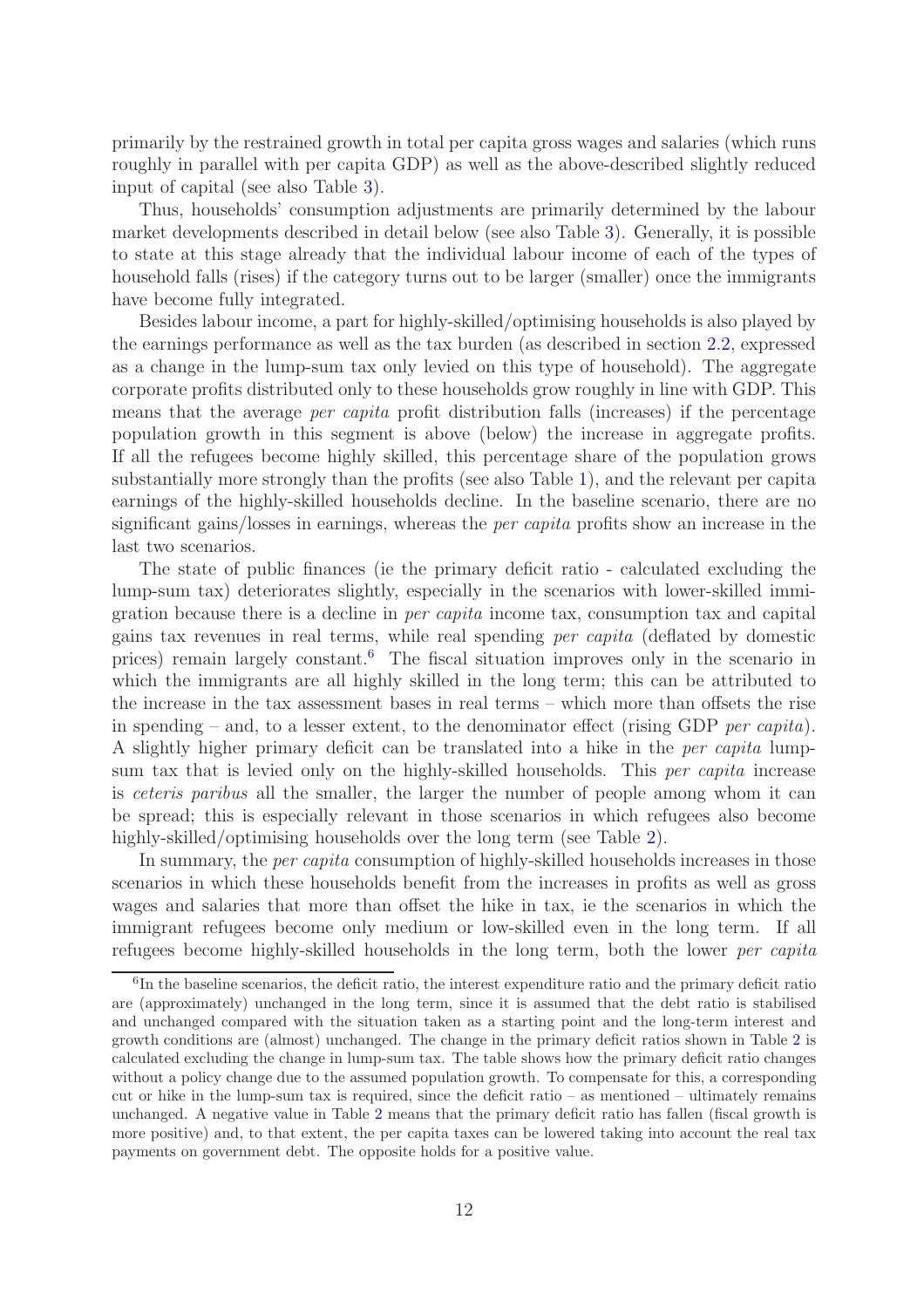profit distributions and the lower per capita level of employment with simultaneously lower wages (see Table [3\)](#page-17-0) are high enough to more than offset the slight cut in the lump-sum tax. In this case, the per capita consumption of highly-skilled households also declines, which remains the case to a lesser extent in the baseline scenario.

Table [3](#page-17-0) shows the long-term labour market trends triggered by refugee immigration given various scenarios.

<span id="page-17-0"></span>

| Scenario:                                | <b>Baseline</b> | Highly-skilled | Medium-skilled | Unskilled |
|------------------------------------------|-----------------|----------------|----------------|-----------|
|                                          |                 |                |                |           |
| Unemployment rate (total)                | 0.00            | $-0.04$        | 0.00           | 0.14      |
| of highly-skilled                        | 0.00            | 0.00           | 0.00           | 0.00      |
| medium-skilled                           | 0.00            | 0.00           | 0.00           | 0.00      |
| unskilled                                | 0.00            | 0.00           | 0.00           | 0.00      |
| Wages (total)                            | $-0.08$         | 0.34           | $-0.25$        | $-0.34$   |
| of highly-skilled                        | $-0.08$         | $-1.08$        | 0.37           | 0.28      |
| medium-skilled                           | $-0.08$         | 0.59           | $0 - 47$       | 0.27      |
| $\dots$ unskilled                        | $-0.08$         | 0.59           | 0.36           | $-4.40$   |
| Aggregate employment (total)             | 1.00            | 1.07           | 0.99           | 0.82      |
| of highly-skilled                        | 1.00            | 3.39           | $-0.03$        | $-0.02$   |
| medium-skilled                           | 1.00            | 0.00           | 1.67           | 0.00      |
| $\dots$ unskilled                        | 1.00            | 0.00           | 0.00           | 10.00     |
| Per capita employment (total)            | 0.00            | 0.07           | $-0.01$        | $-0.18$   |
| of highly-skilled                        | 0.00            | 0.05           | $-0.03$        | $-0.02$   |
| medium-skilled                           | 0.00            | 0.00           | 0.00           | 0.00      |
| $\dots$ unskilled                        | 0.00            | 0.00           | 0.00           | 0.00      |
| Gross wages and salaries (total)         | 0.92            | 1.42           | 0.74           | 0.47      |
| of highly-skilled                        | 0.92            | 2.28           | 0.35           | 0.26      |
| medium-skilled                           | 0.92            | 0.59           | 1.19           | 0.27      |
| unskilled                                | 0.92            | 0.59           | 0.36           | 5.17      |
| Gross wages and salaries (per household) | $-0.08$         | 0.41           | $-0.26$        | $-0.52$   |
| of highly-skilled                        | $-0.08$         | $-1.02$        | 0.35           | 0.26      |
| medium-skilled                           | $-0.08$         | 0.59           | $-0.47$        | 0.27      |
| $\dots$ unskilled                        | $-0.08$         | 0.59           | 0.36           | $-4.40$   |

Table 3: Long-term labour market trends

Note: Table shows percentage (point) changes of new long-run steady-state values of selected labour market variables relative to initial steady state taking. By taking into account changes in domestic prices, wage changes are related to real wages.

Population growth increases the aggregate supply of labour. Owing to the overall rise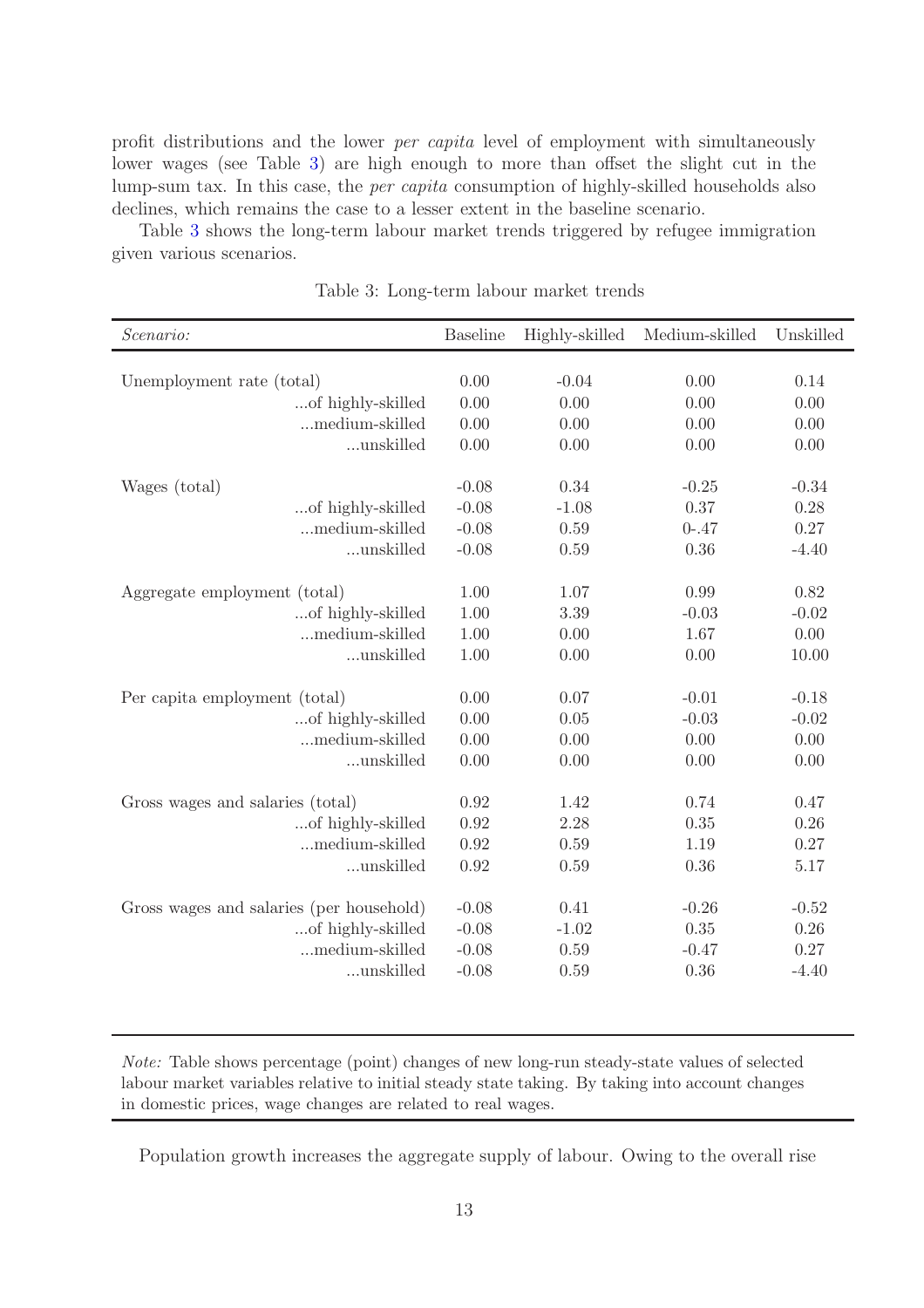in macroeconomic output and the capital stock, the aggregate demand for labour also rises at the same time. In the aggregate of the baseline scenario, the increases in supply and demand cancel each other out, causing the aggregate unemployment rate to remain constant. If only permanently low-skilled households immigrate, the aggregate unemployment rate goes up slightly, which is due to the fact that the immigrating refugees remain in a category that is characterised by an above-average unemployment rate, and therefore the aggregate unemployment rate rises. The category-specific – individual – ratios remain constant in all the scenarios. Category-specific per capita employment remains virtually unchanged as well, with the category-specific aggregate change in employment developing in line with the percentage category-specific change in population (see also Table [1\)](#page-46-0).

The per capita employment and unemployment rates are held constant in the new long-term equilibrium by adjusting the long-term wages. Generally speaking, an increase in the potential labour force lowers wage claims, with the decline in the baseline scenario being the result of marginally lower output *per capita* (which is to be qualified as described above, however). Here, redistributions among the categories may occur if there is immigration into a specific category. If, for example, all immigrants become highly-skilled, wages will fall in this segment of the labour market, yet rise in the other segments. Much the same applies to long-term immigration into the medium and unskilled segment. Since immigrants move into all the categories in the baseline scenario, wages show an equally slight fall in all the categories in this case. Growth of the household-specific sum of gross wages and gross salaries derives in the baseline scenario from wage changes resulting from wage negotiations, not from changes in employment. For the aggregate, the respective increase in population then also has to be taken into account. These wage changes are primarily responsible for the changes in consumption shown in Table [2.](#page-48-0)

In summary, this means that individual employees are generally affected (more) negatively by population growth with regard to wage losses if they are in direct competition with the immigrants. The other categories, on the other hand, gain slightly.<sup>7</sup>

## <span id="page-18-0"></span>4 Refugee migration in Germany: the possible short to medium-term effects

The text below sets out the short to medium term macroeconomic effects that are incurred if, in addition to the permanent change in demographics described in the previous section, account is also taken of the migration-induced time shifts in Germany's demographic structure and the resulting fiscal demand effects (in the shape of a temporary deficitincreasing rise in government spending) as outlined in section [2.2.](#page-11-0) In each case, an overview is provided of developments over the first ten years. The adjustment path towards the new long-term equilibrium detailed above which spans a period of around 60 years is presented in its entirety in the annex. We focus on the baseline scenario in the main text, while the graphs for the other scenarios are relegated to the appendix, too. As we can see, the general findings discussed in the main text go through except that, of course, the new long-run steady state discussed in the previous section will be reached correspondingly.

<sup>7</sup>This does not hold entirely, however, if two categories of employees are easily substitutable. In this case, the effects would be distributed more equally among both categories.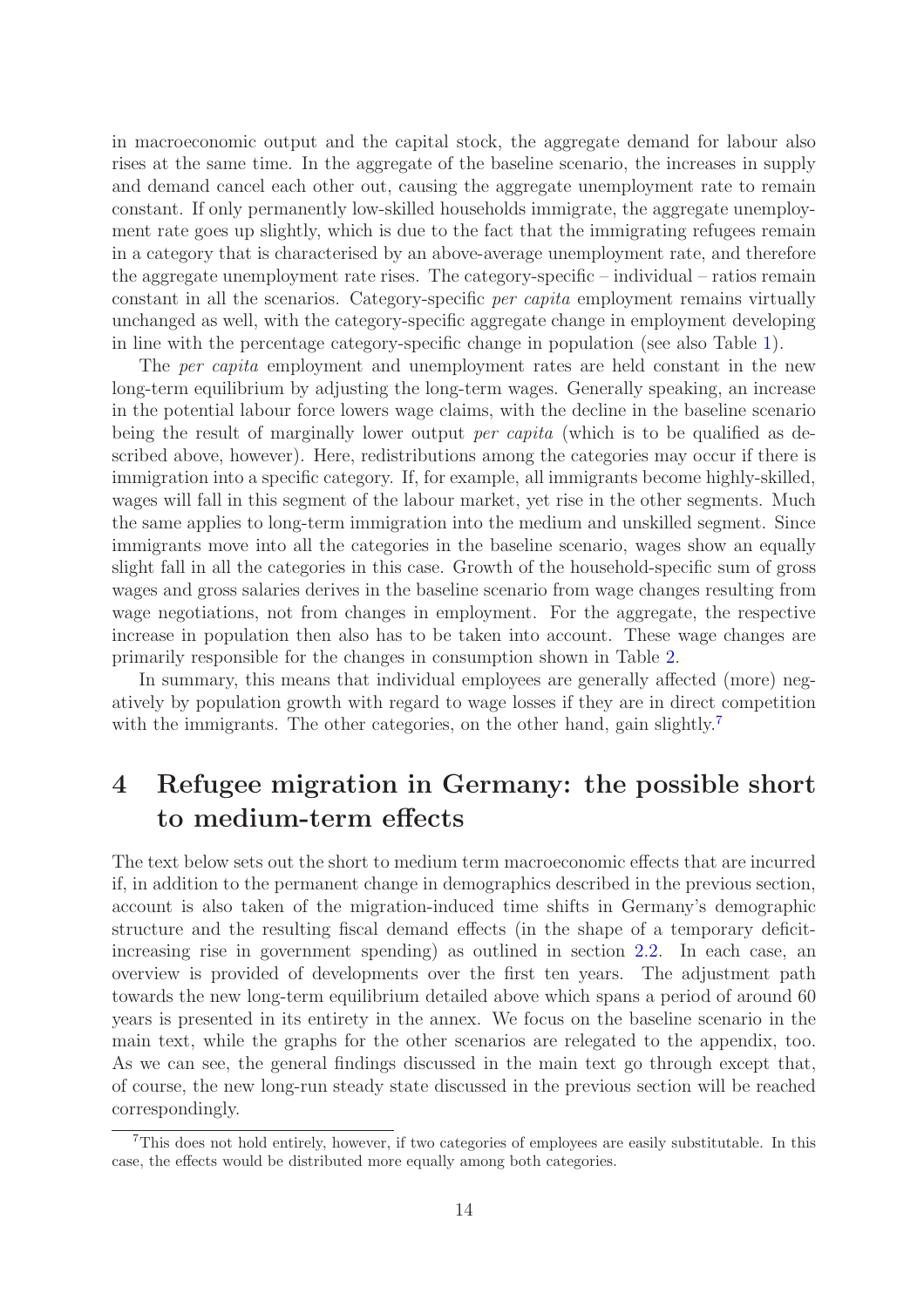Figure [1](#page-19-0) shows the population growth that may be expected to arise from the assumptions described in section [2.2](#page-11-0) for the first ten years following the influx of migrants, assuming that the country's long-term demographic structure does not change in terms of people's skills (as assumed in the long-term baseline scenario). As alternative scenarios, simulations are made of what will happen if i) the demographic structure of the new steady state occurs immediately (dashed red line) and if ii) no long-term population increase occurs but there is nevertheless an initial rise in government spending (a pure stimulus simulation; green dotted line that is not distinguishable in Figure [1](#page-19-0) as it is obscured by the zero/blue line in the bottom right-hand panel). Scenario ii) accordingly illustrates how the economy would have evolved in the absence of long-term migration but with a fiscal stimulus of the magnitude of initial migration-induced spending.

<span id="page-19-0"></span>

Figure 1: Population growth over the first 10 years

Figure [2](#page-21-0) shows the development of selected macrovariables that results from the growth in population and its underlying structure. The refugee migration triggers an aggregate increase in demand  $(=stimulus)$ ,<sup>8</sup> because the population rises immediately and the assumption is made that all immigrants consume the total volume of received transfers in the course of the first year and that government consumption (exogenously assumed) is raised.<sup>9</sup> This causes aggregate GDP to increase, rising the most strongly (and, ultimately, persistently) if it is assumed that the final state of Germany's demographic structure (in

<sup>8</sup>The simulation envisaged by the German Council of Economic Experts (SVR, 2015) that is mentioned in the introduction assumes that exogenously determined government spending and transfers rise for a period of three years before then returning to their original level according to the estimated fiscal rules. The pure stimulus simulation presented here is broadly similar, except that the strength and trajectory of the stimulus have been adapted to match the other scenarios.

<sup>&</sup>lt;sup>9</sup>In the scenario in which refugees possess the same skills as the native population from the outset, no direct demand stimulus is generated, as section [2.2](#page-11-0) makes clear.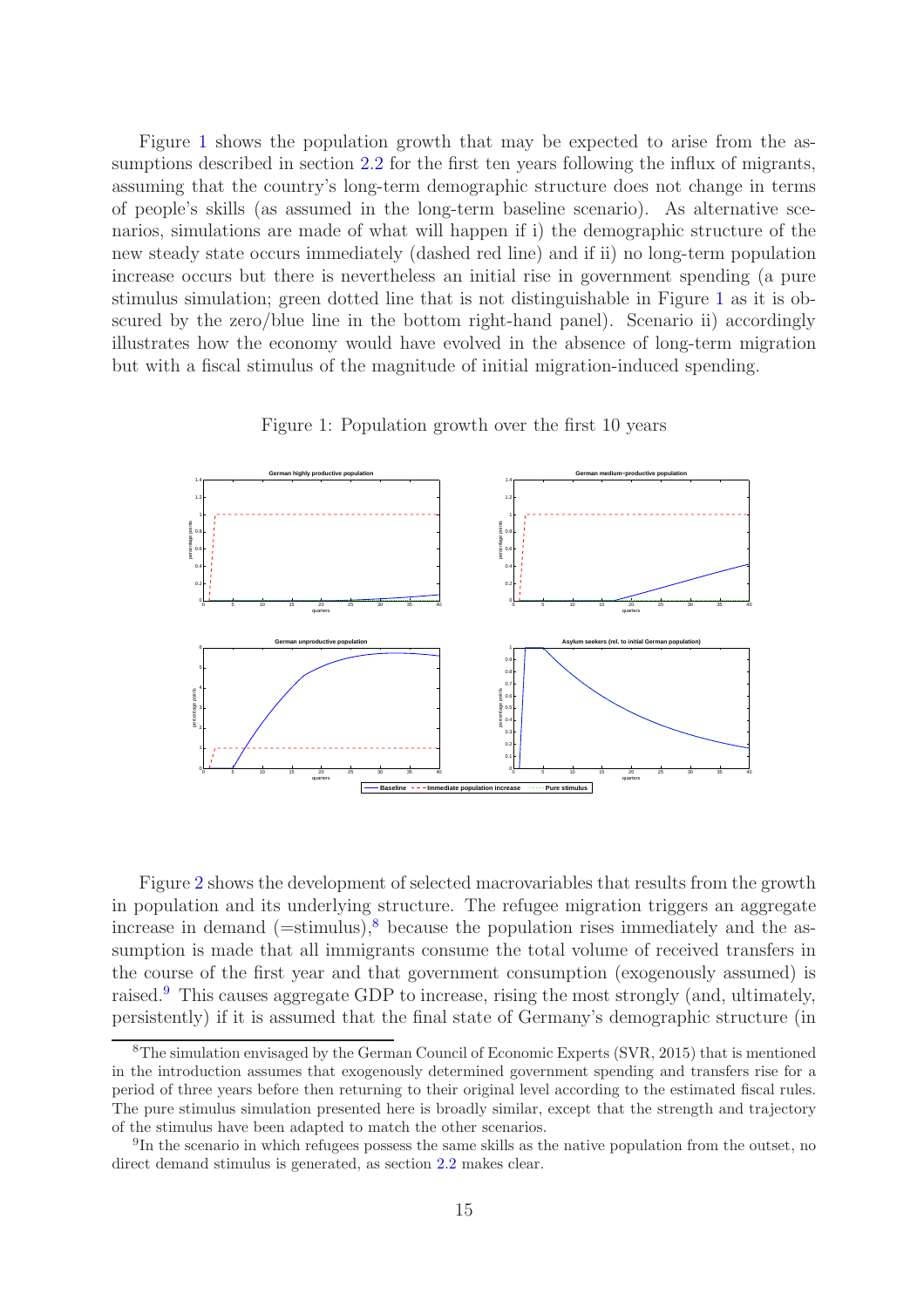line with the qualifications acquired in the end) sets in immediately. In the baseline scenario, in which refugees start out as transfer recipients before gradually migrating to the labour market, the initial increase is roughly equal in size to that seen in the pure fiscal stimulus simulation and slowly grows alongside the corresponding demographic shift (see Figure [1\)](#page-19-0) to reach the new equilibrium level described in the preceding section. In the case of the pure stimulus simulation, the stimulus dissipates and GDP consequently returns to its original level. In the baseline simulation, GDP per capita first increases before then falling as the labour force expands, initially in terms of a growing number of low-skilled workers. Over time it then reverts to its starting level as the pattern adapts to the original qualification structure (see also section [3](#page-13-0) as well as Figure [A.2](#page-25-0) in the annex). Since the population in the pure stimulus simulation remains the same, GDP and per capita GDP move in the same direction here.

Developments in the labour market are depicted in Figure [3.](#page-22-0) In the case of the stimulus simulation, the effects are as one would expect. The need to raise production pushes up labour input and brings unemployment down, causing wages to rise. As the stimulus dissipates, the system returns to equilibrium. However, wages respond fairly sluggishly on account of the wage adjustment costs. In the simulation entailing a permanent increase in the size of the population and the immediate onset of the original demographic structure, the unemployment rate rises because the labour supply is "suddenly" broadened. The average per capita length of employment decreases because more individuals are out of work, causing wages to fall (comparatively rapidly) during the adjustment process, leading to higher demand for labour. However, owing to wage adjustment costs, it takes more than 5 years (20 quarters) for the labour market to return to a state of equilibrium.

The baseline scenario set out in section [2.2](#page-11-0) in which refugees successively migrate to the labour market then amounts to a blend of the two scenarios described earlier. At first, it is the stimulus effect that dominates (to a slight degree), but this is subsequently supplanted by the effect of population growth. The initial wage effects are weaker here than in the pure stimulus simulation as wage negotiations, in particular, are conducted in a forwardlooking manner and the economic actors anticipate population growth (as well as the new long-term equilibrium). In the case of highly and medium-skilled households, no wage losses occur along the entire transition path because refugees do not compete with these households until the increase in GDP has reached a level that prohibits employers from any longer threatening to do away with these employees' jobs during the wage negotiation process in a significant manner as they are dependent on these workers' productive labour input.

The *per capita* consumption growth of medium and low-skilled households is determined by the way in which the labour market evolves (see Figure [2](#page-21-0) for details of consumption and Figure [3](#page-22-0) for labour market trends). In line with wage and employment developments, *per capita* consumption of both the aforementioned groups thus goes up at first before dipping below the baseline slightly over time so as to return to its original level (see also Figure [A.3](#page-26-0) in the annex) for low-skilled employees.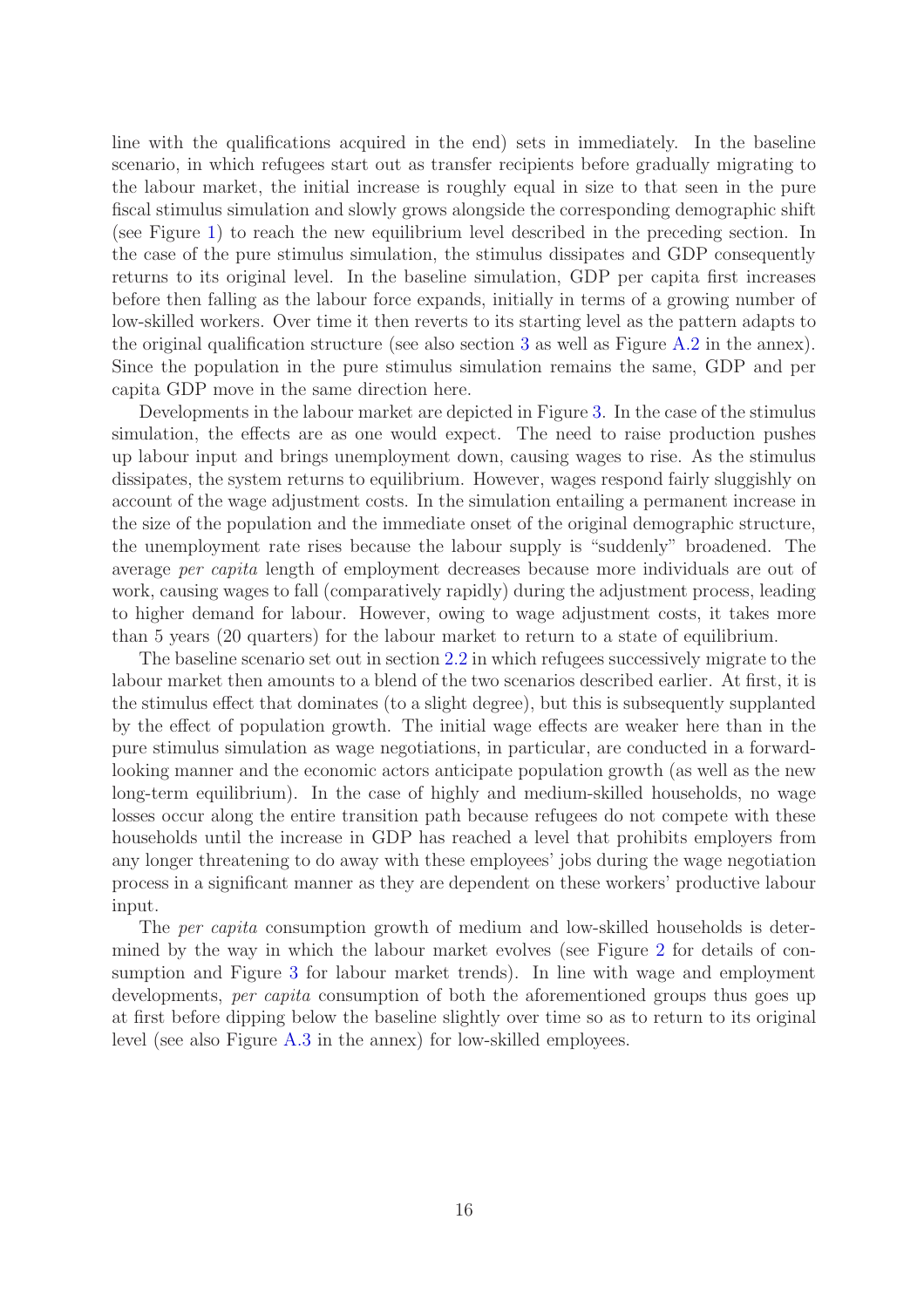

<span id="page-21-0"></span>Figure 2: Macro developments over the first <sup>10</sup> years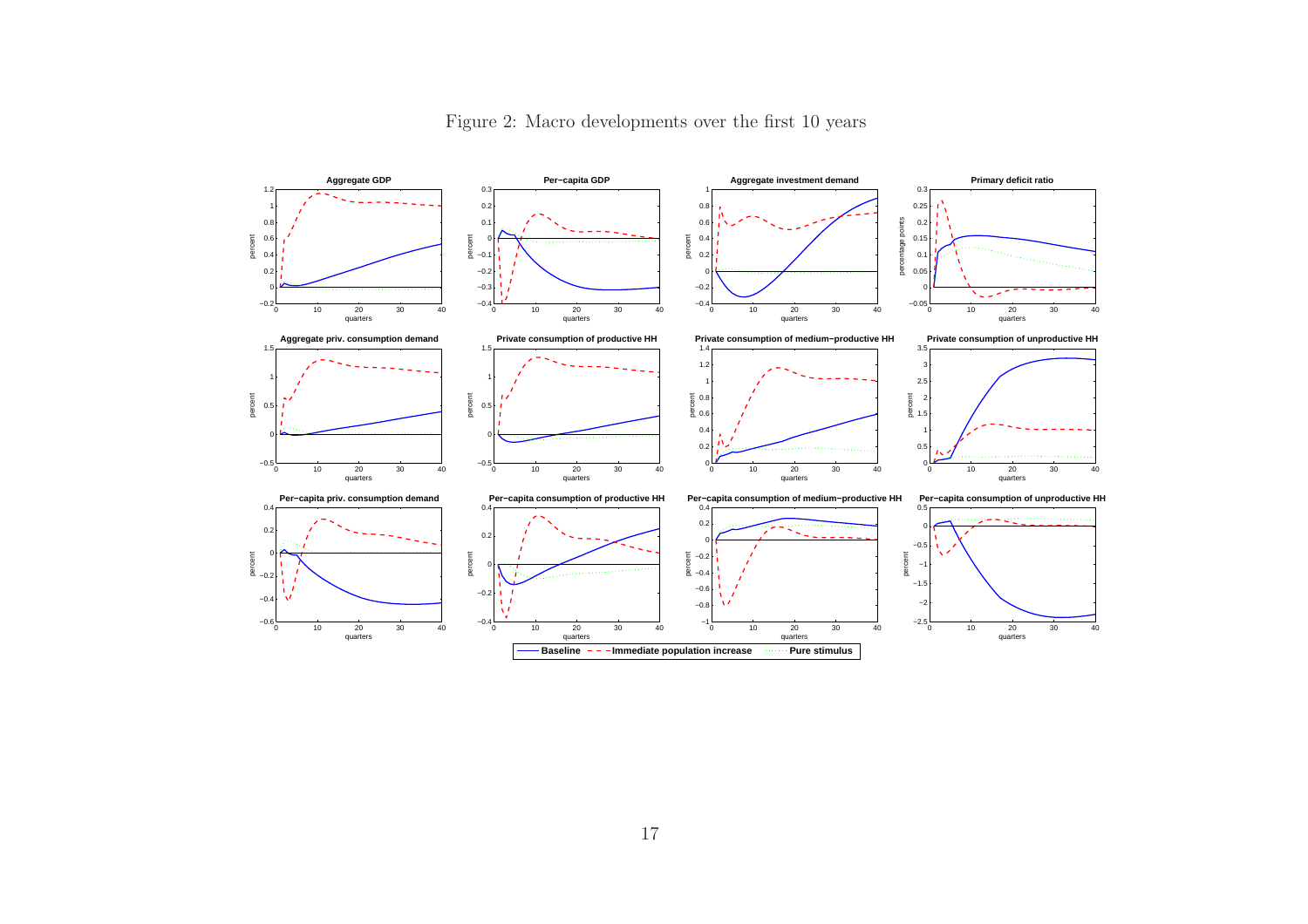

#### <span id="page-22-0"></span>Figure 3: Labour market developments over the first <sup>10</sup> years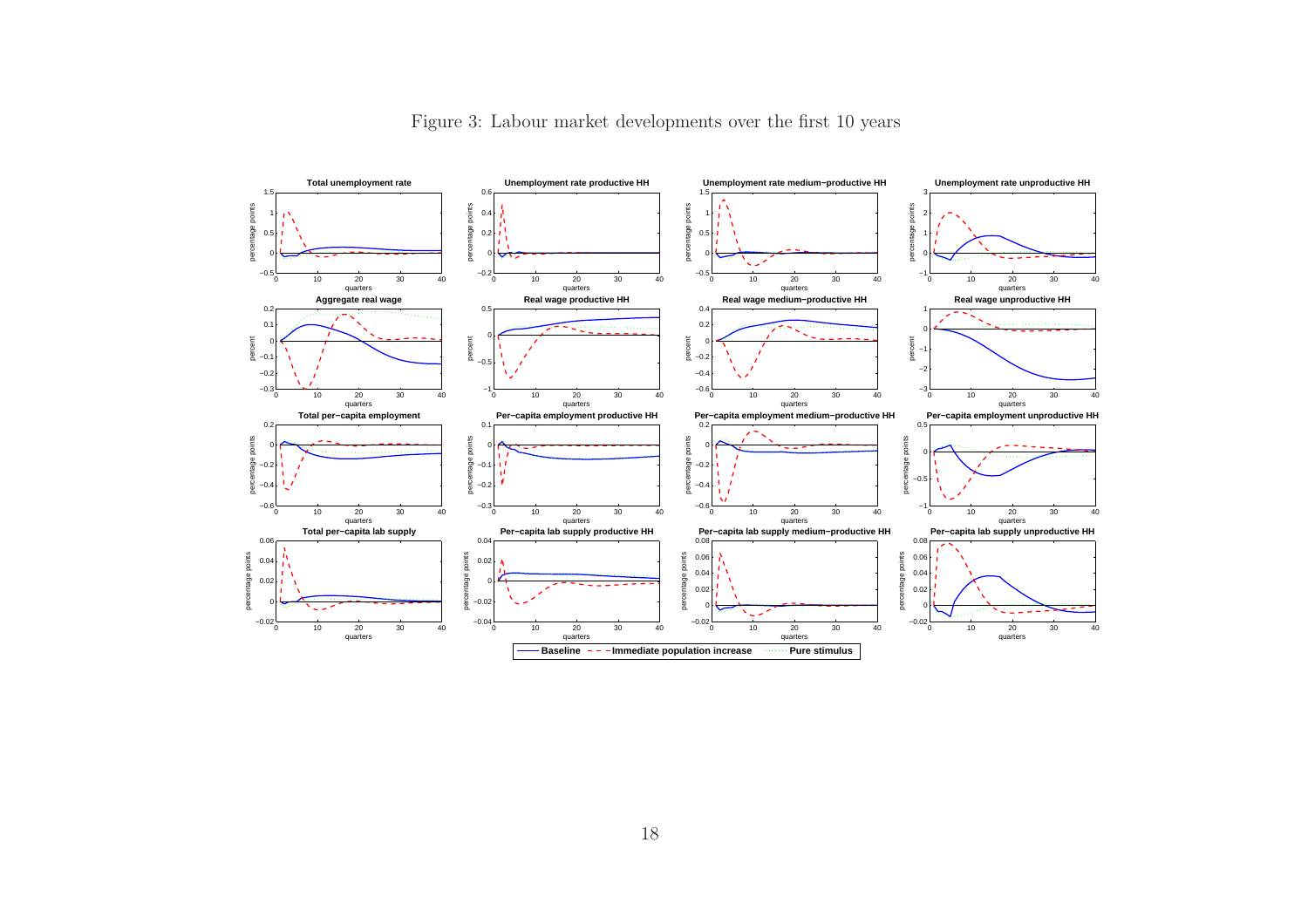In the case of both these groups aggregate consumption is more than offset in the medium term by the accompanying population increase. Aside from the relevance of direct wage developments, highly-skilled/optimising households also anticipate the longterm loss of income that results from a slightly reduced employment rate together with lower wages and from lower per capita profit distributions alongside higher lump-sum taxes (in each case in the new steady state; see section [3\)](#page-13-0) and are already scaling back their consumption accordingly in line with the permanent income hypothesis. The per capita consumption of these households only rises when wages themselves rise by a significant enough margin. When calculating aggregate consumption, it is also necessary to consider the corresponding demographics of the group in question. Aggregate macroeconomic consumption increases immediately because, for one thing, the short-term consumption losses incurred by highly-skilled households is more than offset by increased consumption on the part of medium-skilled and unskilled households, and for another, additional private consumption demand is generated by households that previously did not exist. Since these households are, however, (low-income) transfer recipients whose level of consumption is therefore below average – and destined to remain so on account of the assumed demographic trend – *per capita* private consumption demand initially declines in the baseline scenario before rising again (the consumption demand of transfer recipients is not explicitly shown as per capita consumption of this group is fixed to transfers).

## <span id="page-23-0"></span>5 Conclusions

Refugee migration, its repercussions, and the manner in which these two issues are being addressed remain at the forefront of political discourse in Germany to this day. While some aspects of this topic are not related to economics, it is important to assess the potential macroeconomic consequences and, thus, the potential costs and benefits for domestic agents. This paper adds to the literature by simulating various scenarios and their economic impacts with the aid of a New Keynesian DSGE model.

In summary, this paper finds that measures that cause the migrant qualification structure to closely match that of the native population over the long term do not lead to GDP and consumption losses, yet partial or total failure to close the skills gap can very well have negative economic consequences. A failure to integrate migrants could reduce per capita output and consumption by 0.38% and 0.43%, respectively, while integration measures that improve the qualification structure in Germany could even yield per capita output and consumption gains of 0.32% and 0.38%, respectively.

The present paper adds to the debate by explicitly taking into account short and long-term effects and identifying what should be interpreted in the debate as "stimulus" and as a structural effect of refugee migration, besides showing how short and long-term factors interact with one another. However, it is not providing concrete guidance on how good integration can be a success. This, however, is a topic that should be addressed further by future research.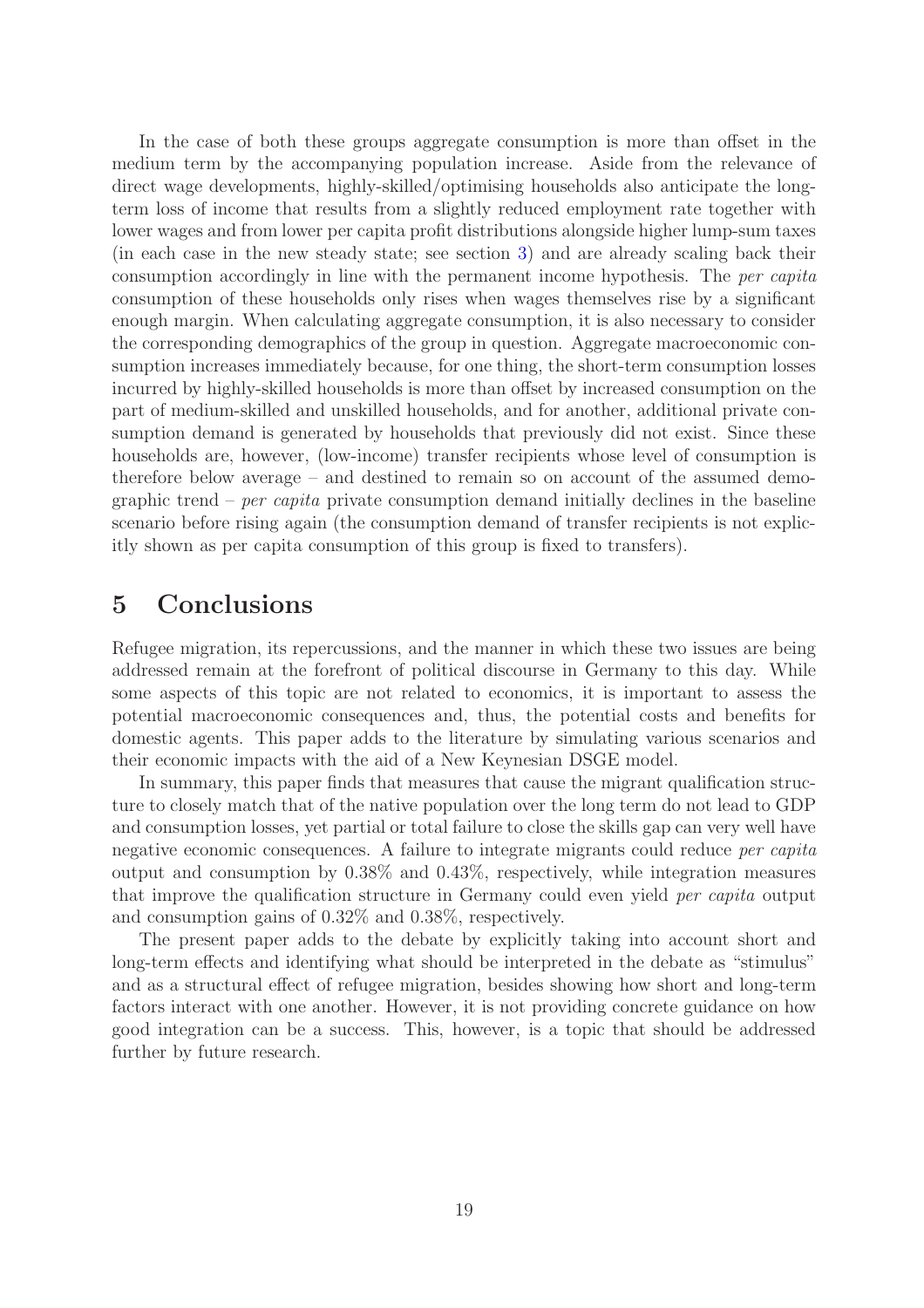# Appendix

In this appendix, we fill first show the adjustments over the entire transition path in the baseline scenario before showing transitional dynamics if refugees remain i) low-skilled, ii) become only medium-skilled or iii) all become highly skilled. Then, we will focus on the model description and calibration.

# A.1 Developments via entire adjustment path in baseline scenario

<span id="page-24-0"></span>In this section of the appendix, we show the entire transition path of the baseline scenario from the old to the new steady state after refugee migration. The figures are analogous to Figures [1](#page-19-0) to [3](#page-22-0) in the main text, and so is their description.



Figure A.1: Population growth via adjustment path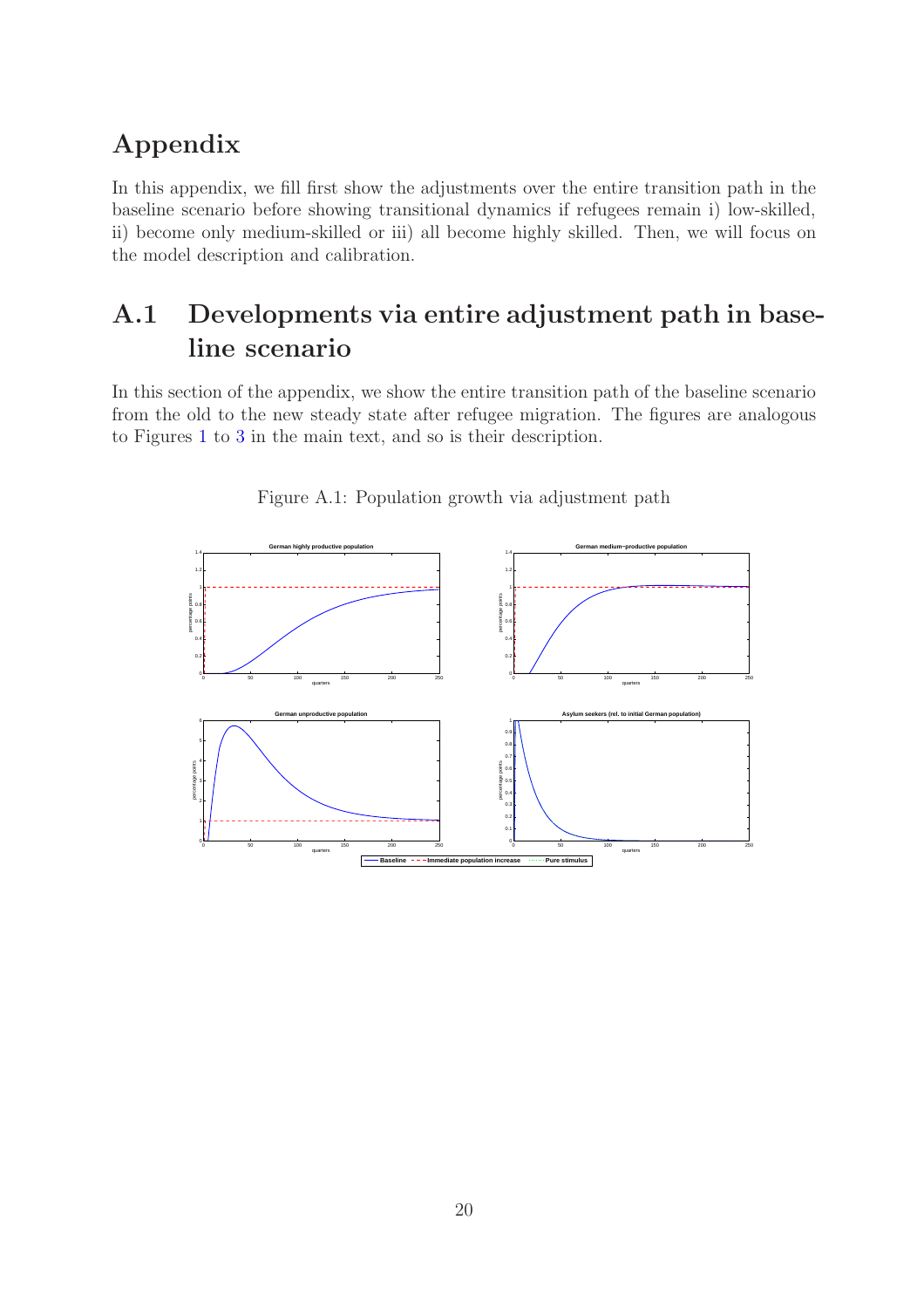

<span id="page-25-0"></span>Figure A.2: Macro developments via adjustment path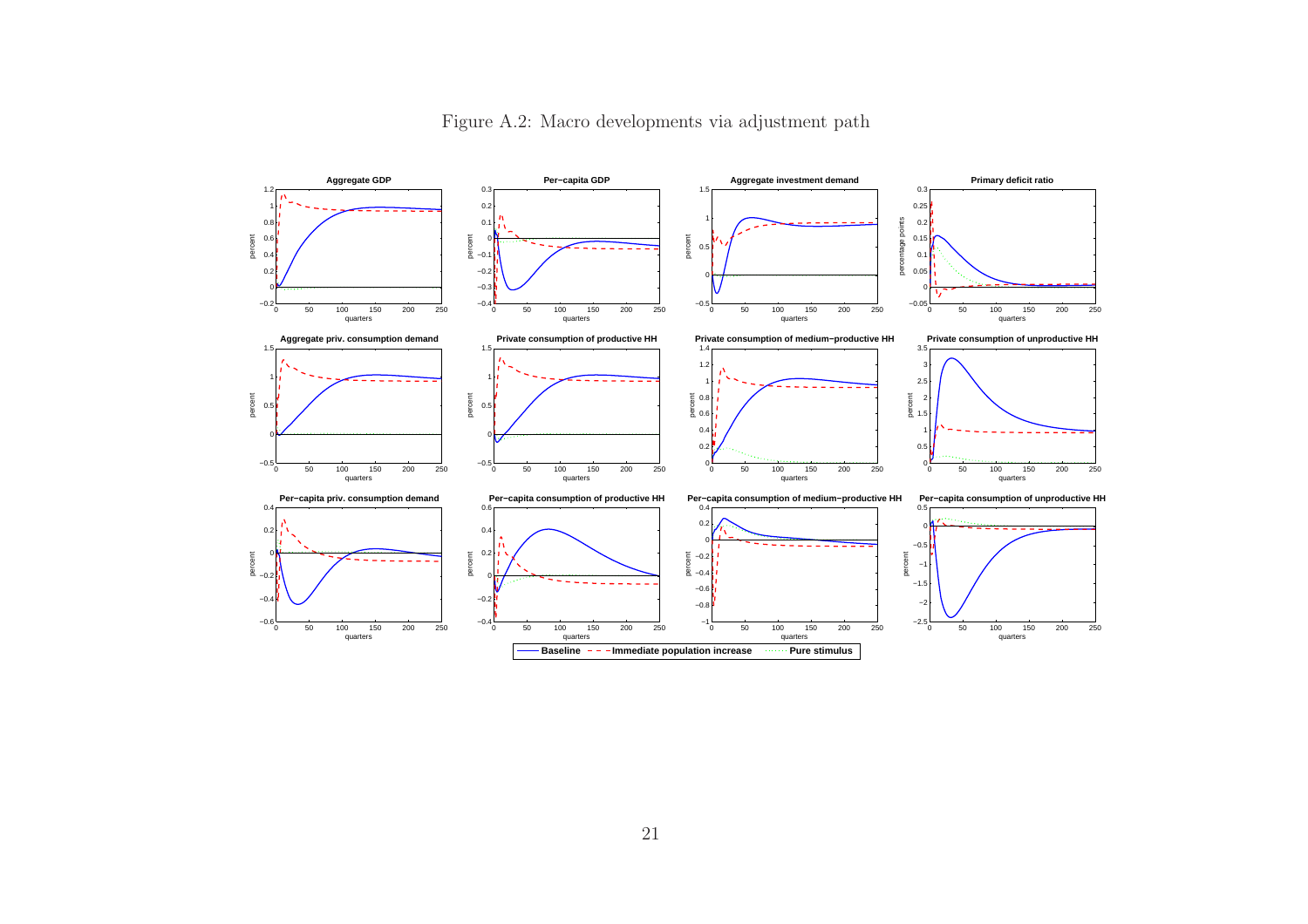

<span id="page-26-0"></span>Figure A.3: Labour market developments via adjustment path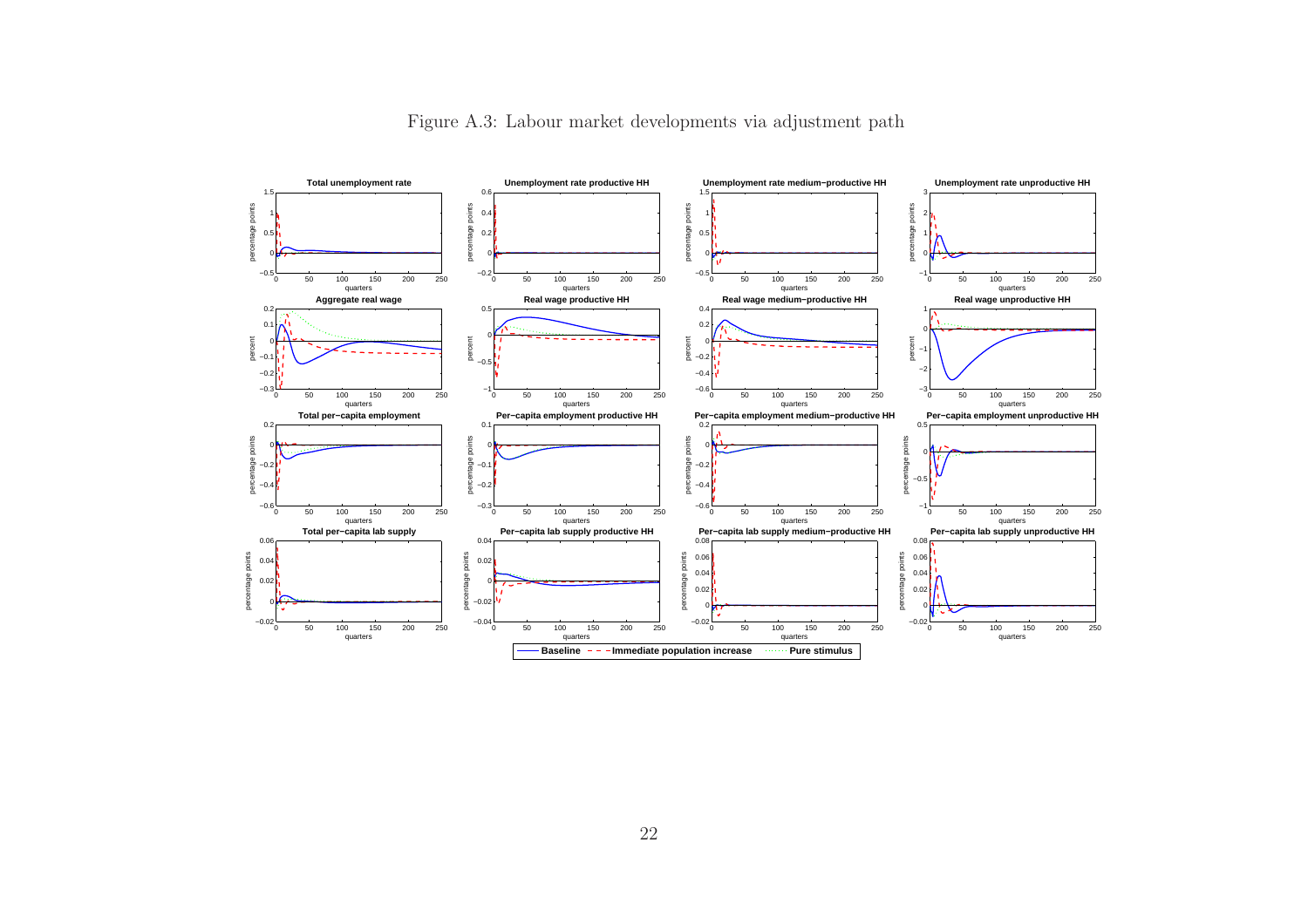# A.2 Transition if all immigrants remain low-skilled



Figure A.4: Population growth over the first 10 years

Figure A.5: Population growth via adjustment path

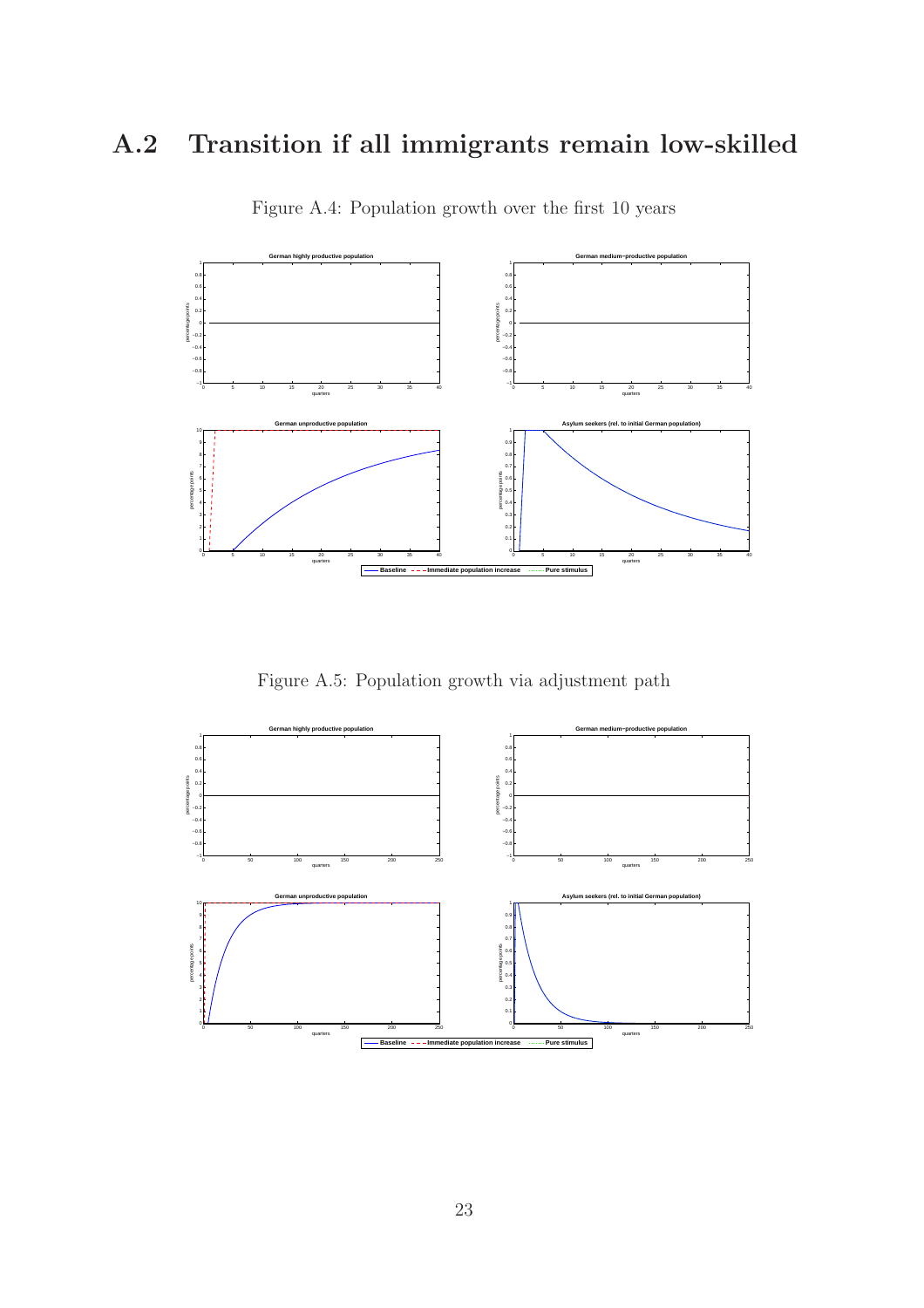

Figure A.6: Macro developments over the first <sup>10</sup> years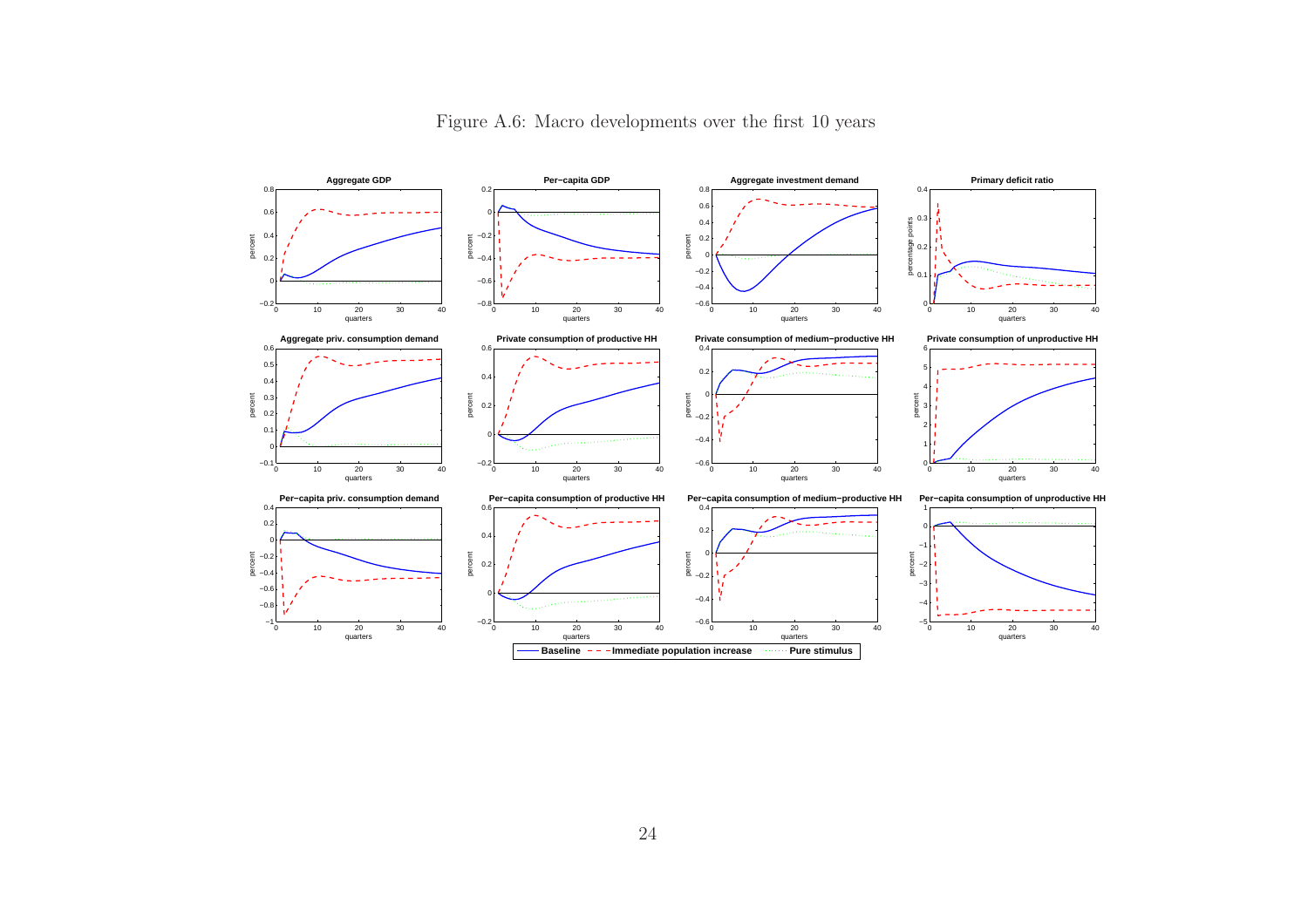

Figure A.7: Macro developments via adjustment path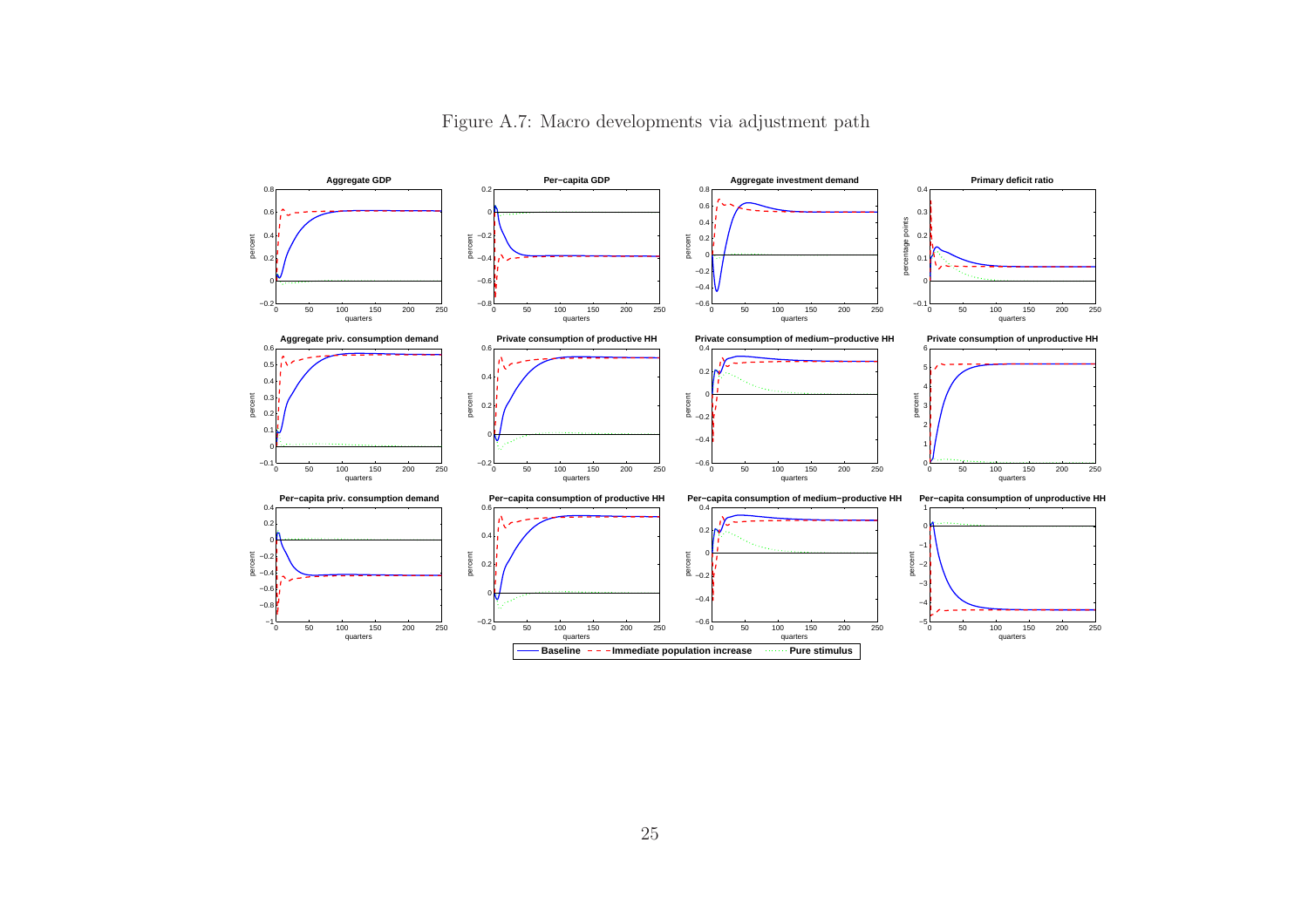

Figure A.8: Labour market developments over the first <sup>10</sup> years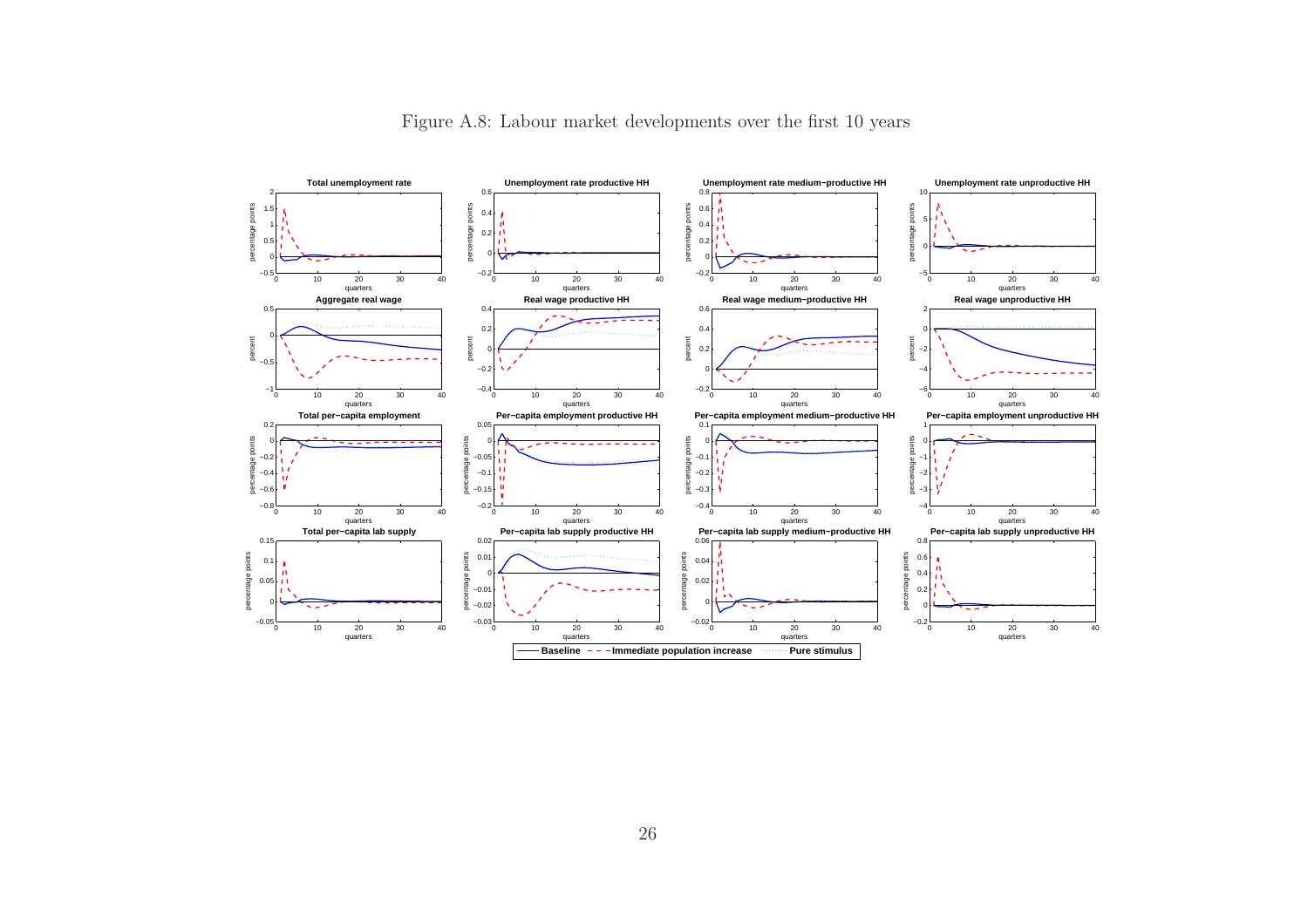

Figure A.9: Labour market developments via adjustment path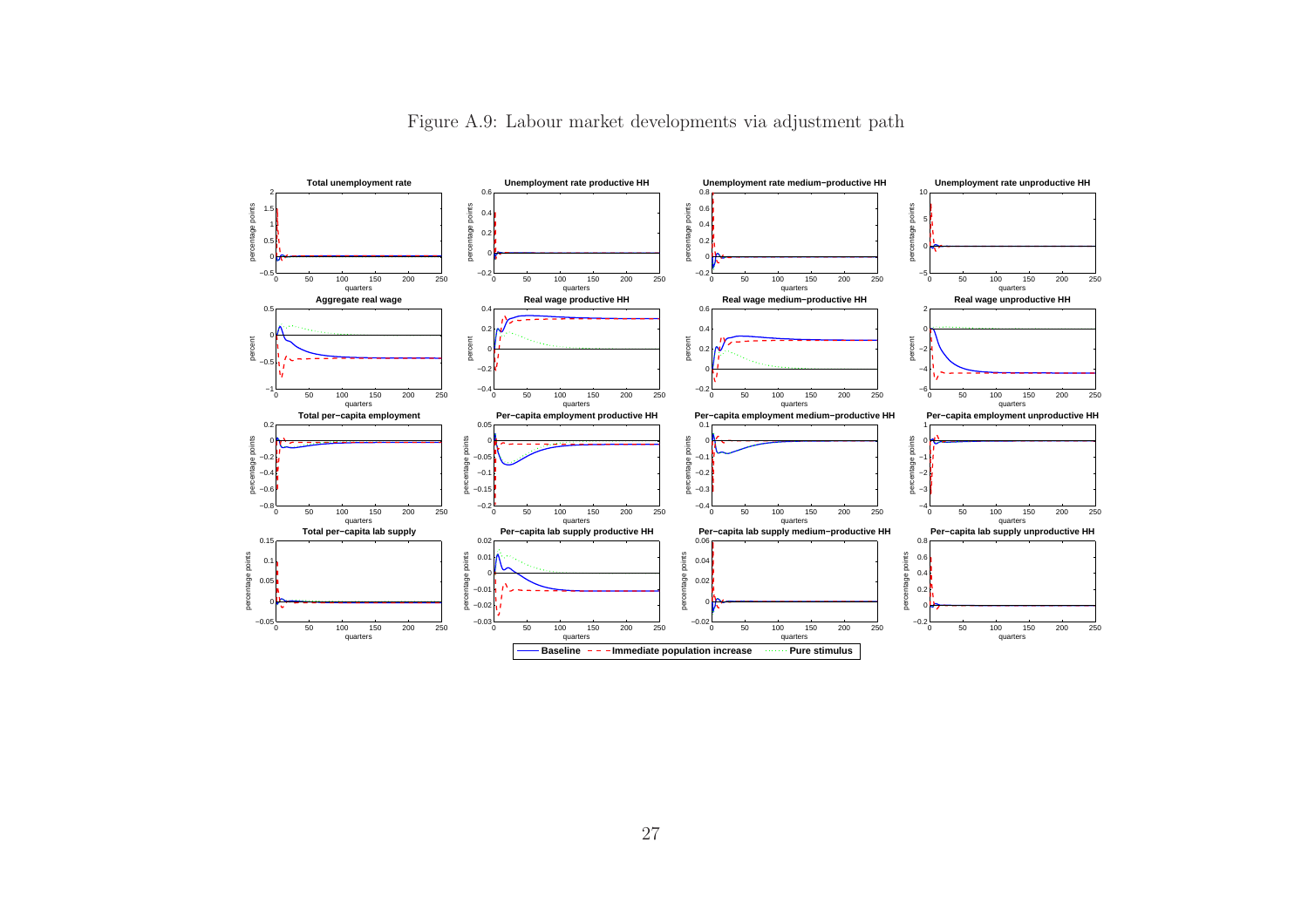# A.3 Transition if all immigrants become medium-skilled



Figure A.10: Population growth over the first 10 years

Figure A.11: Population growth via adjustment path

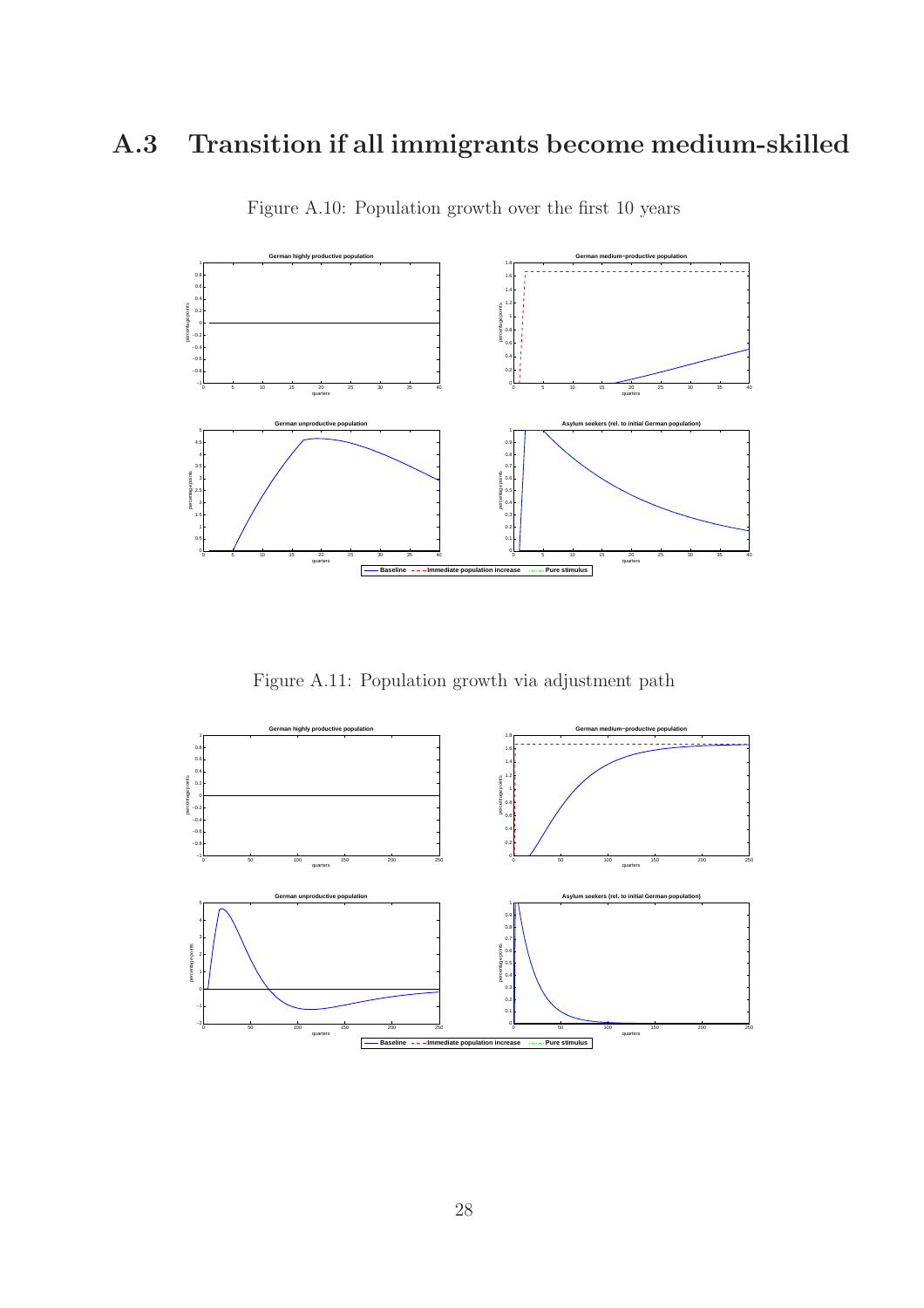

Figure A.12: Macro developments over the first <sup>10</sup> years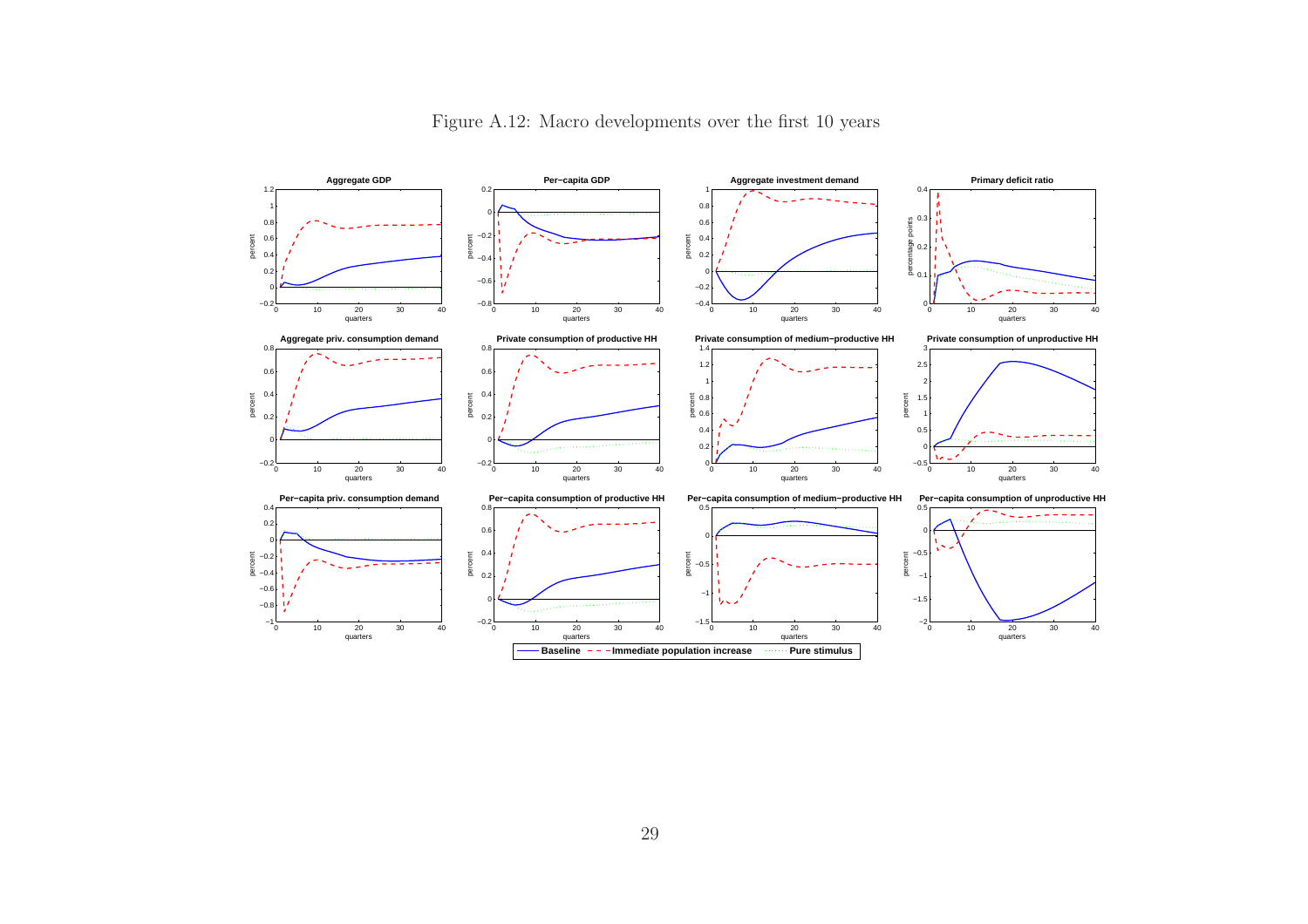

Figure A.13: Macro developments via adjustment path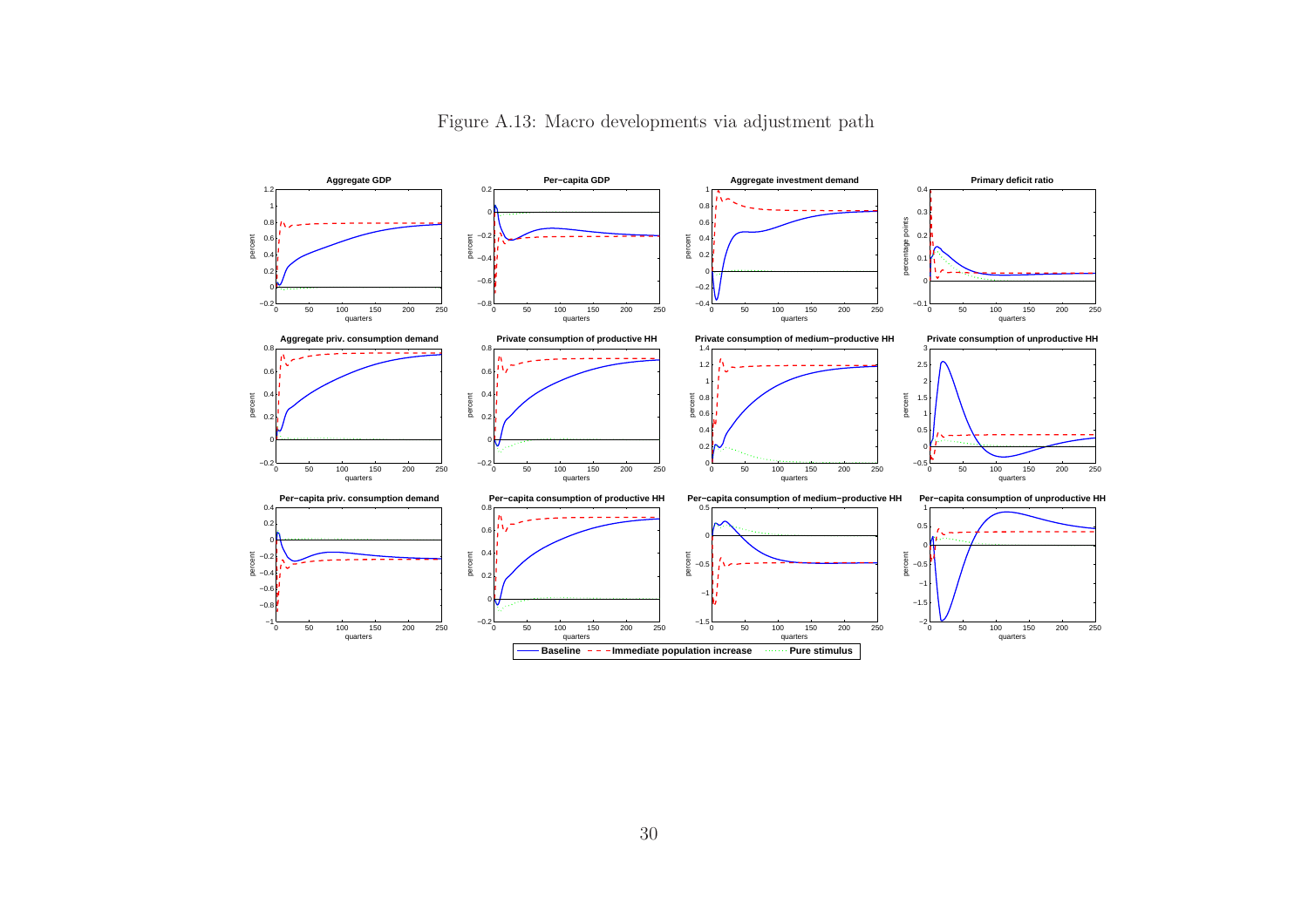

Figure A.14: Labour market developments over the first <sup>10</sup> years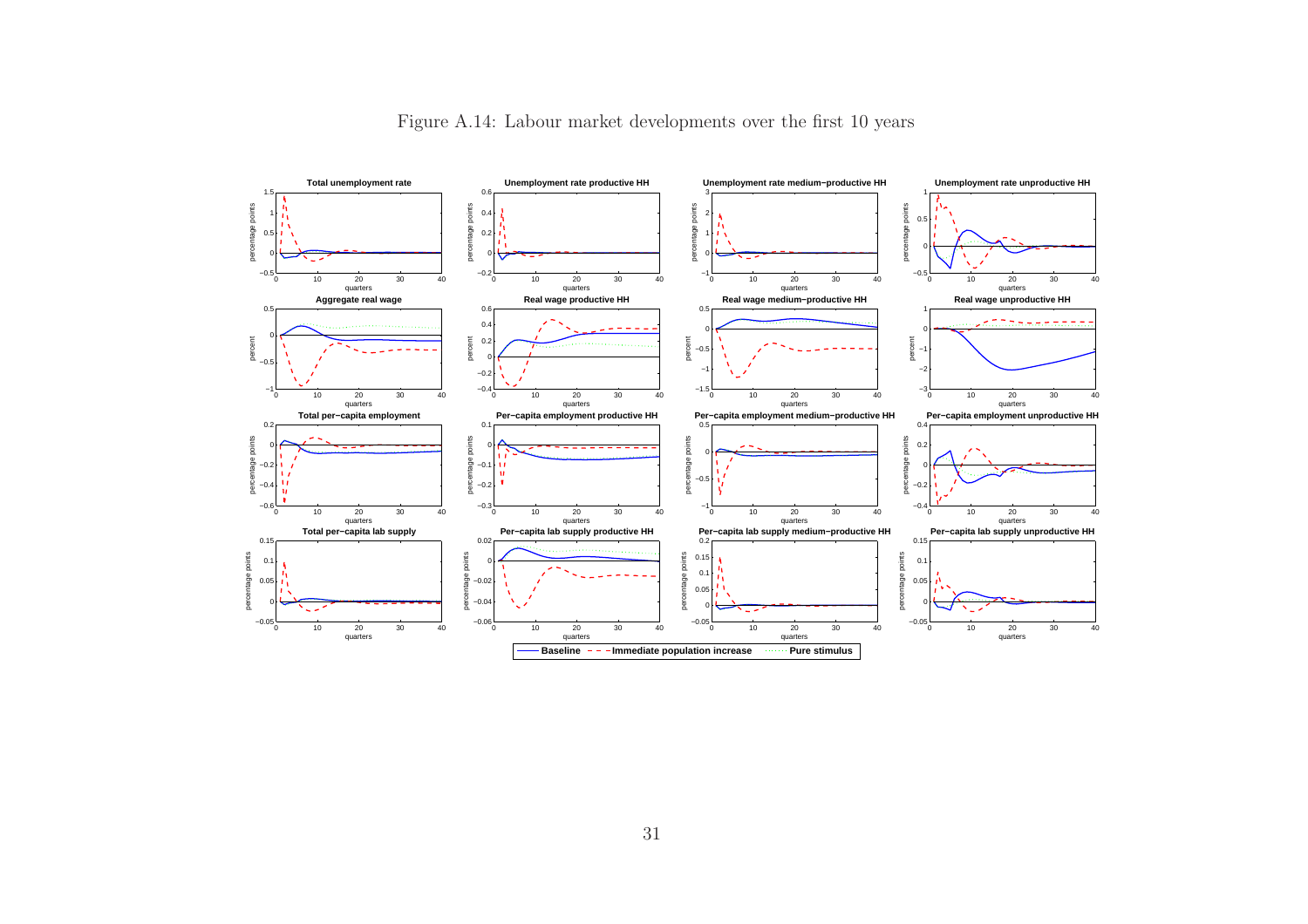

Figure A.15: Labour market developments via adjustment path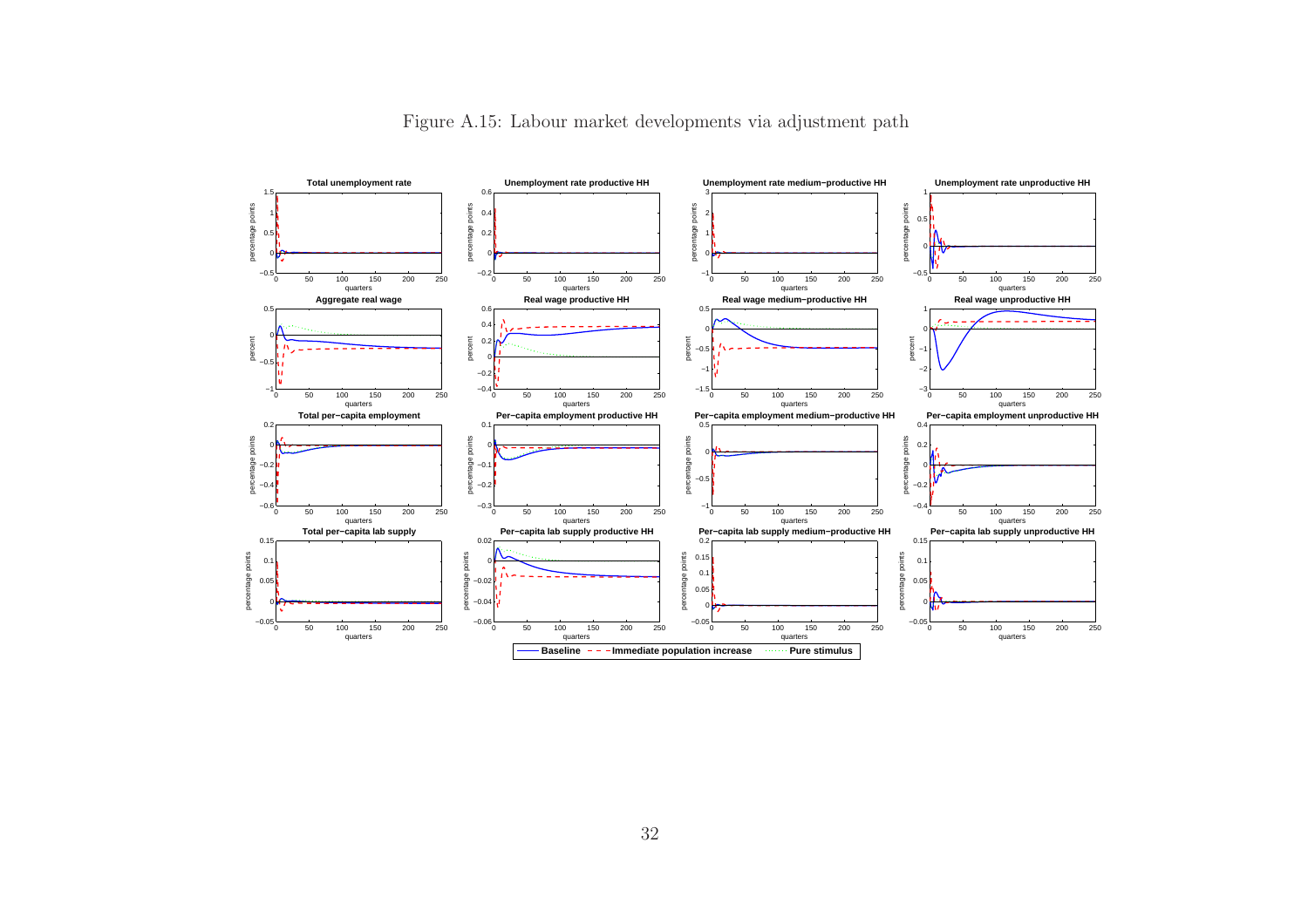# A.4 Transition if all immigrants become highly skilled



Figure A.16: Population growth over the first 10 years

Figure A.17: Population growth via adjustment path

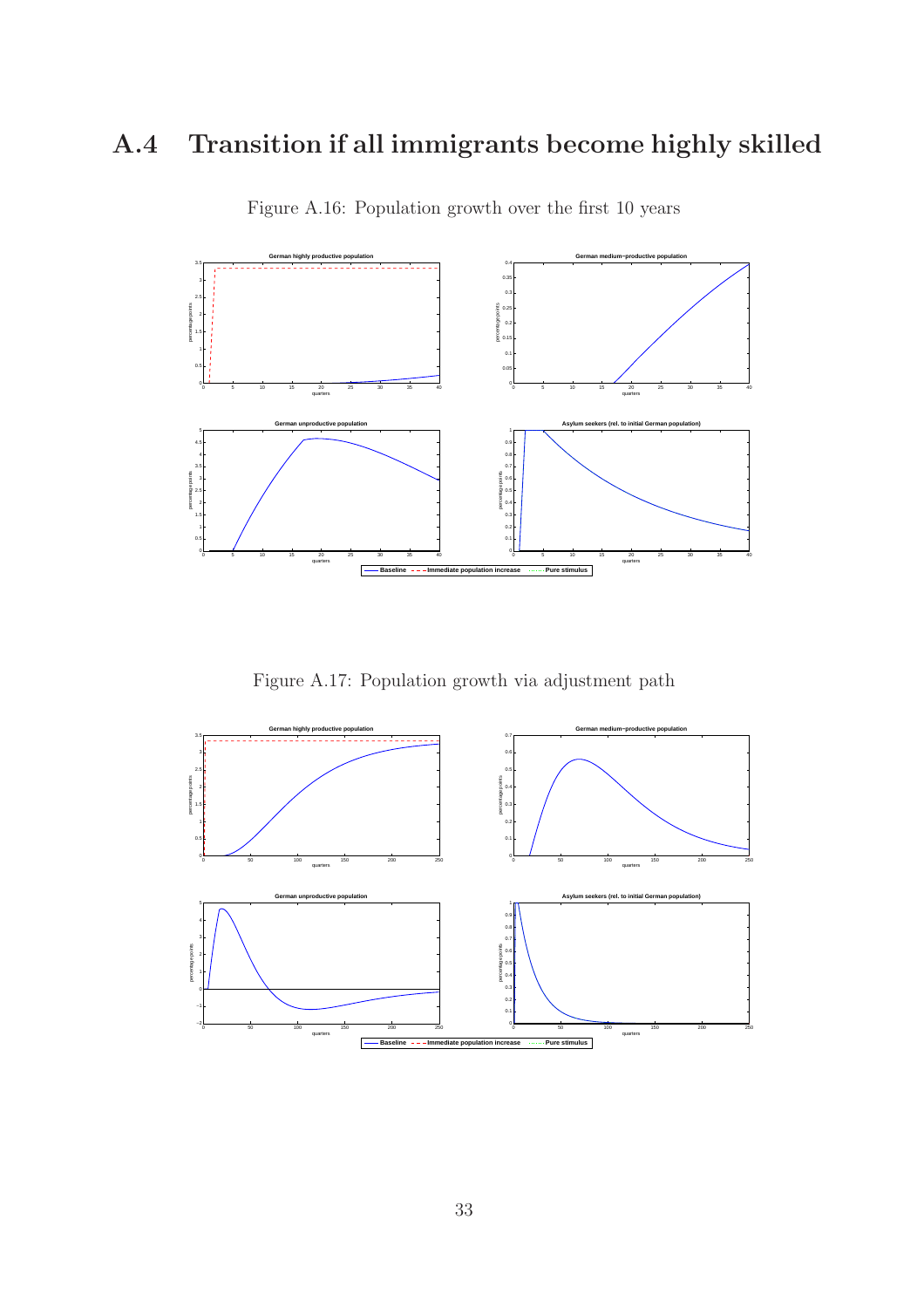

Figure A.18: Macro developments over the first <sup>10</sup> years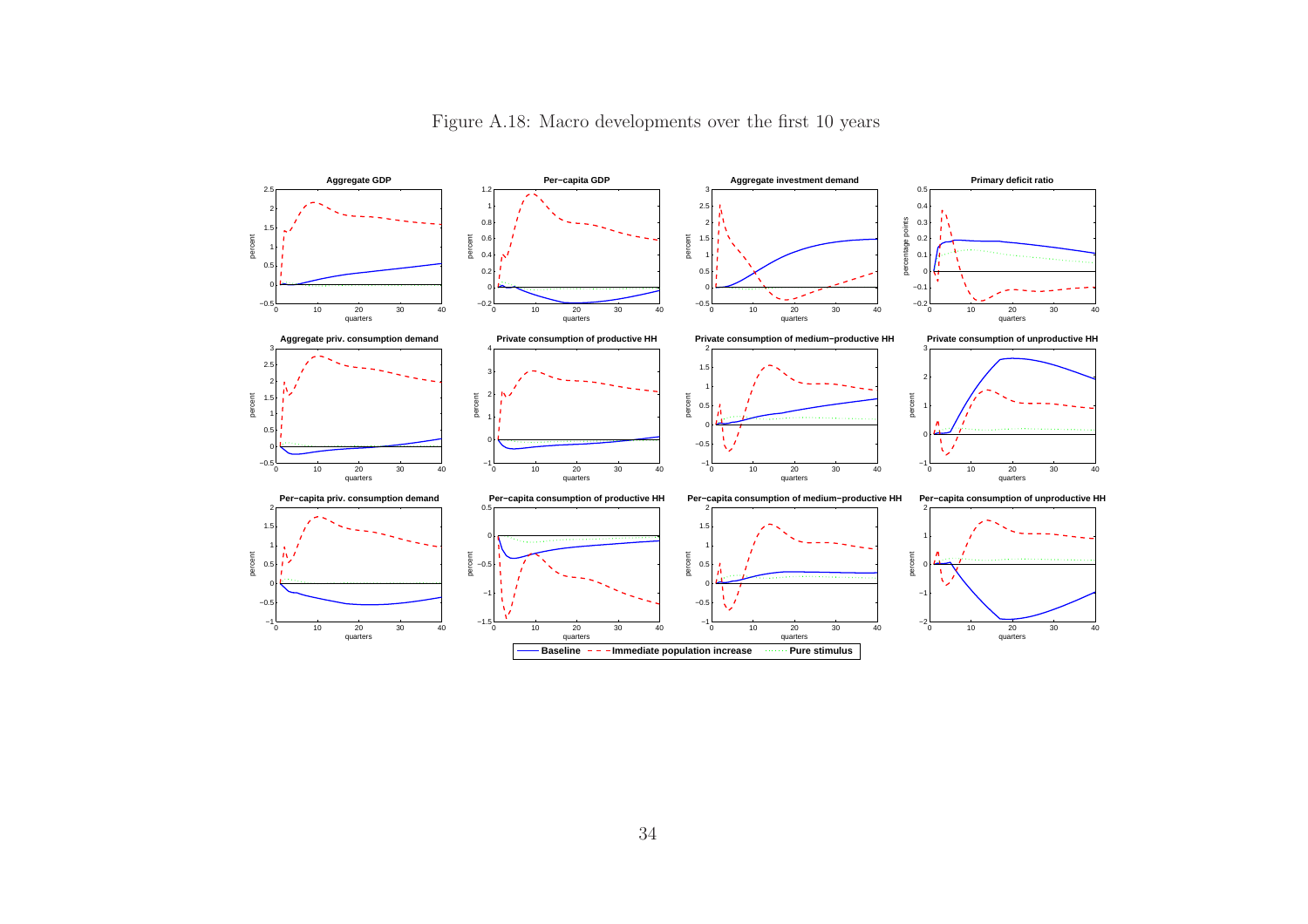

Figure A.19: Macro developments via adjustment path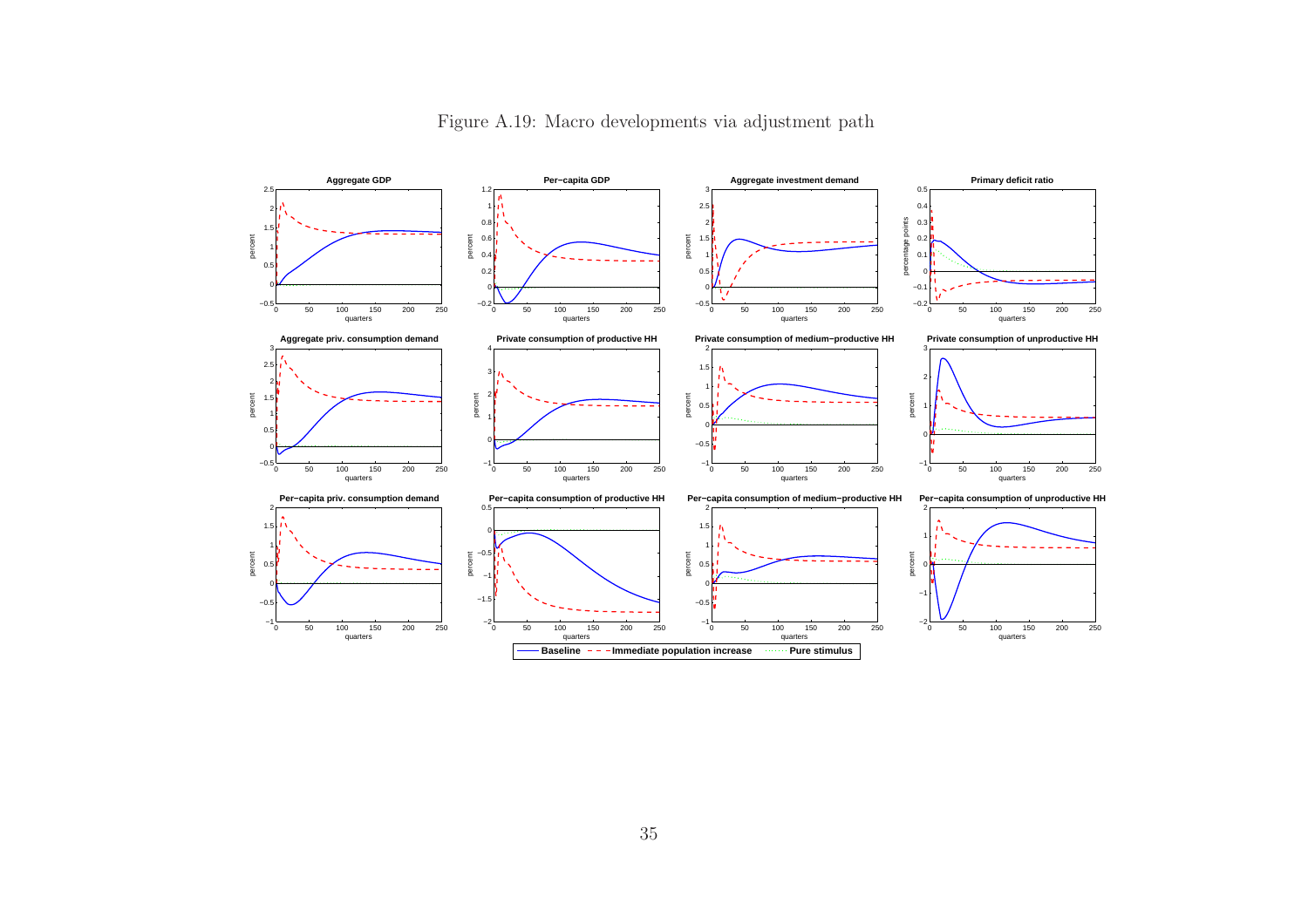

Figure A.20: Labour market developments over the first <sup>10</sup> years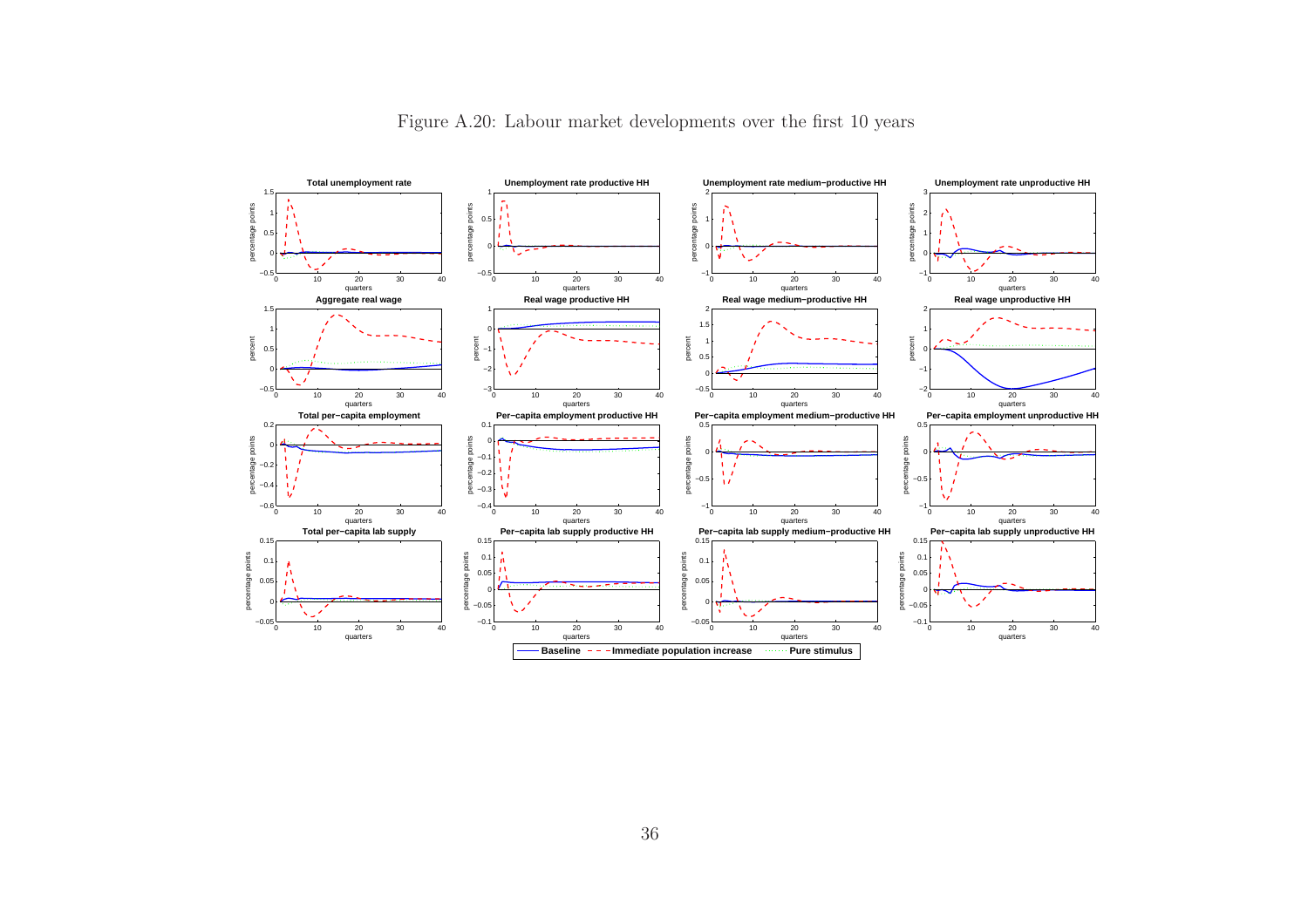

Figure A.21: Labour market developments via adjustment path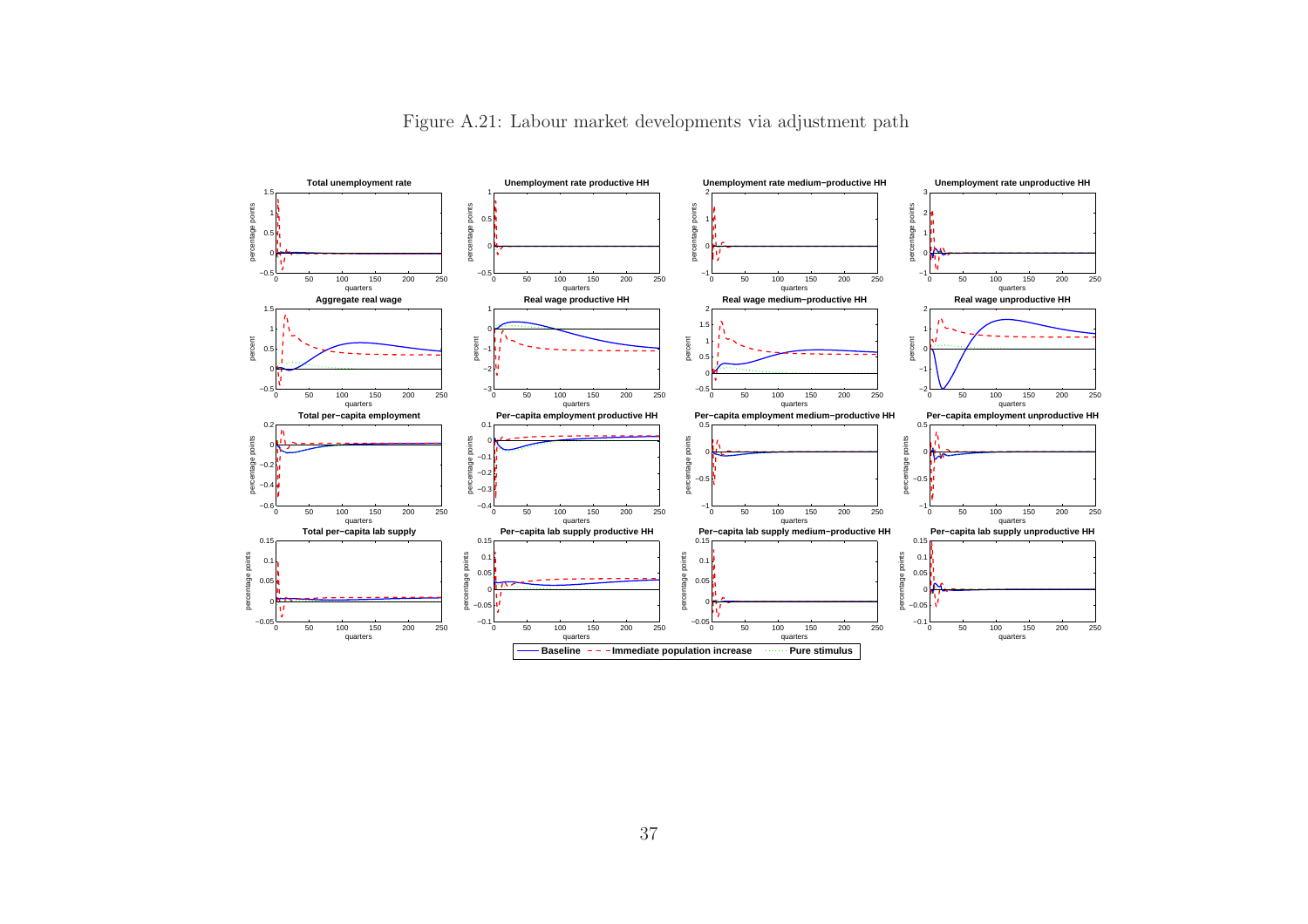### B.1 Model description and calibration

In this section, we provide a more detailed description of the model, which is, in principle, a shortened repetition of the model description provided by Gadatsch et al (2016) including the modifications necessary for the simulations in the present paper. Note that we omit the description of shocks because they are not relevant for the analysis at hand.

We assume that the world consists of three regions, two of them member of the European Monetary Union (EMU). The third region, representing the rest of the world, is modelled as a three-equation VAR. Without loss of generality, we index country-a agents in the interval  $[0, \mathcal{P}_t^a]$ , where  $\bar{\mathcal{P}}^a = 1$  in the initial steady state, country-b agents in  $[0, \mathcal{P}^b]$ and country-c agents in  $[0, \mathcal{P}^c]$ . Hence,  $\mathcal{P}^j$ , with  $j = b, c$ , is the initial steady-state size of country  $j$  relative to country  $a$ . We will continue by presenting the necessary equations for country  $a($ =Germany), where our model modifications come in.

**Firms:** In each country, there is a measure- $\mathcal{P}_t^i$ , with  $i = a, b, c$ , continuum of firms in the final goods sector. Firms are owned by optimising households. Each final goods producer purchases a variety of differentiated intermediate goods, bundles these and sells them to the final consumer under perfect competition. The producer price index (PPI) of goods produced in country i and sold in j is defined as  $P_t^{i,j}$  $t^{i,j}$ . We assume that the law of one price holds across regions, so firms in country a set their price  $P_t^{a,a}$  $t^{a,a}$  for all markets. Multiplying with the nominal exchange rate, then, yields the price of country- $a$ goods charged in the other countries, that is  $P_t^{b,a} = S_t^{b,a} P_t^{a,a}$  and  $P_t^{c,a} = S_t^{c,a} P_t^{a,a}$  $t^{a,a}$ , where the nominal exchange rate  $S_t^{j,a}$  $t_i^{j,a}$  is defined as country j currency per unit of country-a currency. Clearly,  $S_t^{j,a}$  $t_t^{j,a}$  is one within the monetary union. The maximization problem of the representative final goods firm reads

$$
\max_{\{\tilde{y}_t^a(z):z\in[0,\mathcal{P}_t^a]\}} P_t^{a,a} Y_t^a - \int_0^{\mathcal{P}_t^a} P_t^{a,a}(z)\tilde{y}_t^a(z)dz,\tag{B.1}
$$

where  $Y_t^a = \left(\int_0^{p_t^a} \tilde{y}_t^a(z)^{(\theta_a-1)/\theta_a} dz\right)^{\theta_a/(\theta_a-1)}$  is the production function,  $\tilde{y}_t^a(z)$  his demand for each differentiated input good z and  $P_t^{a,a}$  $t^{a,a}(z)$  the price of each input.  $\theta_a$  is the elasticity of substitution between differentiated goods. The first-order condition of the maximization problem yields  $\tilde{y}_t^a(z) = (P_t^{a,a})$  $\int_t^{a,a}(z)/P_t^{a,a})^{-\theta_a} Y_t^a$ , which implies that the PPI of country *a* is given by  $P_t^{a,a} = \left(\int_0^{\mathcal{P}_t^a} P_t^{a,a}\right)$  $t^{a,a}(z)^{1-\theta_{a,t}}dz\Big)^{1/(1-\theta_{a})}.$ 

Private intermediate goods firms on the continuum  $z \in [0, \mathcal{P}_t^a]$  operate as monopolistic competitors in the product market. Each firm produces its intermediate good variety with the Cobb-Douglas production function presented in the main text, equation [\(1\)](#page-9-0). Note that, here, we deviate from the original model provided in Gadatsch et al (2016). Taking into account that the capital-to-labour ratio is common to all firms in equilibrium, this yields equations [\(3\)](#page-10-0) and [\(4\)](#page-10-1) of the main text, from which we can also derive real marginal  $\cos\theta$   $mc_t^a$ .

Each intermediate goods producer sets its own price  $P_t^{a,a}$  $t^{a,a}(z)$  to maximize intertemporal profits: the difference between revenues and production as well as Rotemberg price adjustment costs, the latter indicated by a cost parameter  $\gamma_a$ . The maximization problem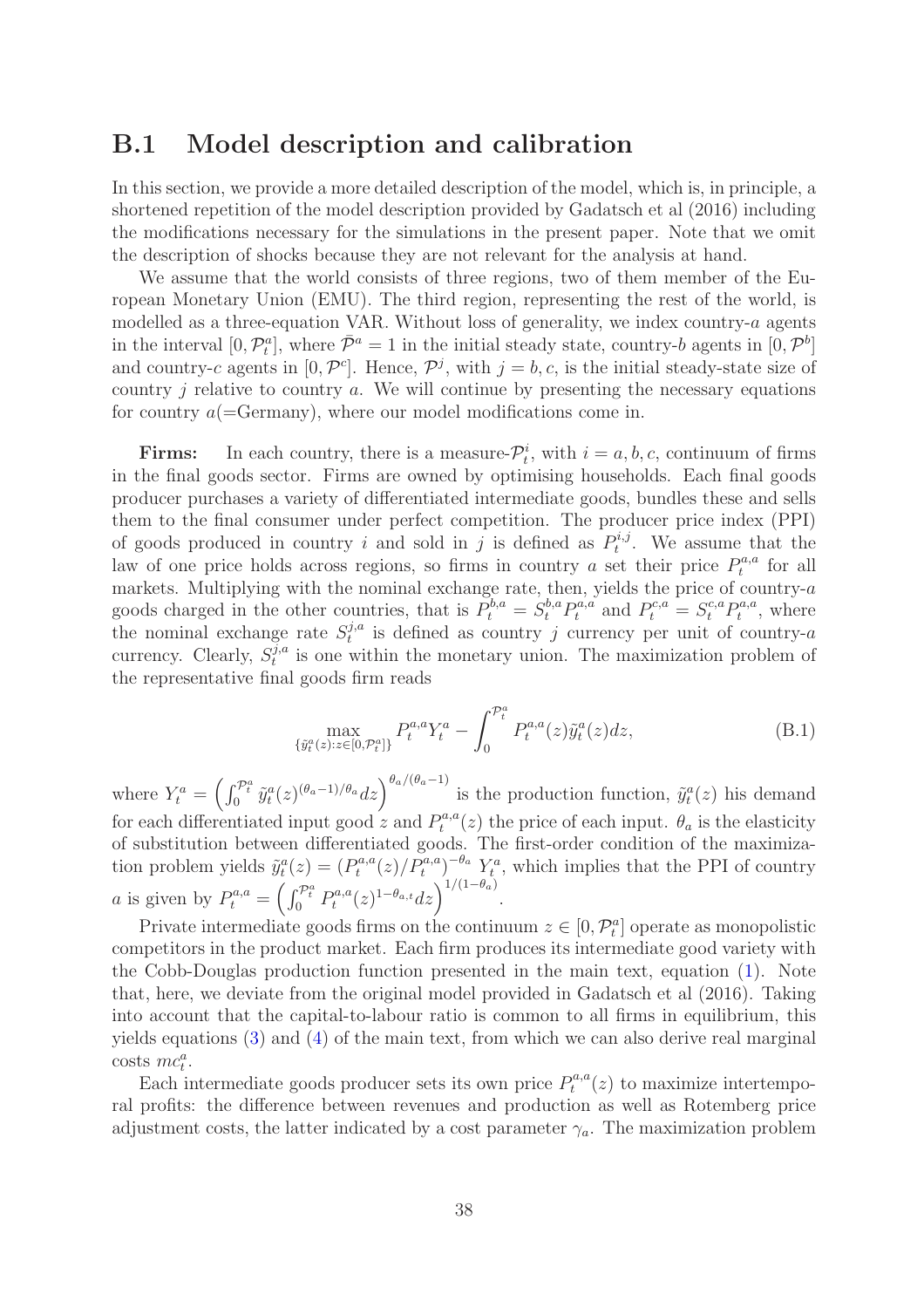in CPI-terms can be stated as

$$
\max_{\{P_{t+s}^{a,a}(z):z\in[0,\mathcal{P}_t^a]\}} E_t \sum_{s=0}^{\infty} \beta_s^s \frac{\lambda_{h,t+s}^a}{\lambda_{h,t}^a} \left[ \left( \frac{P_{t+s}^{a,a}(z)}{P_{t+s}^a} - mc_{t+s}^a \right) y_{t+s}^a(z) - adj_t^{P,a} Y_{t+s}^a \right] \right]
$$
(B.2)

subject to

$$
adj_{t}^{P,a} = \frac{\gamma_{a}}{2} \left( \frac{P_{t+s}^{a,a}(z)}{\left(\pi^{a,a}{}_{t+s-1}\right)^{\xi_{a}} \left(\pi^{a,a}\right)^{1-\xi_{a}} P_{t+s-1}^{a,a}(z)} - 1 \right)^{2} \frac{P_{t+s}^{a,a}}{P_{t+s}^{a}}
$$

and  $y_t^a(z) = \tilde{y}_t^a(z) = (P_t^{a,a})$  $(t_t^{a,a}(z)/P_t^{a,a})^{-\theta_a} Y_t^a$ . The parameter  $\xi_a \in [0,1]$  determines the magnitude of price indexation on past inflation,  $\pi^{a,a}{}_{t-1}$ , or steady-state inflation,  $\bar{\pi}^{a,a}$ . Because optimisers own firms the intertemporal discount factor of a firm includes only the marginal utility of optimising, highly-skilled households,  $\lambda_{h,t}^a$ .

Households: As mentioned in the main text, we assume that the economy is populated by three types of representative households: highly, medium- and low-productive households, indexed by  $x = h, m, l$ . Only highly-skilled households save and borrow, such that the remaining population is assumed to be liquidity constrained as in Gali et al (2007). The corresponding population shares  $\mu_t^{a,x}$  are given in the main text. Furthermore, following Gali et al (2011), household members are represented by the unit square and indexed by a pair  $(\mathfrak{h}_x, \mathfrak{j}_x) \in [0,1] \times [0,1]$ . Household members differ in the type of labour service they are specialized in,  $\mathfrak{h}_x \in [0,1]$ , and by their personal disutility of work,  $j_x \in [0,1]$ . The latter is given by  $\kappa_{a,x}^w \cdot j_x^{\varphi_a}$  if employed and zero otherwise.  $\kappa_{a,x}^w > 0$  is an exogenous labour disutility scaling parameter.  $\varphi_a > 0$  determines the shape of the distribution of work disutilities across individual household members. Values not indexed by x are common across household types. Assuming that the utility of household members positively depends on consumption and that there is full risk sharing of consumption within a household as, for instance, in Andolfatto  $(1996)$ , the utility of household-type x can be written as  $E_t \sum_{s=0}^{\infty} \beta_a^s U(C_{x,t+s}^a, n_{x,t+s}^a(\mathfrak{h}_x))$  with

$$
U(\cdot) = \left[ \frac{\left(C_{x,t+s}^{a} - h_a \bar{C}_{x,t+s-1}^{a}\right)^{1-\sigma_a} - 1}{1-\sigma_a} - \kappa_{a,x}^w \int_0^1 \int_0^{n_{x,t+s}^a(\mathfrak{h}_x)} j_x^{\varphi_a} d\mathfrak{j} d\mathfrak{h}_x \right]
$$
  
= 
$$
\left[ \frac{\left(C_{x,t+s}^{a} - h_a \bar{C}_{x,t+s-1}^{a}\right)^{1-\sigma_a} - 1}{1-\sigma_a} - \kappa_{a,x}^w \int_0^1 \frac{n_{x,t+s}^a(\mathfrak{h}_x)^{1+\varphi_a}}{1+\varphi_a} d\mathfrak{h}_x \right],
$$
(B.3)

where  $0 < \beta_a < 1$  is a subjective discount factor,  $C_{x,t}^a$  is household type x-specific private consumption, and  $h_a \in [0,1]$  is an external habit persistence parameter based on typespecific aggregate consumption of the previous period,  $\bar{C}_{x,t-1}^a$ .  $\sigma_a$  governs the elasticity of intertemporal substitution.  $n_{x,t}^a(\mathfrak{h}_x) \in [0,1]$  denotes the household type x-specific employment rate in period t among workers specialized in labour-type  $\mathfrak{h}_x$ . Consumption of private goods,  $C_{x,t}^a$ , is a composite of goods produced at home and abroad. In country a, household type- $x$  consumption aggregator is given by

<span id="page-43-0"></span>
$$
C_{x,t}^{a} = \left[ \left( n_a^a \right)^{\frac{1}{\eta_a}} \left( C_{x,t}^{a,a} \right)^{\frac{\eta_a-1}{\eta_a}} + \left( n_b^a \right)^{\frac{1}{\eta_a}} \left( C_{x,t}^{a,b} \right)^{\frac{\eta_a-1}{\eta_a}} + \left( n_c^a \right)^{\frac{1}{\eta_a}} \left( C_{x,t}^{a,c} \right)^{\frac{\eta_a-1}{\eta_a}} \right]^{\frac{\eta_a}{\eta_a-1}}, \tag{B.4}
$$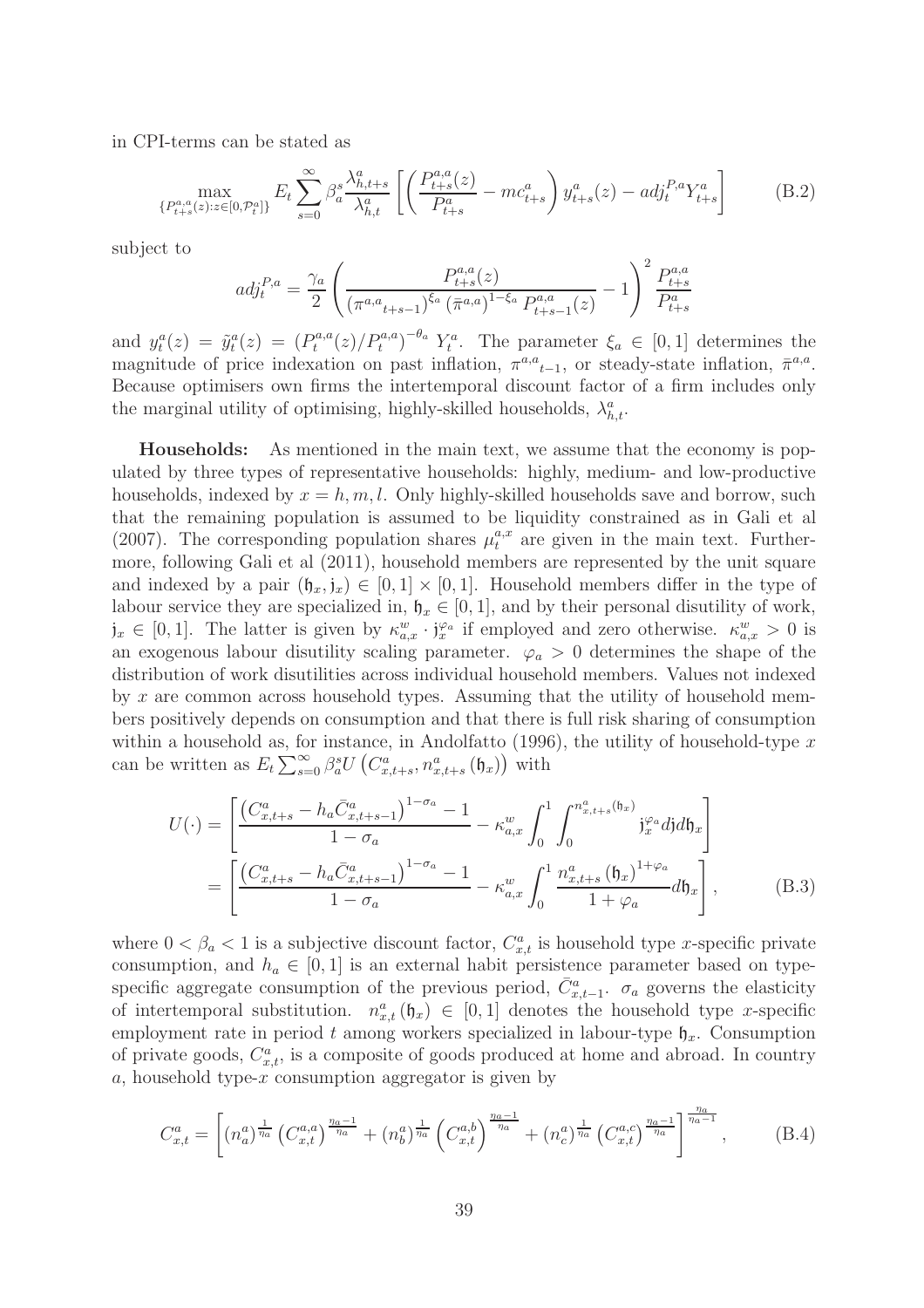where  $n_i^a$ , with  $i = a, b, c$ , are the weights of goods in the consumption bundle according to their origin, implying  $n_a^a + n_b^a + n_c^a = 1$ , and  $\eta_a$  is the elasticity of substitution between these goods.  $C_{x,t}^{i,j}$ , with  $i, j = a, b, c$ , is a good consumed by households of type x in region i which is produced in region j. To derive the CPI of country a,  $P_t^a$ , we note that total spending on consumption goods must obey  $P_t^a C_{x,t}^a = P_t^{a,a} C_{x,t}^{a,a} + P_t^{a,b} C_{x,t}^{a,b} + P_t^{a,c} C_{x,t}^{a,c}$ , where  $P_t^{i,j}$  $t^{i,j}$  is the PPI described in the previous section.

Nominal consumption expenditures of households amount to  $(1 + \tau_t^{c,a})$  $P_t^{a} C_{x,t}^{a}$ , where  $\tau_t^{c,a}$  $t^{c,a}$  is the consumption tax rate. Income of liquidity-constrained households is given by net wage income from employment in the private and the public sector,  $n_t^{P,x,a}$  and  $n_t^{G,x,a}$  $\mathbf{G},x,a$ ,<br>t paying nominal gross wages  $W_t^{a,x}$  and  $W_t^{G,a,x}$  $t^{G,a,x}$ , with  $x = m, l$  which are both taxed by the rate  $\tau_t^{w,a}$  $t^{w,a}$ . Note that, in contrast to Gadatsch et al (2016), we now index employment and wages by  $x$  as we no longer assume that wage bargaining and uniform employment distribution are undertaken by *one* economy-wide union but that they are determined at the household level. Unemployed household members receive nominal unemployment benefits  $P_t^a \cdot UB^{a,x}$ . Those members who decided to participate in the labor market,  $L_{x,t}^a$ , but who did not find a job are unemployed, i.e.  $U_{x,t}^a = L_{x,t}^a - n_t^{a,x}$  $t^{a,x}$ , are unemployed. Taken together, and noting that liquidity-constrained consumers spend their entire income each period, their budget constraint in real CPI-terms becomes

$$
(1 + \tau_t^{c,a}) C_{x,t}^a = (1 - \tau_t^{w,a}) \left( w_t^{a,x} n_t^{P,x,a} + w_t^{G,x,a} N_t^{G,x,a} \right) + U B^{a,x} \left( L_{x,t}^a - n_t^{x,a} \right). \tag{B.5}
$$

Analogously, the budget constraint for optimising highly skilled households in real terms is given by

$$
(1 + \tau_t^{c,a}) C_{h,t}^a + I_{h,t}^a + B_{h,t}^{a,a} + \sum_{j=b,c} S_t^{a,j} B_{h,t}^{a,j} + B_{h,t}^{G,a} + T_{h,t}^a
$$
  
\n
$$
= (1 - \tau_t^{w,a}) \left( w_t^{a,h} n_t^{P,h,a} + w_t^{G,h,a}, n_t^{G,h,a} \right) + UB^{a,h} \left( L_{h,t}^a - n_t^{h,a} \right)
$$
  
\n
$$
+ \frac{(1 + i_{t-1}^a)}{\pi_t^a} + B_{h,t-1}^{a,a} + \frac{\left( 1 + i_{t-1}^{a,b} \right)}{\pi_t^a} B_{h,t-1}^{a,b}
$$
  
\n
$$
+ S_t^{a,c} \frac{\left( 1 + i_{t-1}^{a,c} \right)}{\pi_t^a} B_{h,t-1}^{a,c} + \frac{\left( 1 + i_{t-1}^{G,a} \right)}{\pi_t^a} B_{h,t-1}^{G,a}
$$
  
\n
$$
+ \left( 1 - \tau_t^{k,a} \right) r_{k,t}^a k_{h,t-1}^a + \tau_t^{k,a} \delta_a k_{h,t-1}^a + D_{h,t}^a,
$$
  
\n(B.6)

where we have to take into account that optimizers save and borrow.  $B_{h,t}^{i,j}$  are private bonds purchased in country *i* issued by country *j*,  $B_t^{G,a}$  $t_t^{\alpha,a}$  is a government bond issued by the fiscal authority in country a, which is held by domestic households only, and  $I_{h,t}^a$  are purchases of investment goods, which is an aggregator analog to private consumption (see equation [\(B.4\)](#page-43-0) above).  $\pi_t^a = P_t^a / P_{t-1}^a$  is CPI inflation. In addition to the wage and transfer income, optimisers also receive interest on their bond holdings, at rates  $i_t^{a,j}$  $\int_t^{a,j}$  for private and  $i_t^{G,a}$  $t^{G,a}_t$  for government bonds. Furthermore, optimizers receive a return,  $r^a_{k,t}$ , on their capital,  $k_{h,t}^a$  and pay lump-sum taxes  $T_{h,t}^a$ . Capital depreciates at rate  $\delta_a$  and the government taxes capital gains net of depreciation at rate  $\tau_t^{k,a}$  $L_t^{k,a}$ .  $D_{h,t}^a$  are the profits of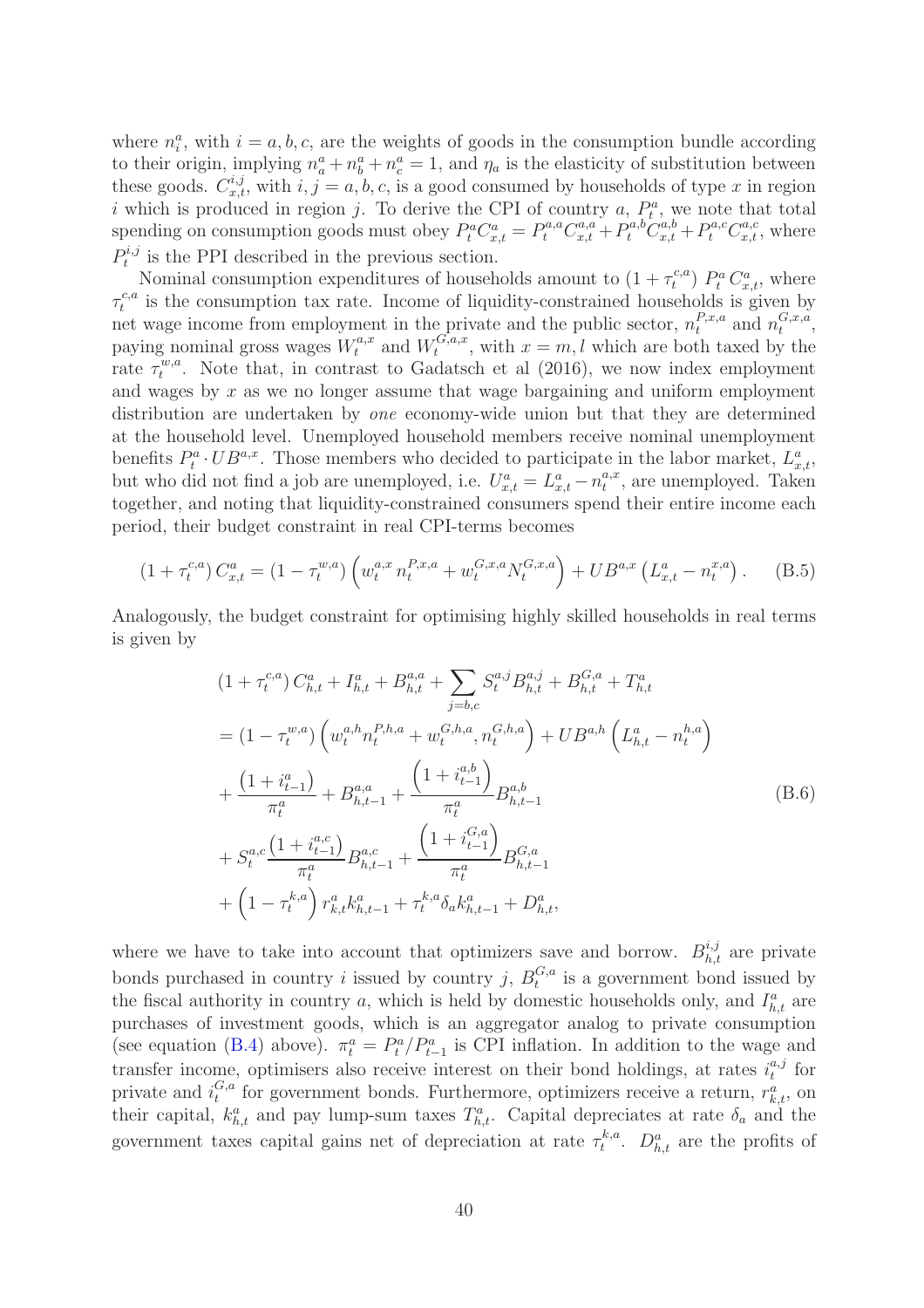firms. The law-of-motion for capital is given by

$$
k_{h,t}^{a} = (1 - \delta_a)k_{h,t-1}^{a} + \left(I_{h,t}^{a} - I_{h,t}^{a} \frac{\psi_a^i}{2} \left(\frac{I_{h,t}^{a}}{I_{h,t-1}^{a}} - 1\right)^2\right)
$$
(B.7)

which states that today's capital stock equals yesterday's capital stock net of depreciation plus new investments net of investment adjustment costs,  $\psi_a^i/2 \left(I_{h,t}^a/I_{h,t-1}^a - 1\right)^2$ .

Labour demand and supply: Turning to labour demand, we have to differentiate between private and public sector demand. As in Forni et al (2009), we assume that labour demand in the public sector gets uniformly allocated among household types, where the public sector sets  $n_t^{G,a} = n_t^{G,x,a}$  $t^{G,x,a}$ . Consistent with OECD data we assume that, in steady state, type-specific public sector wages include a markup,  $mg<sup>a</sup>$ , on type-specific private sector wages.

In the private sector, a perfectly competitive agency buys the differentiated individual labor services supplied by households, transforms them into a homogenous but still typespecific composite of labor input,  $n_t^{P,x,a}$  $t^{P,x,a}$ , and sells that to intermediate goods producers, who demand different labour types according to equations [\(2\)](#page-10-2) and [\(3\)](#page-10-0). Hence, labour agencies solve for each variety of labor service, h,

<span id="page-45-1"></span><span id="page-45-0"></span>
$$
\max_{n_t^{P,x,a}(\mathfrak{h}):\mathfrak{h}\in[0,\mathcal{P}_t^a]} n_t^{P,x,a} = \left(\int_0^{\mathcal{P}_t^a} \left(N_t^{P,x,a}(\mathfrak{h})\right)^{(\theta_{a,x}^w-1)/\theta_{a,x}^w} d\mathfrak{h}\right)^{\theta_{a,x}^w/(\theta_{a,x}^w-1)}
$$
(B.8)

subject to a given level of the type-specific wage bill  $\int_0^{\mathcal{P}_t^a} W_t^{a,x}$  $\int_t^{a,x}(\mathfrak{h})\,n_t^{P,x,a}$  $t_t^{P,x,a}(\mathfrak{h})d\mathfrak{h}=\overline{WB}_t^a$ . The solution of this problem is the standard private-sector labor demand for each variety.  $\theta_{a,x}^w$ is the type-specific labour substitution.

Taking labour market conditions (i.e. wages and employment) as given, any household member specialised in type  $\mathfrak{h}_x$  labor will find it optimal to participate in the labour market if and only if utility from working exceeds his or her disutility. When defining the marginal member for which this condition holds with equality as  $L_{x,t}^a$  and noting that  $j_x \in [0,1]$ ,  $L_{x,t}^a$  can be seen as the labour supply of household-type x; see Gali et al (2011) for a more detailed discussion. Hence, the labor supply decision of households can be summarized as

$$
\lambda_{x,t}^{a} \left[ (1 - \tau_t^{w,a}) \left( w_t^{a,x} n_t^{P,x,a} + w_t^{G,x,a} n_t^{G,x,a} \right) + U B^{x,a} \left( L_{x,t}^a - n_t^{x,a} \right) \right] = N_t^{x,a} \kappa_{x,a}^w \left( L_{x,t}^a \right)^{\varphi_a},
$$
\n(B.9)

where  $\lambda_{x,t}^a$  is the corresponding marginal utility of consumption.

Wage setting: In contrast to Gadatsch et al (2016), we no longer assume that there is a utilitarian union that sets an economy-wide wage but that households will undertake their wage setting themselves. This implies that, for each household type  $x = h, m, l$ , there will be a different wage. But, within each household type, there will be no wage differential. Besides this, wage setting is modelled analogously. Hence, a household maximises income of its members by optimally choosing nominal wages  $W_t^{a,x}$  $t^{a,x}(\mathfrak{h}),$  taking into account the disutility of work and the effects on labour supply and demand. Furthermore, wage setting is due to Rotemberg adjustment costs, indicated by the parameter  $\gamma_a^w$ . Formally, each union maximizes with respect to  $W_{t+s}^{a,x}$  $t_{t+s}^{a,x}(\mathfrak{h}), \; n_{t+s}^{P,x,a}$  $t_{t+s}^{P,x,a}(\mathfrak{h})$  and  $L_{t+s}^{x,a}$  $_{t+s}^{x,a}(\mathfrak{h}) : \mathfrak{h} \in [0,1]$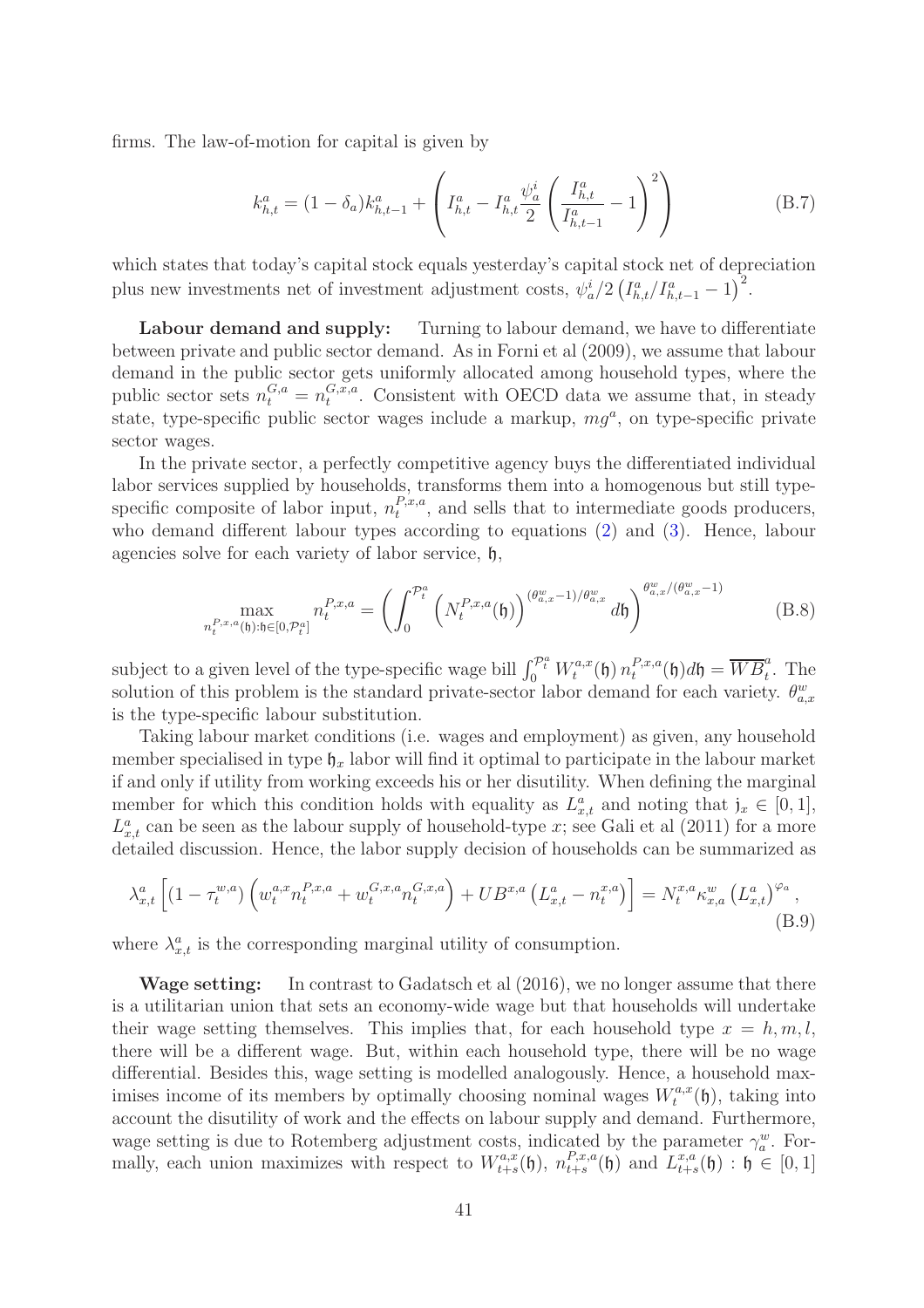the expected utility

$$
E_{t} \sum_{s=0}^{\infty} \beta_{a}^{s} \left\{ \left[ \lambda_{t+s}^{x,a} \left( (1 - \tau_{t+s}^{w,a}) \left( \frac{W_{t+s}^{a,x}( \mathfrak{h})}{P_{t+s}^{a}} n_{t+s}^{P,x,a}( \mathfrak{h}) + \frac{W_{t+s}^{G,x,a}( \mathfrak{h})}{P_{t+s}^{a}} n_{t+s}^{G,x,a}( \mathfrak{h}) \right) \right. \right. \\ \left. + U B^{a,x} \left( L_{t+s}^{x,a}( \mathfrak{h}) - n_{t+s}^{x,a}( \mathfrak{h}) \right) - a d j_{t}^{W,x,a} \right\} - \kappa_{a,x}^{w} \frac{N_{t+s}^{x,a}( \mathfrak{h})^{1+\varphi_{a}}}{1+\varphi_{a}} \right] \bigg\}, \tag{B.10}
$$

subject to [\(B.9\)](#page-45-0), labour demand resulting from [\(B.8\)](#page-45-1) and  $n_t^{x,a} = n_t^{P,x,a} + n_t^{G,x,a}$  $t^{G,x,a}$ . The wage adjustment costs,  $adj_t^{W,x,a}$ , under Rotemberg are defined as

$$
adj_{t}^{W,x,a} = \frac{\upsilon_{a}^{w}}{2} \left( \frac{W_{t+s}^{x,a}(\mathfrak{h})}{\left(\pi_{w,t+s-1}^{a}\right)^{\xi_{a}^{w}} (\bar{\pi}^{a})^{1-\xi_{a}^{w}} W_{t+s-1}^{x,a}(\mathfrak{h})} - 1 \right)^{2} \frac{W_{t+s}^{a}}{P_{t+s}^{a}}
$$

in the above equation. The solution is symmetric, so that  $W_t^{x,a}$  $t^{x,a}_t(\mathfrak{h})=W^{x,a}_t$  $t^{x,a}, L_t^{x,a}$  $\mathcal{L}_t^{x,a}(\mathfrak{h})=L_t^{x,a}$ t and  $n_t^{P,x,a}$  $t^{P,x,a}(\mathfrak{h})=N_t^{P,x,a}$  $t^{P,x,a}$  for all  $\mathfrak h$  in equilibrium. Defining  $L_t^a = \mu^h L_t^{h,a} + \mu^m L_t^{m,a} + \mu^l L_t^{l,a}$ t as the total labor force, we can then define the economy-wide unemployment rate as  $UR_t^a = (L_t^a - N_t^a)/L_t^a$ , where  $N_t^a = \mu^h n_t^{h,a} + \mu^m n_t^{m,a} + \mu^l n_t^{l,a}$  $t_t^{i,a}$ . As in the case of price setting of goods, we allow for potential indexation on past wage inflation,  $\pi_{w,t-1}^a$ , and steady-state wage inflation, indicated by the parameter  $\xi_a^w \in [0, 1]$ .

Policy and market clearing: Fiscal and monetary policy are model exactly the same as in Gadatsch et al (2016). Therefore, and because they are standard anyway, we omit presenting the relevant equations here. However, note that, as we now have three household types instead of two, and as we allow for group-specific wages, fiscal revenues and spending must be adjusted to take account of this. Furthermore, in the equations determining aggregate demand and international trade in goods and assets, we must allow for German population to be time-varying, ie we need to set  $\mathcal{P}^a = \mathcal{P}^a_t$  wherever it appears, while  $\mathcal{P}_t^a$  is defined in equation [\(5\)](#page-10-3).

Calibration: In calibrating the model, we strongly rely on the main parameter values presented in Gadatsch et al (2016), who estimated the baseline GEAR model (without different skill groups and population growth) for Germany during the period 1999 to 2013. As the targets for the rest of the Euro Area (RoE) are exactly the same, we omit their presentation here, which also holds for the parameter calibration.

Table B.1: Targeted initial steady state values

<span id="page-46-0"></span>

| <i>Target variable for</i>                                                                                                                                                      | Germany                               |
|---------------------------------------------------------------------------------------------------------------------------------------------------------------------------------|---------------------------------------|
| Initial population size, $\mathcal{P}^i$<br>Share of highly-skilled employees, $\mu^h$<br>Share of medium-skilled employees, $\mu^h$<br>Share of low-skilled employees, $\mu^h$ | $1(2.6$ for RoE)<br>0.3<br>0.6<br>0.1 |
|                                                                                                                                                                                 | continued on next page                |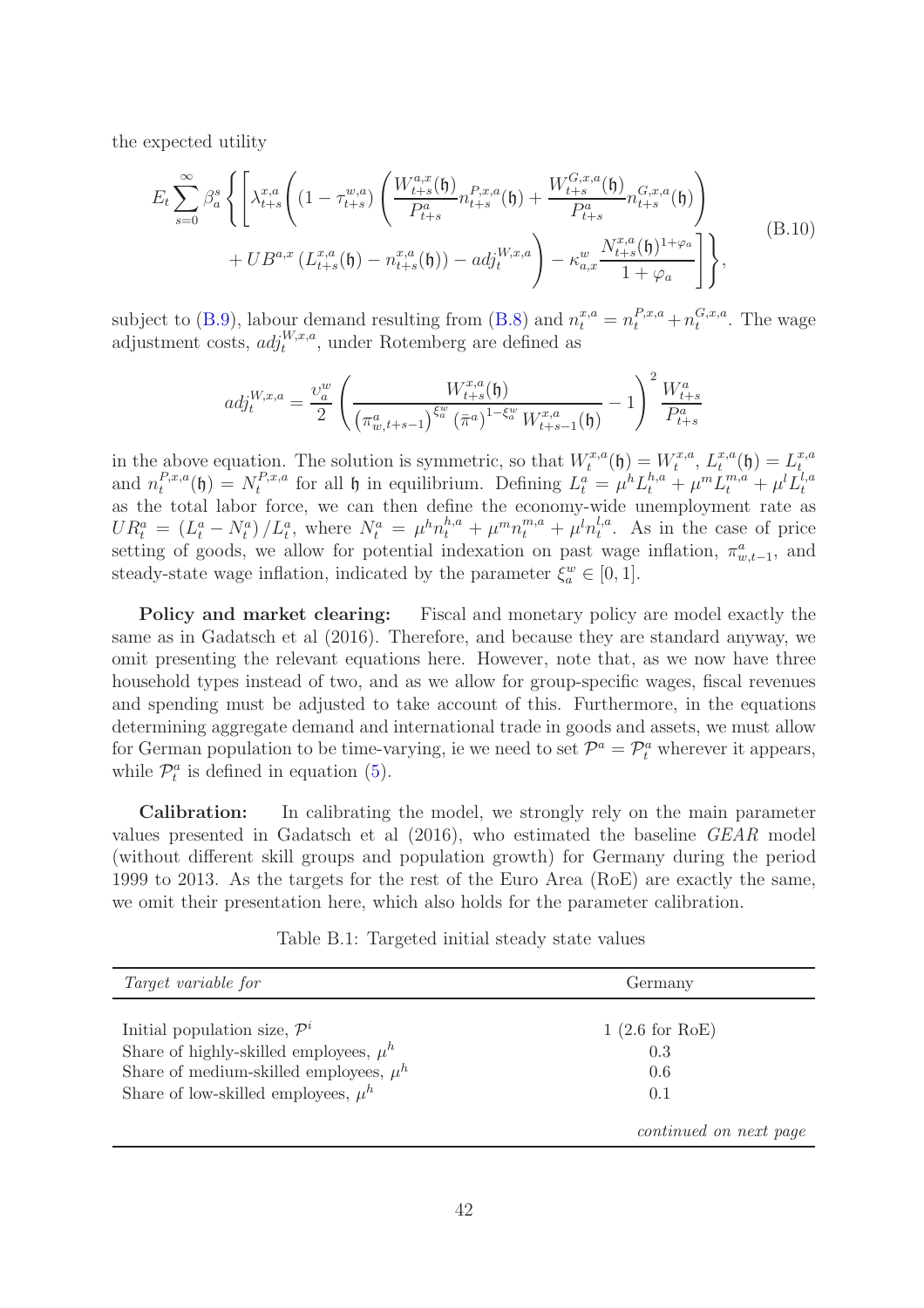continued from previous page

| Target variable for                                                | Germany        |  |
|--------------------------------------------------------------------|----------------|--|
|                                                                    |                |  |
| <b>Fiscal policy</b>                                               |                |  |
| Labour income taxes, $\tau^w$                                      | 0.304          |  |
| Capital taxes, $\tau^k$                                            | 0.214          |  |
| Consumption taxes, $\tau^c$                                        | 0.183          |  |
| SSC (employers), $\tau^{sc}$                                       | 0.167          |  |
| Public purchases ratio, $\frac{C^G}{GDP}$                          | 0.111          |  |
| Public investment ratio, $\frac{I^G}{GDP}$                         | 0.017          |  |
| Public employment ratio, $\frac{N^G}{N}$                           | 0.228          |  |
| Transfers (incl. UB benefits) ratio, $\frac{TR+(L-N)UB}{GDP}$      | 0.190          |  |
| Replacement ratio, $\frac{UB}{w(1-\tau^w)}$                        | 0.351          |  |
| Public markup, mg                                                  | 0.030          |  |
| Government debt ratio (annualised), $\frac{B^G}{GDP}$              | 0.6            |  |
|                                                                    |                |  |
| Monetary policy                                                    |                |  |
| Inflation rate (quarterly), $\pi$                                  | 0.0045         |  |
| Interest rate (quarterly), $i$                                     | 0.00475        |  |
| Labor and goods market                                             |                |  |
| Unemployment rate (highly skilled), $UR^{h}$                       | 0.033          |  |
| Unemployment rate (medium skilled), $UR^m$                         | 0.073          |  |
| Unemployment rate (medium skilled), $URl$                          | 0.218          |  |
| Wage markup (highly/low skilled), $w^{a,h}/w^{a,l}$                | 3.000          |  |
| Wage markup (highly/medium skilled), $w^{a,h}/w^{a,m}$             | 2.000          |  |
| Price markup (over marginal costs)                                 | 0.333          |  |
| <b>International sector</b>                                        |                |  |
| Relative prices and real exchange rates                            | 1              |  |
| Net foreign assets                                                 | $\overline{0}$ |  |
|                                                                    | 0.130          |  |
| Import share vis-a-vis Ger or RoE, $\frac{C^{i,j}+I^{i,j}}{GDP^i}$ |                |  |
| Import share vis-a-vis RoW, $\frac{C^{i,c} + I^{I,c}}{GDP^i}$      | 0.244          |  |
|                                                                    |                |  |

Note: Table shows target values that the initial steady state of the model is supposed to replicate. They are based on Gadatsch et al (2016). For the unemployment rates, we deviate from the original paper as we are aiming at capturing the group-specific unemployment rates given by IAB (2016a) as described in section [2.1.](#page-7-1) Furthermore, we target group-specific wage differentials to match those also described in section [2.1](#page-7-1) (see Destatis, 2016a), which allows us to obtain the values for  $\alpha_N^i$  presented in Table [B.2.](#page-48-0)

As in Gadatsch et al (2016) we will first set some target values which the initial steady state of the model is supposed to reflect. These target values are based on EMU data described in more detail in Gadatsch et al (2016) and they are summarised in Table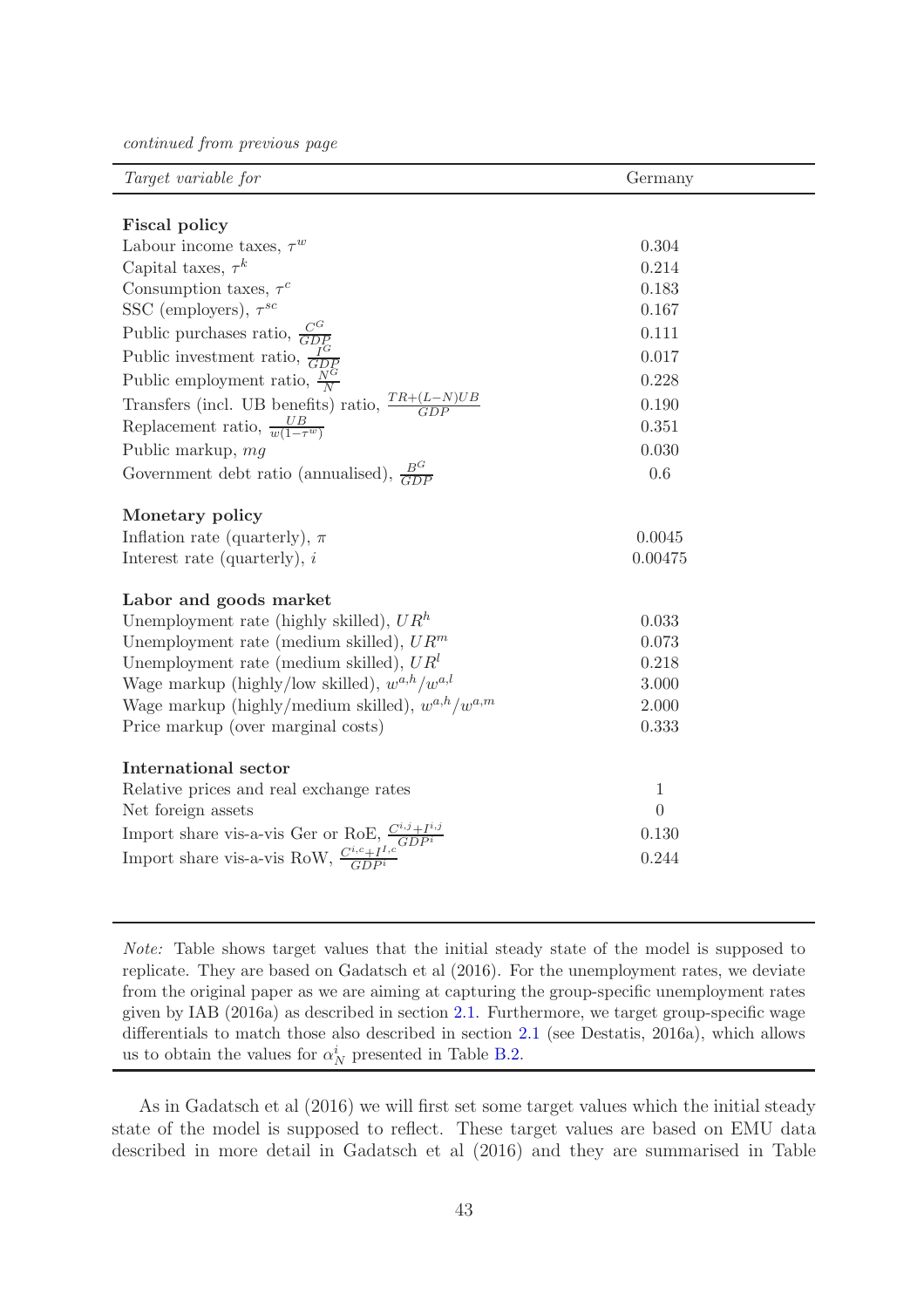[B.1.](#page-46-0) As Gadatsch et al (2016), we also target a net foreign asset position of zero and a real exchange rate of one in the initial steady state, which allows us to obtain the the consumption/investment preferences for domestically produced and foreign goods,  $n_j^i$ , in the private consumption/investment baskets. We also normalise German GDP to one and set GDP in the rest of the Euro Area to 0.871 in order to capture per capita GDP differences observed in the data. Furthermore, we assume that the economies comply with the Maastricht criteria in the long run and set the debt-to-GDP ratio to 60%.

The parameter values are standard values from the literature or taken from estimates in Gadatsch et al (2016). A detailed description on the parameter choice – at least those that we are able to set autonomously – can be found there. However, note that, as the model used in the present paper entails some modifications, we need to derive some of the parameter values "endogenously" to have our model match the targeted steady state. Table [B.2](#page-48-0) summarises our parameter choice, pointing out those parameters that deviate from those in Gadatsch et al  $(2016).^{10}$ 

<span id="page-48-0"></span>

| Target variable for                                                                    | Germany                |
|----------------------------------------------------------------------------------------|------------------------|
|                                                                                        |                        |
| Preferences                                                                            |                        |
| Intertemporal elasticity of substitution, $\sigma$                                     | 1                      |
| Discount factor, $\beta$                                                               | 0.9985                 |
| Parameter influencing Frisch elasticity, $\varphi$                                     | 15                     |
| Habit formation, $h$                                                                   | 0.4940                 |
| Substitution elasticity between home and foreign goods, $\eta$                         | 0.9790                 |
| Labour disutility of highly-skilled <sup>e</sup> , $\kappa_h^w$                        | 1003                   |
| Labour disutility of medium-skilled <sup>e</sup> , $\kappa_m^w$                        | 8266                   |
| Labour disutility of low-skilled <sup>e</sup> , $\kappa_l^w$                           | 8541                   |
| Technology                                                                             |                        |
| Capital share, $\alpha$                                                                | 0.33                   |
| Rate of depreciation (private), $\delta$                                               | 0.015                  |
| Rate of depreciation (public), $\delta^G$                                              | 0.015                  |
| Public sector productivity shifter, $\zeta$                                            | 1.22                   |
| Subs. Elasticity: intermediate goods, $\theta$                                         | $\overline{4}$         |
| Subs. Elasticity: different highly-skilled types of labour <sup>e</sup> , $\theta_h^w$ | 5.509                  |
| Subs. Elasticity: different medium-skilled types of laboure, $\theta_m^w$              | 7.648                  |
| Subs. Elasticity: different low-skilled types of labour <sup>e</sup> , $\theta_l^w$    | 3.849                  |
| Subs. Elasticity: different labour skills, $\rho_N$                                    | 0.5                    |
| Productivity of highly-skilled <sup>e</sup> , $\alpha_N^h$                             | 1.0000                 |
| Productivity of medium-skilled <sup>e</sup> , $\alpha_N^m$                             | 0.4879                 |
| Productivity of low-skilled <sup>e</sup> , $\alpha_N^l$                                | 0.0348                 |
|                                                                                        | continued on next page |

Table B.2: Calibrated parameters

 $10$ Furthermore, remember that, as described in section [2.2,](#page-11-0) we only use lump-sum taxes as the debtstabilising instrument. Hence, we assume all the other feedback parameters in the fiscal rules to be zero. We also need to increase  $\varphi$  (slightly) to 15 in order to guarantee stationarity in the model.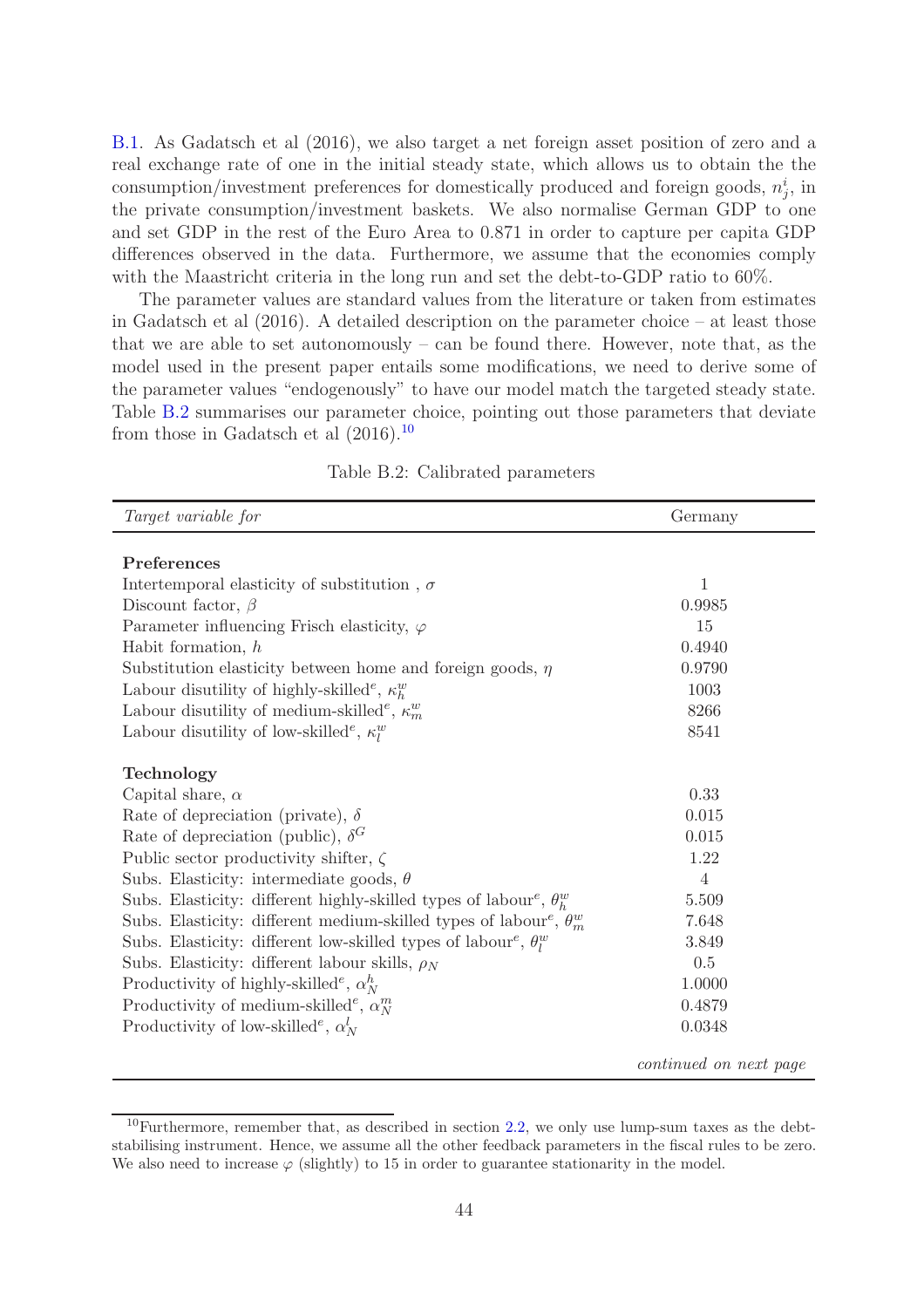continued from previous page

| <i>Target variable for</i>                      | Germany |
|-------------------------------------------------|---------|
|                                                 |         |
| International sector                            |         |
| Risk premium parameter, $\phi$                  | 0.01    |
| <b>Frictions</b>                                |         |
| Investment adj. costs, $v$                      | 4.951   |
| Price adj. costs, $v^p$                         | 69.811  |
| Wage adj. costs, $v^w$                          | 61.801  |
| Price indexation, $\xi$                         | 0.351   |
| Wage indexation, $\xi^w$                        | 0.507   |
| Elasticity pub. inv. w.r.t. output, $\eta^{Kg}$ | 0.084   |
| Elasticity pub. emp. w.r.t. output, $\eta^{Ng}$ | 0.074   |
|                                                 |         |
|                                                 |         |

Note: Table shows calibrated parameter values. They are standard values from the literature or taken from estimates in Gadatsch et al (2016). Those that we had to endogenously calculate in order for our modified model to replicate the steady state indicated by Table [B.1](#page-46-0) are marked by an  $e$ . While one may expect the parameter  $\rho_N$  to have significant effects on the results, it can be shown that its influence is on the outcome only minor, especially in the long run. However, wage differentials between skill groups decrease when substitutability increases, especially along the transition (results can be send upon request).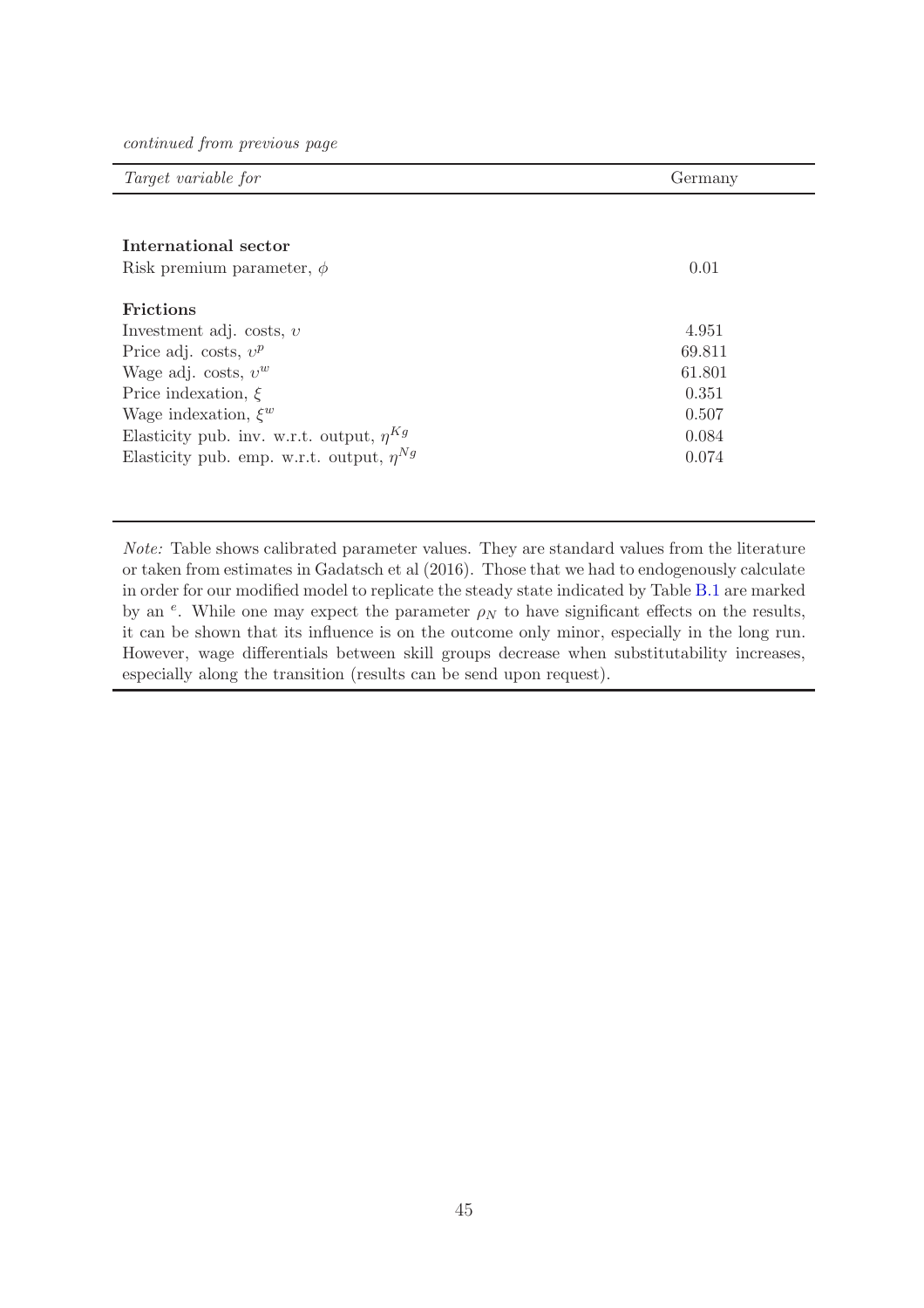## References

- Acosta, P., E. Lartey and F. Mandelman [2009], "Remittances and the Dutch Disease", Journal of International Economics, 79, 102-116.
- ADDA, J., C. DUSTMANN AND J. S. GÖRLACH [2016], "The Dynamics of Return Migration, Human Capital Accumulation, and Wage Assimilation", mimeo (http://www.ucl. ac.uk/˜uctpjgo/AddaDustmannGorlach.pdf).
- Aiyar, S., B. Barkbu, N. Batini, H. Berger, E. Detragiache, A. Dizioli, C. Ebeke, H. Lin, L. Kaltani, S. Sosa, A. Spilimbergo and P. Topalova [2016], "The Refugee Surge in Europe: Economic Challenges", IMF Staff Discussion Note, No 16/02.
- Alessandria, G. and H. Choi [2007], "Do Sunk Costs of Exporting Matter for Net Export Dynamics?", Quarterly Journal of Economics, 122, 289-336.
- ANDOLFATTO, D. [1996], "Business Cycles and Labor-Market Search", American Economic Review, 86, 112-132.
- Ascari, G., E. Castelnuovo and L. Rossi [2011], "Calvo vs. Rotemberg in a Trend Inflation World: An Empirical Investigation," Journal of Economic Dynamics and Control, 35, 1852-1867.
- Ascari, G. and L. Rossi [2011], "Real Wage Rigidities and Disinflation Dynamics: Calvo vs. Rotemberg Pricing," Economics Letters, 110, 126-131.
- ASLUND, O. AND D. O. ROOTH [2007], "Do When and Where Matter? Initial Labor Market Conditions and Immigrant Earnings," Economic Journal, 117, 422-448.
- ATTINASI, M. G., D. PRAMMER, N. STÄHLER, M. TASSO AND S. VAN PARYS [2016], "Budget-Neutral Labour Tax-Wedge-Reductions: A Simulation-Based Analysis for Selected Euro Area Countries ", Deutsche Bundesbank Discussion Paper, No 26/2016.
- BARWELL, R. [2007], "The Macroeconomic Impact of International Migration", Bank of England Quarterly Bulletin, 47, 8-59.
- Battisti, M., G. Felbermayr and P.Poutvaara [2015], "Einwanderung: Welchen Nutzen hat die einheimische Bevölkerung?", ifo Schnelldienst, 18/2015, 3-12.
- Beyer, R. C. M. [2016], "The Labor Market Performance of Immigrants in Germany", IMF Working Paper, No 16/6.
- BÖNKE, T. AND G. NEIDHÖFER [2016], "Parental Background Matters: Intergenerational Mobility and Assimilation of Italian Immigrants in Germany", German Economic Review, forthcoming.
- Braun, S. and H. Weber [2016], "How Do Regional Labor Markets Adjust to Immigration? A Dynamic Analysis for Germany", Deutsche Bundesbank Discussion Paper, No 05/2016.
- Busch, C., D. HARENBERG, D. KRUEGER AND A. LUDWIG [2016], "The Macroeconomic and Distributional Effects of the 2015 German Immigration Wave: First Results", mimeo (http://www.wiwi.uni-frankfurt.de/abteilungen/ei/professoren/ls-ludwig/ home.html).
- Card, D. [2007], "How Immigration Affects U.S. Cities", CReAM Discussion Paper, No. 11/07.
- Cavallari, L. [2010], "Exports and Foreign Direct Investments in an Endogenous-Entry Model with Real and Nominal Uncertainty," Journal of Macroeconomics, 32, 300-313.
- Chami, R. T. Cosimano and M. Gapen [2006], "Beware of Emigrants Bearing Gifts: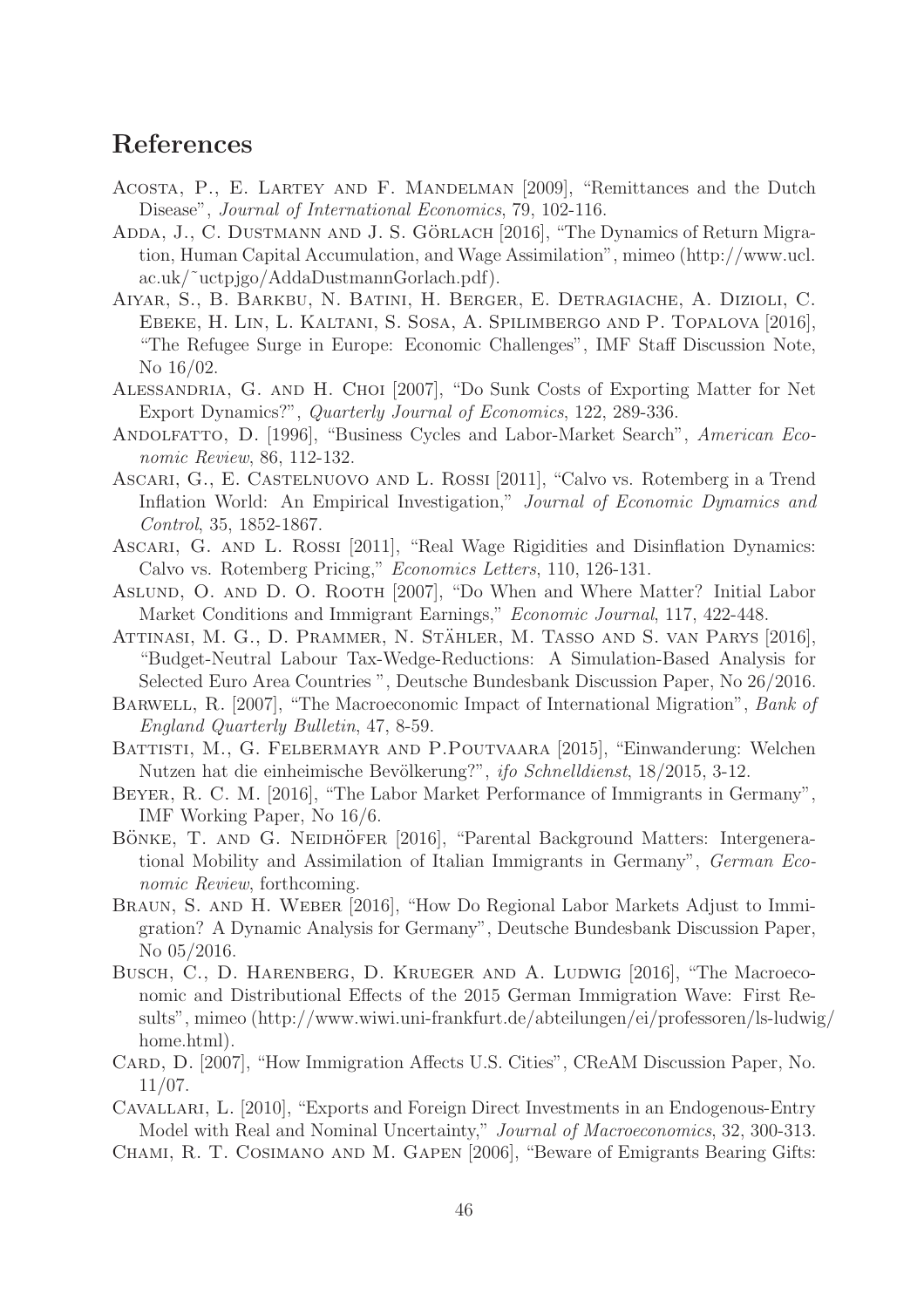Optimal Fiscal and Monetary Policy in the Presence of Remittances", IMF Working Paper, No. 06/61.

- CHRISTIANO, L., M. TRABANDT AND K. WALENTIN [2011], "Introducing Financial Frictions and Unemployment Into a Small Open Economy Model," Journal of Economic Dynamics and Control, 35, 1999-2041.
- D'AMURI, F., G. OTTAVIANO AND G. PERI [2010], "The Labor Market Impact of Immigration in Western Germany in the 1990s", European Economic Review, 54, 550- 570.
- D'Auria, F. [2015], "The Effects of Fiscal Shocks in a New Keynesian Model with Useful Government Spending", Macroeconomic Dynamics, 19, 1380-1399.
- DEUTSCHE BUNDESBANK [2015], "The Current Influx of Refugees Projected Impact on the Labour Market and Public Finances", Monthly Report, December 2015, 24-28.
- DESTATIS [2016a], "Verdienste und Arbeitskosten vierteljährlich", Federal Statistical Office, Fachserie 16, Reihe 2.1, Wiesbaden.
- Destatis [2016b], "Sozialleistungen: Leistungen an Asylbewerber 2015", Federal Statistical Office, Fachserie 13, Reihe 7, Wiesbaden.
- DIW [2015], "Joint Economic Forecast Autumn 2015: German Economy Stable But Needs Effective Policies to Nurture Growth", German Institute for Economic Research (DIW Berlin).
- DURDU, B. AND S. SAYAN [2010], "Emerging Market Business Cycles with Remittance Fluctuations", IMF Staff Papers, 57, 303-325.
- DUSTMANN, C., F. FASANI, T. FRATTINI, L. MINALE AND U. SCHÖNBERG [2016], "The Economics and Politics of Refugee Migration", CReAM Discussion Paper, No. 16/16.
- Dustmann, C., K. Vasiljeva and A. P. Damm [2016], "Refugee Migration and Electoral Outcomes", CReAM Discussion Paper, No. 19/16.
- EC [2015], "A First Assessment of the Macroeconomic Impact of the Refugee Influx", European Economic Forecast, Autumn 2015, 48-52.
- EC [2016], "An Economic Take on the Refugee Crisis A Macroeconomic Assessment for the EU", European Economy, Institutional Paper, No 033, July 2016.
- EP [2016], "Labour Market Integration of Refugees: Strategies and Good Practices", European Parliament, Committee Study, No IP/A/EMPL/2016-08, March 2016.
- FORNI, L., L. MONTEFORTE AND L. SESSA [2009], "The General Equilibrium Effects of Fiscal Policy: Estimates for the Euro Area," Journal of Public Economics, 93, 559-585.
- GADATSCH, N., K. HAUZENBERGER AND N. STÄHLER  $[2016]$ , "Fiscal Policy during the Crisis: A Look on Germany and the Rest of the Euro Area with GEAR," Economic Modelling, 52, 997-1016.
- GALÍ, J. [2010], "Monetary Policy and Unemployment," Handbook of Monetary Economics, in: Benjamin M. Friedman & Michael Woodford (eds.), Handbook of Monetary Economics, Edition 1, Volume 3, Chapter 10, 487-546.
- GALÍ, J., J. D. LOPEZ-SALIDO AND J. VALLÉS [2007], "Understanding the Effects of Government Spending on Consumption," Journal of the European Economics Association, 5, 227-270.
- GALÍ, J., F. SMETS AND R. WOUTERS [2011], "Unemployment in an Estimated New Keynesian Model," National Bureau of Economic Research (NBER), Working Papers,